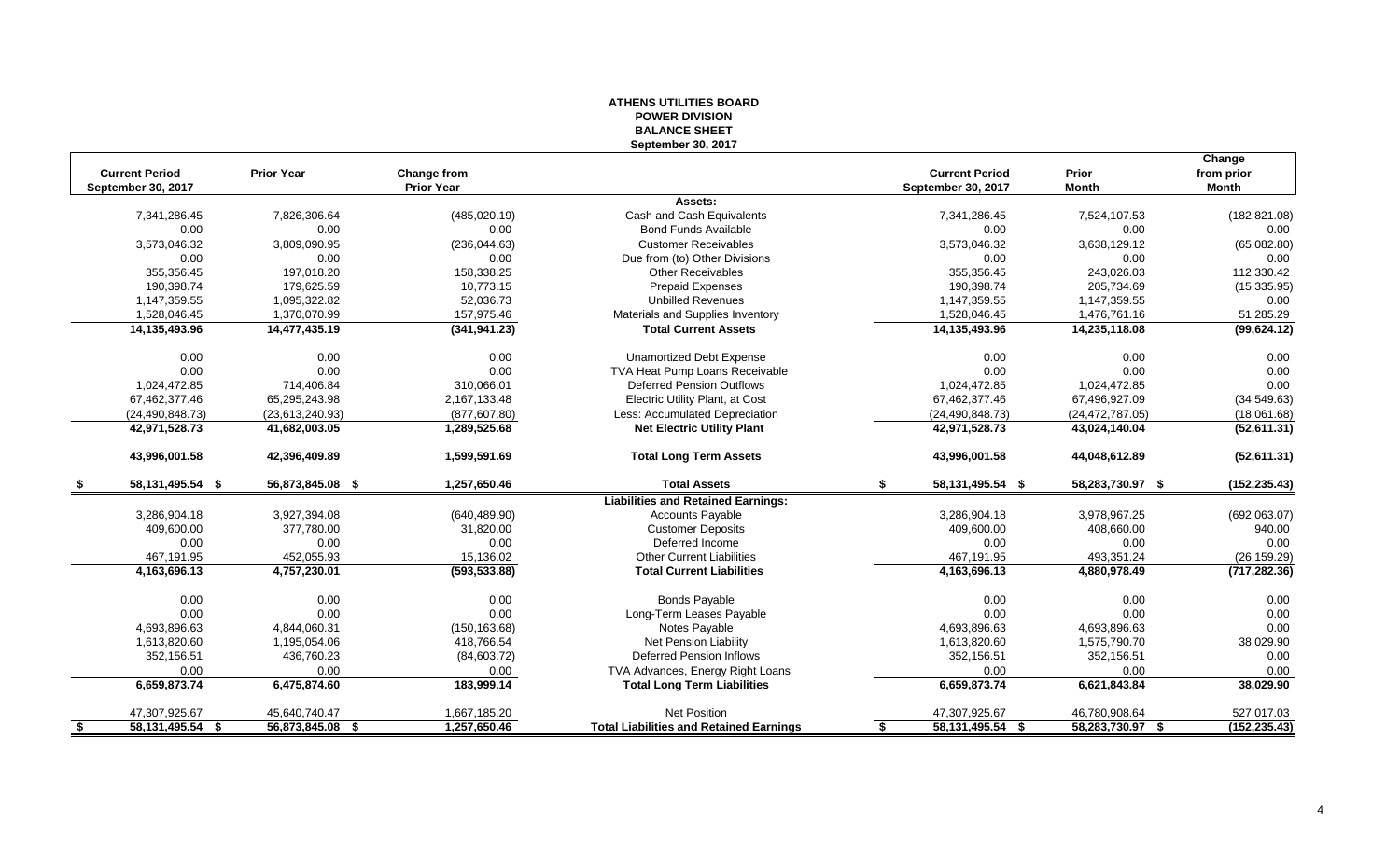|                                    |                                   |                                        | AUJENS UTIILIES DUAIU<br><b>Profit and Loss Statement - Power</b> |                                        |                                       |                                        |
|------------------------------------|-----------------------------------|----------------------------------------|-------------------------------------------------------------------|----------------------------------------|---------------------------------------|----------------------------------------|
| Year-to-Date<br>September 30, 2017 | Year-to-Date<br><b>Prior Year</b> | Variance<br>Favorable<br>(Unfavorable) | September 30, 2017<br><b>Description</b>                          | Current<br>Month<br>September 30, 2017 | Current<br>Month<br><b>Prior Year</b> | Variance<br>Favorable<br>(Unfavorable) |
|                                    |                                   |                                        | <b>REVENUE:</b>                                                   |                                        |                                       |                                        |
| 4,258,257.70                       | 4,779,650.12                      | (521, 392.42)                          | <b>Residential Sales</b>                                          | 1,424,165.25                           | 1,673,019.92                          | (248, 854.67)                          |
| 1,156,262.66                       | 1,279,391.96                      | (123, 129.30)                          | <b>Small Commercial Sales</b>                                     | 389,674.46                             | 431,859.46                            | (42, 185.00)                           |
| 8,084,814.07                       | 8,730,889.23                      | (646, 075.16)                          | Large Commercial Sales                                            | 2,537,194.87                           | 2,886,312.69                          | (349, 117.82)                          |
| 106,008.43                         | 106,051.43                        | (43.00)                                | Street and Athletic Lighting                                      | 34,564.28                              | 35,489.62                             | (925.34)                               |
| 147, 115.73                        | 146,701.87                        | 413.86                                 | Outdoor Lighting                                                  | 48,389.38                              | 48,937.47                             | (548.09)                               |
| 171,061.27                         | 174,591.59                        | (3,530.32)                             | Revenue from Fees                                                 | 58,245.06                              | 67,205.67                             | (8,960.61)                             |
| 13,923,519.86                      | 15,217,276.20                     | (1,293,756.34)                         | <b>Total Revenue</b>                                              | 4,492,233.30                           | 5,142,824.83                          | (650, 591.53)                          |
| 11,465,496.82                      | 12,710,534.93                     | 1,245,038.11                           | <b>Power Costs</b>                                                | 3,272,136.91                           | 3,940,583.27                          | 668,446.36                             |
| 2,458,023.04                       | 2,506,741.27                      | (48, 718.23)                           | <b>Contribution Margin</b>                                        | 1,220,096.39                           | 1,202,241.56                          | 17,854.83                              |
|                                    |                                   |                                        | <b>OPERATING EXPENSES:</b>                                        |                                        |                                       |                                        |
| 484.22                             | 119.50                            | (364.72)                               | <b>Transmission Expense</b>                                       | 59.75                                  | 59.75                                 | 0.00                                   |
| 240,254.02                         | 235,339.13                        | (4,914.89)                             | <b>Distribution Expense</b>                                       | 91,401.18                              | 86,247.09                             | (5, 154.09)                            |
| 176,600.93                         | 160.856.09                        | (15, 744.84)                           | Customer Service and Customer Acct. Expense                       | 66,361.41                              | 65,898.18                             | (463.23)                               |
| 471,807.13                         | 407,369.89                        | (64, 437.24)                           | Administrative and General Expenses                               | 187,378.71                             | 154,222.33                            | (33, 156.38)                           |
| 889,146.30                         | 803,684.61                        | (85,461.69)                            | <b>Total operating expenses</b>                                   | 345,201.05                             | 306,427.35                            | (38, 773.70)                           |
|                                    |                                   |                                        | <b>Maintenance Expenses</b>                                       |                                        |                                       |                                        |
| 0.00                               | 99.14                             | 99.14                                  | <b>Transmission Expense</b>                                       | 0.00                                   | 99.14                                 | 99.14                                  |
| 319,869.55                         | 285,540.43                        | (34, 329.12)                           | <b>Distribution Expense</b>                                       | 109,834.23                             | 111,412.72                            | 1,578.49                               |
| 17,830.84                          | 5,848.21                          | (11,982.63)                            | Administrative and General Expense                                | 4,545.30                               | 2,459.77                              | (2,085.53)                             |
| 337,700.39                         | 291,487.78                        | (46, 212.61)                           | <b>Total Maintenance Expenses</b>                                 | 114,379.53                             | 113,971.63                            | (407.90)                               |
|                                    |                                   |                                        | <b>Other Operating Expense</b>                                    |                                        |                                       |                                        |
| 428,228.99                         | 400,231.17                        | (27, 997.82)                           | <b>Depreciation Expense</b>                                       | 142,715.96                             | 133,181.19                            | (9,534.77)                             |
| 236,155.50                         | 237,987.48                        | 1,831.98                               | <b>Tax Equivalents</b>                                            | 78,718.50                              | 79,329.16                             | 610.66                                 |
| 664,384.49                         | 638,218.65                        | (26, 165.84)                           | <b>Total Other Operating Expenses</b>                             | 221,434.46                             | 212,510.35                            | (8,924.11)                             |
| 13,356,728.00                      | 14,443,925.97                     | 1,087,197.97                           | <b>Total Operating and Maintenance Expenses</b>                   | 3,953,151.95                           | 4,573,492.60                          | 620,340.65                             |
| 566,791.86                         | 773,350.23                        | (206, 558.37)                          | <b>Operating Income</b>                                           | 539,081.35                             | 569,332.23                            | (30, 250.88)                           |
| 5,520.25                           | 9,610.27                          | (4,090.02)                             | Other Income                                                      | (5,002.49)                             | 3,038.79                              | (8,041.28)                             |
| 572,312.11                         | 782,960.50                        | (210, 648.39)                          | <b>Total Income</b>                                               | 534,078.86                             | 572,371.02                            | (38, 292.16)                           |
| 6,669.66                           | 6,873.63                          | 203.97                                 | Miscellaneous Income Deductions                                   | 4,779.34                               | 703.00                                | (4,076.34)                             |
| 565,642.45                         | 776,086.87                        | (210, 444.42)                          | Net Income Before Debt Expenses                                   | 529,299.52                             | 571,668.02                            | (42, 368.50)                           |
|                                    |                                   |                                        | <b>DEBT RELATED EXPENSES:</b>                                     |                                        |                                       |                                        |
| 0.00                               | 0.00                              | 0.00                                   | Amortization of Debt Related Expenses                             | 0.00                                   | 0.00                                  | 0.00                                   |
| 10,483.66                          | 7,159.52                          | (3,324.14)                             | <b>Interest Expense</b>                                           | 3,813.69                               | 3,011.48                              | (802.21)                               |
| 10,483.66                          | 7,159.52                          | (3,324.14)                             | Total debt related expenses                                       | 3,813.69                               | 3,011.48                              | (802.21)                               |
| 555.158.79                         | 768,927.35                        | (213,768.56)                           | Net Income before Extraordinary Exp.                              | 525,485.83                             | 568.656.54                            | (43, 170.71)                           |
| 34,182.67                          | 39,139.31                         | (4,956.64)                             | Extraordinary Income (Expense)                                    | 1,531.20                               | 28,353.31                             | (26, 822.11)                           |
| 589,341.46<br>- 5                  | 808,066.66 \$                     | (218, 725.20)                          | <b>CHANGE IN NET ASSETS</b>                                       | 527,017.03 \$                          | 597,009.85                            | (69,992.82)                            |

# **Athens Utilities Board**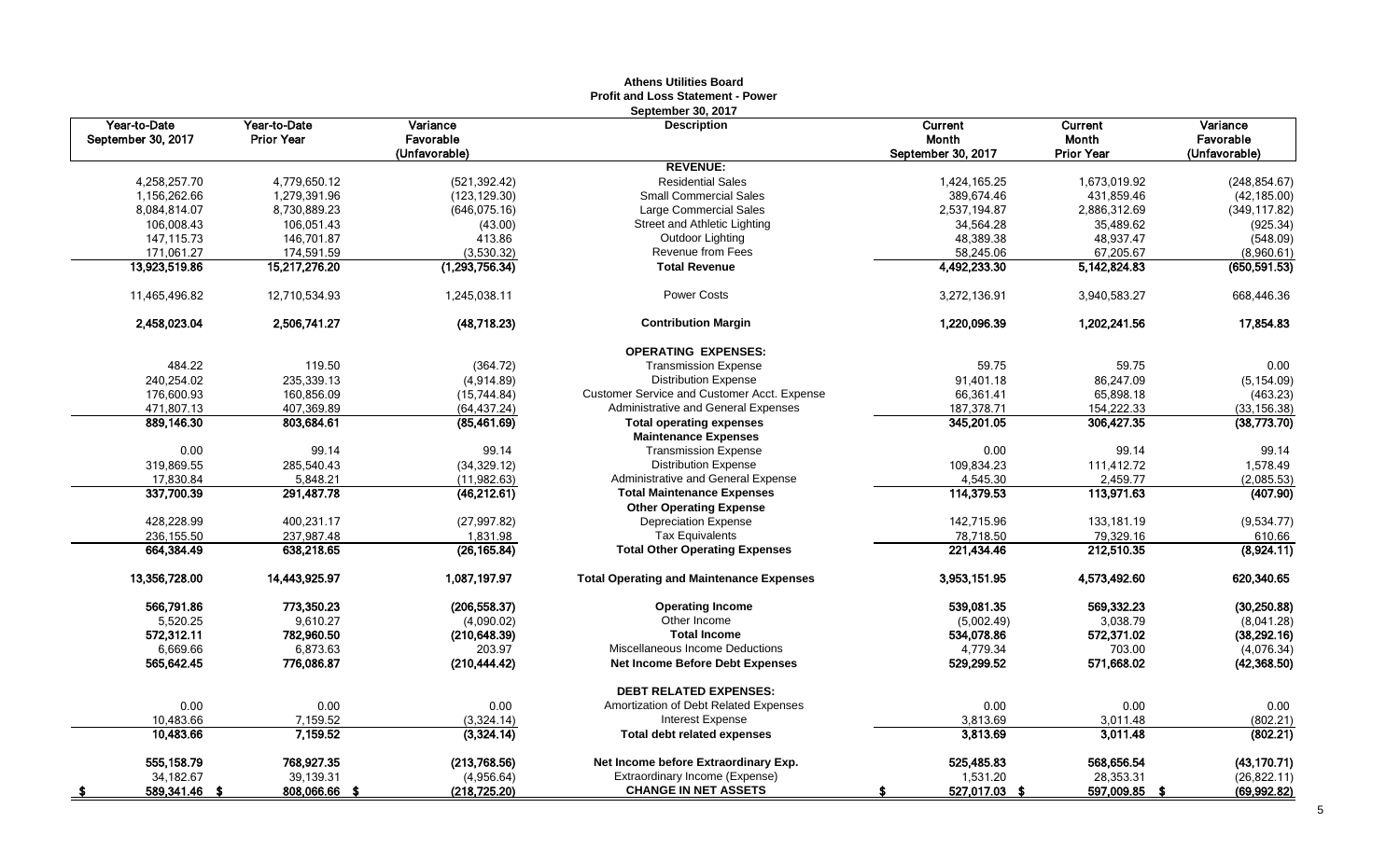|                                    |                               |                     | <b>Budget Comparison - Power</b><br>September 30, 2017   |                                            |                                 |                           |
|------------------------------------|-------------------------------|---------------------|----------------------------------------------------------|--------------------------------------------|---------------------------------|---------------------------|
| Year-to-Date<br>September 30, 2017 | Year-to-Date<br><b>Budget</b> | $Y-T-D$<br>Variance | <b>Description</b>                                       | <b>Current Month</b><br>September 30, 2017 | <b>Monthly</b><br><b>Budget</b> | <b>Budget</b><br>Variance |
|                                    |                               |                     | <b>REVENUE:</b>                                          |                                            |                                 |                           |
| 4,258,257.70                       | 4,747,091.63                  | (488, 833.93)       | <b>Residential Sales</b>                                 | 1,424,165.25                               | 1,618,951.12                    | (194, 785.87)             |
| 1,156,262.66                       | 1,272,518.59                  | (116, 255.93)       | <b>Small Commercial Sales</b>                            | 389,674.46                                 | 419,972.26                      | (30, 297.80)              |
| 8,084,814.07                       | 8,314,771.74                  | (229, 957.67)       | Large Commercial Sales                                   | 2,537,194.87                               | 2,714,979.86                    | (177, 784.99)             |
| 106,008.43                         | 111,830.40                    | (5,821.97)          | Street and Athletic Lighting                             | 34,564.28                                  | 35,898.15                       | (1,333.87)                |
| 147,115.73                         | 135,599.55                    | 11,516.18           | Outdoor Lighting                                         | 48,389.38                                  | 45,589.14                       | 2,800.24                  |
| 171,061.27                         | 178,896.98                    | (7,835.71)          | Revenue from Fees                                        | 58,245.06                                  | 60,847.28                       | (2,602.22)                |
| 13,923,519.86                      | 14,760,708.89                 | (837, 189.03)       | <b>Total Revenue</b>                                     | 4,492,233.30                               | 4,896,237.81                    | (404, 004.51)             |
| 11,465,496.82                      | 11,955,389.70                 | 489,892.88          | <b>Power Costs</b>                                       | 3,272,136.91                               | 3,616,998.25                    | 344,861.34                |
| 2,458,023.04                       | 2,805,319.19                  | (347, 296.15)       | <b>Contribution Margin</b><br><b>OPERATING EXPENSES:</b> | 1,220,096.39                               | 1,279,239.56                    | (59, 143.17)              |
| 484.22                             | 144.78                        | (339.44)            | <b>Transmission Expense</b>                              | 59.75                                      | 123.40                          | 63.65                     |
| 240,254.02                         | 213,637.53                    | (26, 616.49)        | <b>Distribution Expense</b>                              | 91,401.18                                  | 77,069.91                       | (14, 331.27)              |
| 176,600.93                         | 160,612.73                    | (15,988.20)         | Customer Service and Customer Acct. Expense              | 66,361.41                                  | 61,792.02                       | (4,569.39)                |
| 471,807.13                         | 429,694.71                    | (42,112.42)         | Administrative and General Expenses                      | 187,378.71                                 | 141,545.99                      | (45, 832.72)              |
| 889,146.30                         | 804,089.76                    | (85,056.54)         | <b>Total operating expenses</b>                          | 345,201.05                                 | 280,531.31                      | (64, 669.74)              |
|                                    |                               |                     | <b>Maintenance Expenses</b>                              |                                            |                                 |                           |
| 0.00                               | 0.00                          | 0.00                | <b>Transmission Expense</b>                              | 0.00                                       | 0.00                            | 0.00                      |
| 319,869.55                         | 308,547.43                    | (11,322.12)         | <b>Distribution Expense</b>                              | 109,834.23                                 | 98,206.89                       | (11, 627.34)              |
| 17,830.84                          | 9,451.90                      | (8,378.94)          | Administrative and General Expense                       | 4,545.30                                   | 3,435.86                        | (1, 109.44)               |
| 337,700.39                         | 317,999.32                    | (19,701.07)         | <b>Total Maintenance Expenses</b>                        | 114,379.53                                 | 101,642.75                      | (12, 736.78)              |
|                                    |                               |                     | <b>Other Operating Expense</b>                           |                                            |                                 |                           |
| 428.228.99                         | 408,360.28                    | (19,868.71)         | <b>Depreciation Expense</b>                              | 142,715.96                                 | 137,754.61                      | (4,961.35)                |
| 236,155.50                         | 233,343.78                    | (2,811.72)          | <b>Tax Equivalents</b>                                   | 78,718.50                                  | 79,511.25                       | 792.75                    |
| 664,384.49                         | 641,704.05                    | (22,680.44)         | <b>Total Other Operating Expenses</b>                    | 221,434.46                                 | 217,265.86                      | (4, 168.60)               |
| 13,356,728.00                      | 13,719,182.83                 | 362,454.83          | <b>Total Operating and Maintenance Expenses</b>          | 3,953,151.95                               | 4,216,438.17                    | 263,286.22                |
| 566,791.86                         | 1,041,526.05                  | (474, 734.19)       | <b>Operating Income</b>                                  | 539,081.35                                 | 679,799.64                      | (140, 718.29)             |
| 5,520.25                           | 8,285.31                      | (2,765.06)          | Other Income                                             | (5,002.49)                                 | 1,166.38                        | (6, 168.87)               |
| 572,312.11                         | 1,049,811.36                  | (477, 499.25)       | <b>Total Income</b>                                      | 534,078.86                                 | 680,966.02                      | (146, 887.16)             |
| 6,669.66                           | 6,445.00                      | (224.66)            | Miscellaneous Income Deductions                          | 4,779.34                                   | 2,713.44                        | (2,065.90)                |
| 565,642.45                         | 1,043,366.36                  | (477, 723.91)       | <b>Net Income Before Debt Expenses</b>                   | 529,299.52                                 | 678,252.58                      | (148, 953.06)             |
|                                    |                               |                     | <b>DEBT RELATED EXPENSES:</b>                            |                                            |                                 |                           |
| 0.00                               | 0.00                          | 0.00                | Amortization of Debt Related Expenses                    | 0.00                                       | 0.00                            | 0.00                      |
| 10,483.66                          | 9,747.23                      | (736.43)            | Interest Expense                                         | 3,813.69                                   | 2,418.37                        | (1, 395.32)               |
| 10,483.66                          | 9,747.23                      | (736.43)            | <b>Total debt related expenses</b>                       | 3,813.69                                   | 2,418.37                        | (1, 395.32)               |
| 555,158.79                         | 1,033,619.13                  | (478, 460.34)       | Net Income before Extraordinary Exp.                     | 525,485.83                                 | 675,834.22                      | (150, 348.39)             |
| 34,182.67                          | 8,750.00                      | 25,432.67           | <b>Extraordinary Income (Expense)</b>                    | 1,531.20                                   | 2,916.67                        | (1,385.47)                |
| 589,341.46 \$                      | 1,042,369.13 \$               | (453, 027.67)       | <b>CHANGE IN NET ASSETS</b>                              | 527,017.03 \$                              | 678,750.88 \$                   | (151, 733.85)             |

# Athens Utilities Board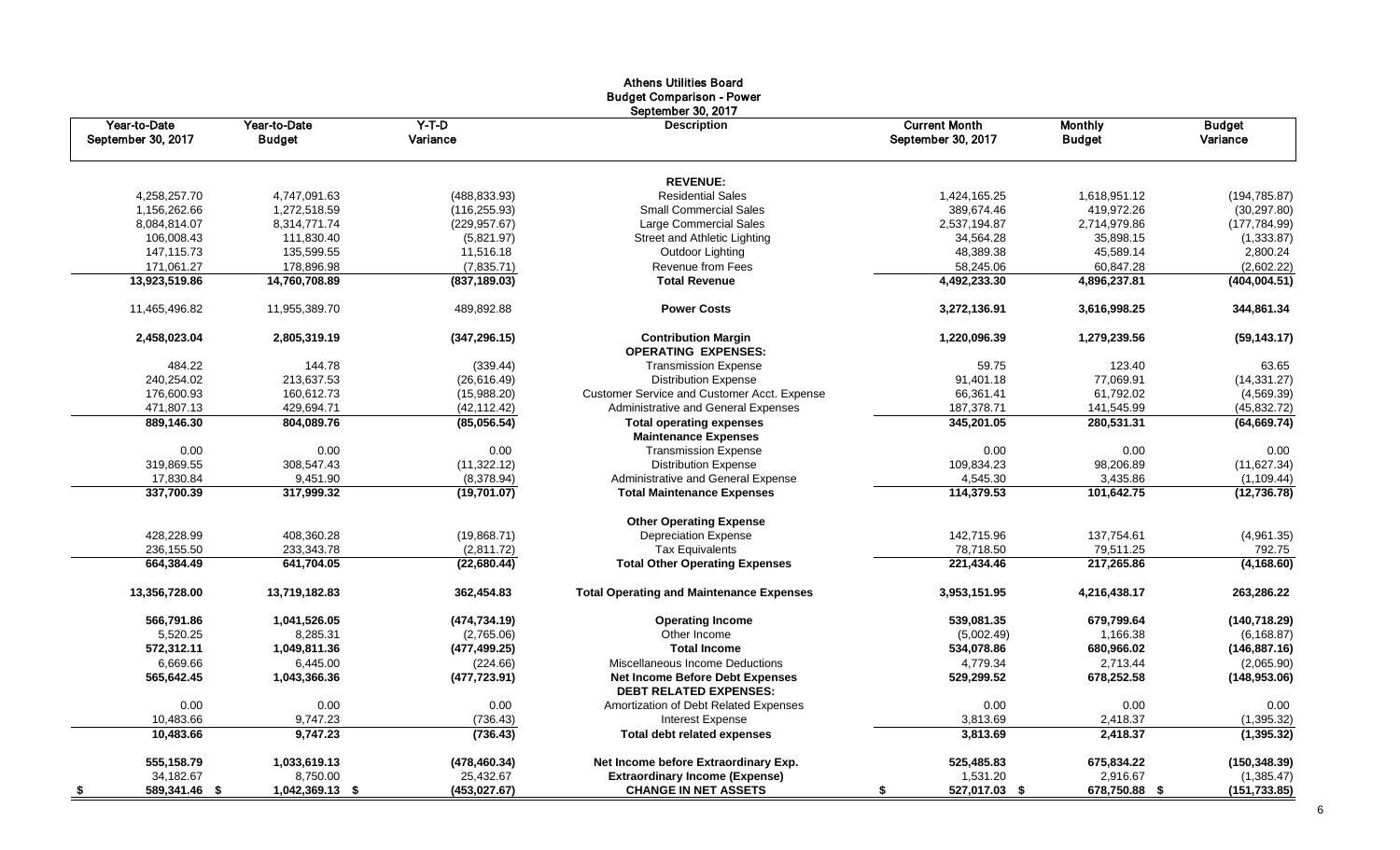#### **Athens Utilities Board Power Division STATEMENTS OF CASH FLOWS September 30, 2017**

| Year-to-Date                | Year-to-Date       | Variance      |                                                                                     | <b>Month to Date</b>     | <b>Month to Date</b> | Variance      |
|-----------------------------|--------------------|---------------|-------------------------------------------------------------------------------------|--------------------------|----------------------|---------------|
| September 30, 2017          | <b>Prior Year</b>  |               |                                                                                     | September 30, 2017       | <b>Prior Year</b>    |               |
|                             |                    |               | <b>CASH FLOWS FROM OPERATION ACTIVITIES:</b>                                        |                          |                      |               |
| 589,341.46                  | 808,066.66         | (218, 725.20) | Net Operating Income                                                                | 527,017.03               | 597,009.85           | (69, 992.82)  |
|                             |                    |               | Adjustments to reconcile operating income                                           |                          |                      |               |
|                             |                    |               | to net cash provided by operations:                                                 |                          |                      |               |
| 428,228.99                  | 400,231.17         | 27,997.82     | Depreciation                                                                        | 142.715.96               | 133,181.19           | 9,534.77      |
|                             |                    |               | <b>Changes in Assets and Liabilities:</b>                                           |                          |                      |               |
| (1,066,621.97)              | (671,068.42)       | (395, 553.55) | Accounts Receivable                                                                 | (47, 247.62)             | 49,814.64            | (97,062.26)   |
| 0.00                        | 0.00               | 0.00          | Due from (to) Other Divisions                                                       | 0.00                     | 0.00                 | 0.00          |
| 51,460.68                   | 58,023.29          | (6, 562.61)   | <b>Prepaid Expenses</b>                                                             | 15,335.95                | 14,495.87            | 840.08        |
| 435,808.36                  | 568,379.55         | (132, 571.19) | <b>Deferred Pension Outflows</b>                                                    | 0.00                     | 0.00                 | 0.00          |
| 0.00                        | 0.00               | 0.00          | Accrued, Unbilled Revenue                                                           | 0.00                     | 0.00                 | 0.00          |
| (80, 228.61)                | 42,934.79          | (123, 163.40) | <b>Materials and Supplies</b>                                                       | (51, 285.29)             | (45, 314.41)         | (5,970.88)    |
| (774, 951.68)               | (600, 449.49)      | (174, 502.19) | Accounts Payable                                                                    | (692,063.07)             | (439, 374.42)        | (252, 688.65) |
| (17,098.80)                 | (18,929.92)        | 1,831.12      | <b>Other Current Liabilities</b>                                                    | (25, 148.25)             | (28, 249.19)         | 3,100.94      |
| 2,660.00                    | 15,400.00          | (12,740.00)   | <b>Customer Deposits</b>                                                            | 940.00                   | 9,740.00             | (8,800.00)    |
| (321,718.66)                | (496, 841.67)      | 175,123.01    | Net Pension Liability                                                               | 38,029.90                | 23,520.81            | 14,509.09     |
| 0.00                        | 0.00               | 0.00          | Deferred Pension Inflows                                                            | 0.00                     | 0.00                 | 0.00          |
| 189,710.86                  | 28,296.10          | 161,414.76    | Retirements and Salvage                                                             | 126,575.32               | 41,589.36            | 84,985.96     |
| 0.00                        | 0.00               | 0.00          | Deferred Income                                                                     | 0.00                     | 0.00                 | 0.00          |
| (563, 409.37)               | 134,042.06         | (697, 451.43) | <b>Net Cash from Operating Activities</b><br><b>CASH FROM NONCAPITAL FINANCING:</b> | 34,869.93                | 356,413.70           | (321, 543.77) |
| 0.00                        | 0.00               | 0.00          | Changes in Long-Term Lease Payable                                                  | 0.00                     | 0.00                 | 0.00          |
| (2,022.08)                  | 0.00               | (2,022.08)    | Changes in Notes Payable                                                            | (1,011.04)               | 0.00                 | (1,011.04)    |
| 0.00                        | 0.00               | 0.00          | Changes in Bonds Payable                                                            | 0.00                     | 0.00                 | 0.00          |
| 0.00                        | 0.00               | 0.00          | Changes in TVA Loan Program                                                         | 0.00                     | 0.00                 | 0.00          |
| (2,022.08)                  | 0.00               | (2,022.08)    | <b>Net Cash from Noncapital Financing Activities</b>                                | (1,011.04)               | 0.00                 | (1,011.04)    |
|                             |                    |               | <b>CASH FLOWS FROM CAPITAL AND RELATED</b><br><b>INVESTING ACTIVITIES</b>           |                          |                      |               |
| 0.00                        | 0.00               | 0.00          | Adj.Retained Earnings - TVA loss Adjustment                                         | 0.00                     | 0.00                 | 0.00          |
| 0.00                        | 0.00               | 0.00          | Prior Period Adjustment                                                             | 0.00                     | 0.00                 | 0.00          |
| (610, 164.90)               | (697, 528.79)      | 87,363.89     | Changes in Electric Plant                                                           | (216, 679.97)            | (241, 639.60)        | 24,959.63     |
| (610, 164.90)               | (697, 528.79)      | 87,363.89     | <b>Capital and Related Investing Activities</b>                                     | (216, 679.97)            | (241, 639.60)        | 24,959.63     |
| $(1, 175, 596.35)$ \$       | $(563, 486.73)$ \$ | (612, 109.62) | <b>Net Changes in Cash Position</b>                                                 | $(182, 821.08)$ \$       | 114,774.10 \$        | (297, 595.18) |
|                             |                    |               |                                                                                     |                          |                      |               |
| 8,516,882.80                | 8,389,793.37       | 127,089.43    | Cash at Beginning of Period                                                         | 7,524,107.53             | 7,711,532.54         | (187, 425.01) |
| 7,341,286.45                | 7,826,306.64       | (485, 020.19) | Cash at end of Period                                                               | 7,341,286.45             | 7,826,306.64         | (485, 020.19) |
| \$<br>$(1, 175, 596.35)$ \$ | $(563, 486.73)$ \$ | (612, 109.62) | <b>Changes in Cash and Equivalents</b>                                              | $(182, 821.08)$ \$<br>S. | 114,774.10 \$        | (297, 595.18) |

Long-Term Debt \$4,693,896.63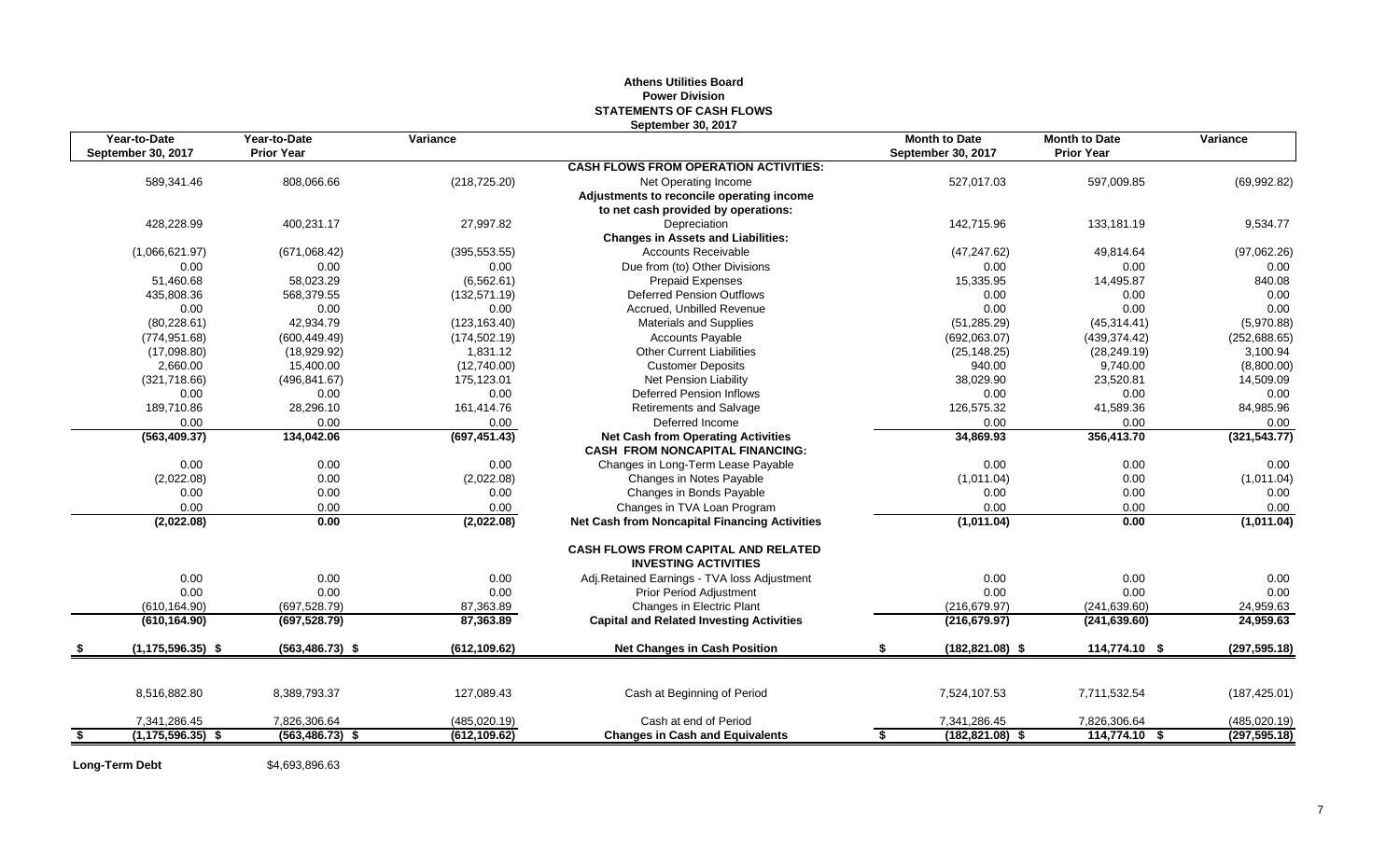#### Athens Utilities Board Statistics Report September 30, 2017

| Power:                       |         |        |          |            |
|------------------------------|---------|--------|----------|------------|
|                              | Current | Prior  |          | # Accounts |
| Number of services:          | Month   | Year   | Change   | Change     |
| Residential                  | 10,903  | 10,959 | $-0.51%$ | $-56$      |
| <b>Small Commercial</b>      | 1,967   | 1,952  | 0.77%    | 15         |
| <b>Large Commercial</b>      | 264     | 271    | $-2.58%$ | $-7$       |
| Street and Athletic Lighting | 21      | 21     | $0.00\%$ |            |
| Outdoor Lighting             | 59      | 62     | $-4.84%$ | -3         |
| <b>Total Services</b>        | 13.214  | 13,265 | $-0.38%$ | -51        |

| <b>Sales Volumes:</b>      | <b>Current Month</b> |                   |           | Year-to-Date |                   |           |
|----------------------------|----------------------|-------------------|-----------|--------------|-------------------|-----------|
| <b>Kwh</b>                 | 9/30/2017            | <b>Prior Year</b> | Change    | 9/30/2017    | <b>Prior Year</b> | Change    |
| Residential                | 14,272,089           | 16,430,973        | $-13.14%$ | 41,360,804   | 46,661,198        | $-11.36%$ |
| Small Commercial           | 3,343,434            | 3,663,124         | $-8.73%$  | 9,658,597    | 10,823,341        | $-10.76%$ |
| Large Commercial           | 39,037,105           | 40,033,267        | $-2.49%$  | 120,791,162  | 121,432,425       | $-0.53%$  |
| <b>Street and Athletic</b> | 256,046              | 265,165           | $-3.44%$  | 771,201      | 788,908           | $-2.24%$  |
| Outdoor Lighting           | 262.605              | 276.122           | $-4.90%$  | 792.897      | 830.556           | $-4.53%$  |
| Total                      | 57.171.279           | 60,668,651        | $-5.76%$  | 173.374.661  | 180.536.428       | $-3.97%$  |

| Employment         |                    |                   |                   |
|--------------------|--------------------|-------------------|-------------------|
|                    | September 30, 2017 | Same Month        | <b>Difference</b> |
|                    |                    | <b>Prior Year</b> |                   |
| Employee Headcount | 57.00              | 53.00             | 4.00              |
| <b>IFTE</b>        | 64.64              | 55.83             | 8.81              |
| $Y-T-D$ FTE        | 61.74              | 56.54             | 5.2               |

| Heating/Cooling Degree Days (Calendar Month): |                    |                   |                   |
|-----------------------------------------------|--------------------|-------------------|-------------------|
|                                               | September 30, 2017 | <b>Prior Year</b> | <b>Difference</b> |
| <b>Heating Degree Days</b>                    |                    |                   | 16                |
| Cooling Degree Days                           | 159                | 345               | $-186$            |

| September 30, 2017 | <b>Prior Year</b> | <b>Difference</b> |
|--------------------|-------------------|-------------------|
| 22                 |                   | 22                |
| 217                | 442               | $-225$            |
|                    |                   |                   |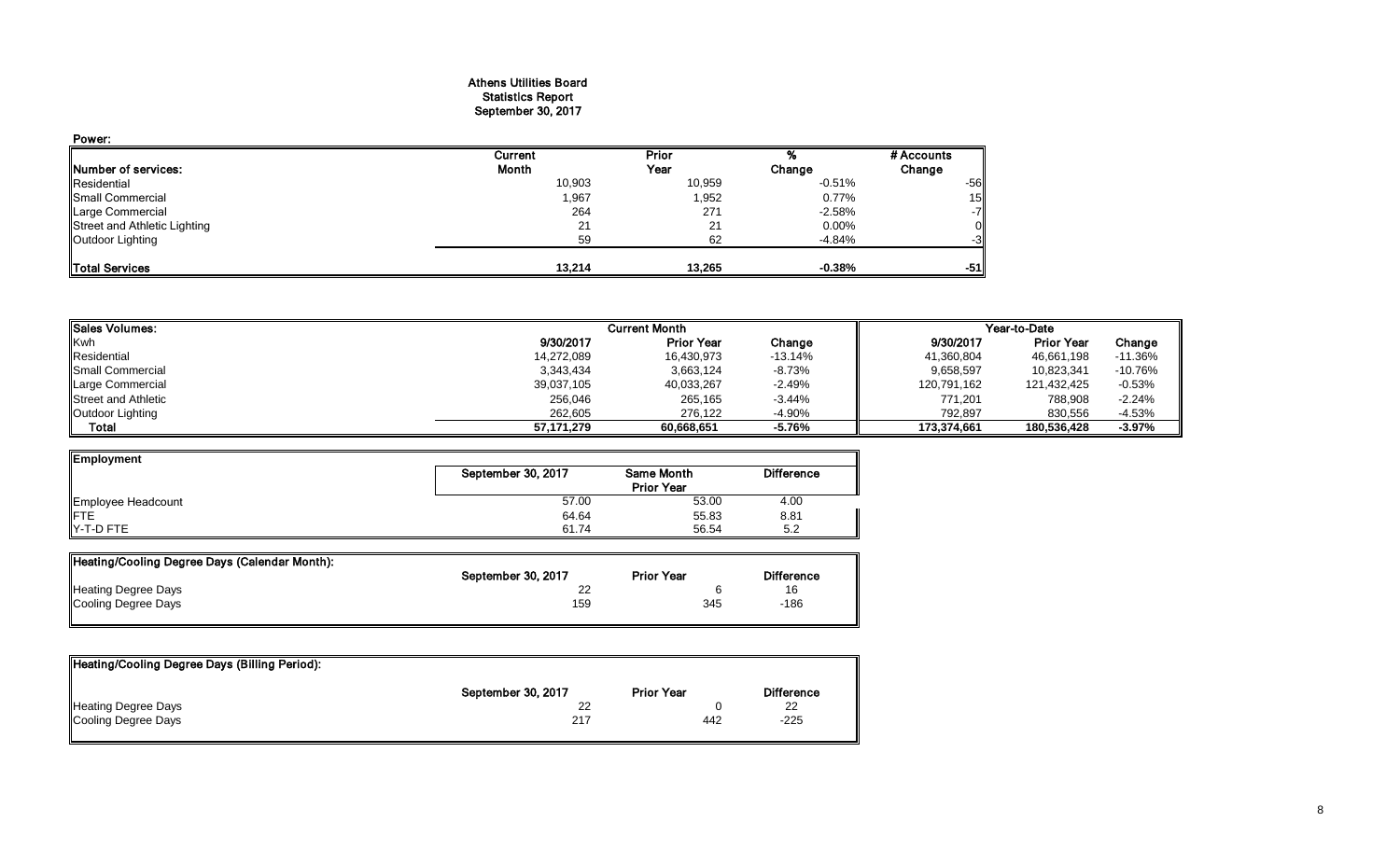#### **Athens Utilities Board Power Division Capital Budget Month Ending as of September 30, 2017**

|                                                | <b>Budget</b>                           | <b>Actual</b> | Variance to date<br>Favorable | <b>Estimated</b><br>% Project | % of Budget<br><b>Expended</b> |
|------------------------------------------------|-----------------------------------------|---------------|-------------------------------|-------------------------------|--------------------------------|
| <b>Planned Capital Improvements:</b>           |                                         |               | (Unfavorable)                 | <b>Completion</b>             |                                |
| Replace Truck 69                               | 210,000                                 |               | 210,000                       |                               |                                |
| Replace Truck 11                               | 51,000                                  |               | 51,000                        |                               |                                |
| Capacitor System (Continue)                    | 150,000                                 |               | 150,000                       |                               |                                |
| <b>SCADA</b>                                   | 200,000                                 |               | 200,000                       |                               |                                |
| Covered Storage (Place Holder)                 | 150,000                                 |               | 150,000                       |                               |                                |
| Urg conversion Ervin Rd to CR 666              | 200,000                                 |               | 200,000                       |                               |                                |
| Distribution #6 upgrade                        | 300,000                                 |               | 300,000                       |                               |                                |
| <b>LED Purchases</b>                           | 300,000                                 | 70,611        | 229,389                       | 10.00%                        | 23.54%                         |
| Bohanan Addition change out/upgrade            | 200,000                                 |               | 200,000                       |                               |                                |
| <b>Build out Fiber</b>                         | 80,000                                  | 5,300         | 74,700                        | 20.00%                        | 6.63%                          |
| West Athens PTs, relaying, and 161 kv switches | 250,000                                 |               | 250,000                       |                               |                                |
| Backup Generator at Main Office                | 65,000                                  |               | 65,000                        |                               |                                |
| Backup Radio                                   | 75,000                                  |               | 75,000                        |                               |                                |
| Nort Athens 69 kv Bus Breaker                  | 100,000                                 | 30,774        | 69,226                        | 50.00%                        | 30.77%                         |
| Purchase Etowah Switching Station              | 1,000,000                               |               | 1,000,000                     |                               |                                |
| Etowah Switching Station Renovation            | 1,000,000                               |               | 1,000,000                     |                               |                                |
| Voltage Management                             | 272,724                                 |               | 272,724                       |                               |                                |
| <b>Building Improvements</b>                   | 40,000                                  |               | 40,000                        |                               |                                |
| Mpower                                         | 20,000                                  | 708           | 19,293                        | 60.00%                        | 3.54%                          |
| Other System Improvements                      | 347,782                                 | 69,764        | 278,018                       |                               | 20.06% Continuous              |
| Poles                                          | 313,004                                 | 40,016        | 272,988                       |                               | 12.78% Continuous              |
| Primary Wire and Underground                   | 500,000                                 | 84,588        | 415,412                       |                               | 16.92% Continuous              |
| Transformers                                   | 463,710                                 | 98,645        | 365,065                       |                               | 21.27% Continuous              |
| Services                                       | 289,819                                 | 103,665       | 186,154                       |                               | 35.77% Continuous              |
| <b>Total Planned Capital Improvements:</b>     | 6,578,039                               | 504,071       | 6,073,968                     |                               |                                |
| <b>Other Assets:</b>                           |                                         |               |                               |                               |                                |
| Other                                          |                                         | 39,864        | (39, 864)                     |                               |                                |
| <b>Total Other Assets:</b>                     |                                         | 39,864        | (39, 864)                     |                               |                                |
| Totals:                                        | 6,578,039<br>- S<br>S.                  | $543,935$ \$  | 6,034,104                     |                               |                                |
|                                                | Percentage of Budget Spent Year-to-date |               | 8.27%                         |                               |                                |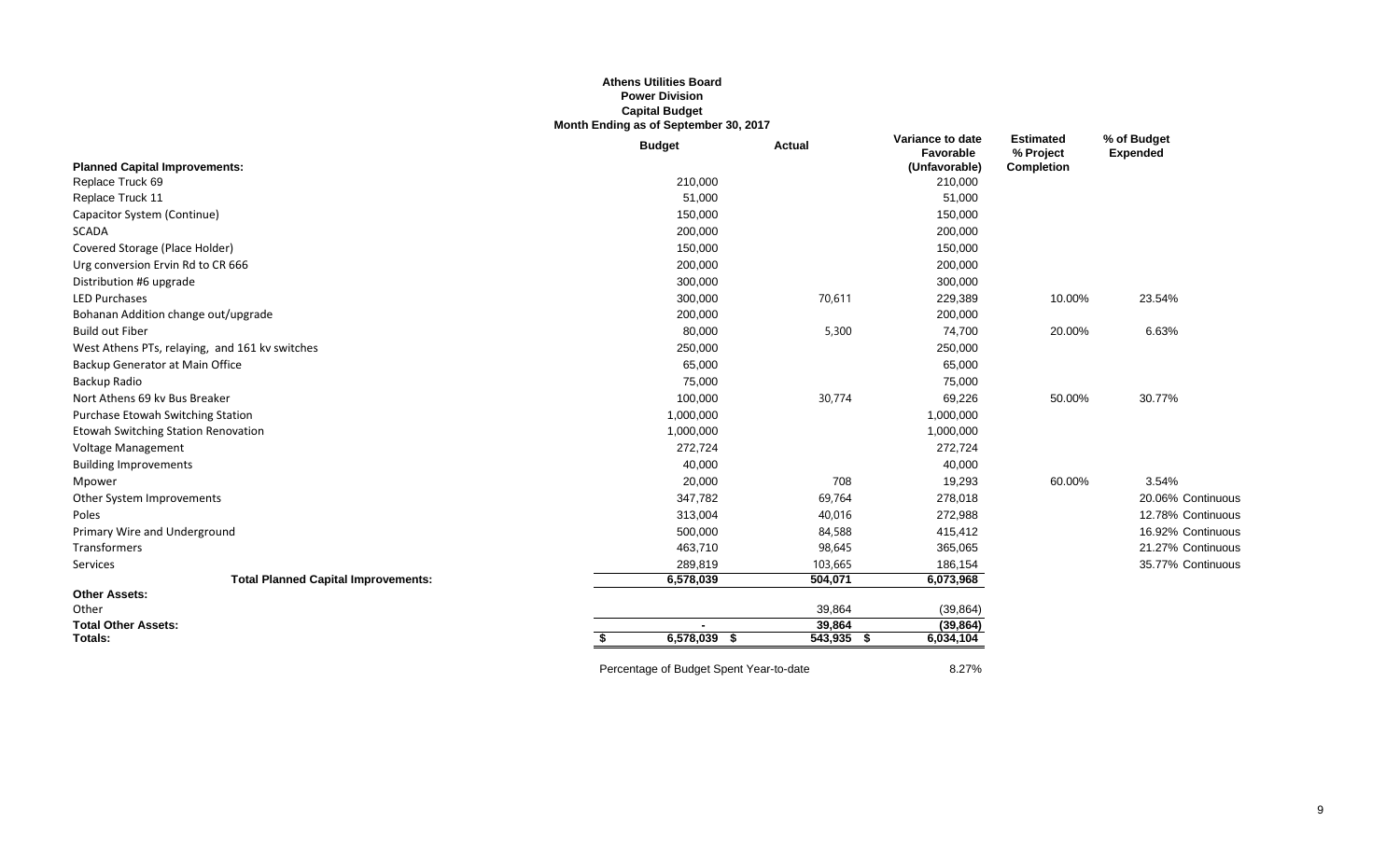#### **ATHENS UTILITIES BOARD WATER DIVISION BALANCE SHEET September 30, 2017**

|      | <b>Current Period</b> | <b>Prior Year</b> | Change from       |                                                | <b>Current Period</b>  | Prior             | Change<br>from prior |
|------|-----------------------|-------------------|-------------------|------------------------------------------------|------------------------|-------------------|----------------------|
|      | September 30, 2017    |                   | <b>Prior Year</b> |                                                | September 30, 2017     | <b>Month</b>      | <b>Month</b>         |
|      |                       |                   |                   | Assets:                                        |                        |                   |                      |
|      | 5,245,913.87          | 4,690,313.24      | 555,600.63        | Cash and Cash Equivalents                      | 5,245,913.87           | 5,230,573.41      | 15,340.46            |
|      | 318,716.84            | 281,727.28        | 36,989.56         | <b>Customer Receivables</b>                    | 318,716.84             | 277,167.76        | 41,549.08            |
|      | 0.00                  | 28.71             | (28.71)           | Due to/from Other Divisions                    | 0.00                   | 0.00              | 0.00                 |
|      | 16,022.64             | 29,383.79         | (13, 361.15)      | <b>Other Receivables</b>                       | 16,022.64              | 15.986.61         | 36.03                |
|      | 186,410.69            | 178,654.70        | 7,755.99          | <b>Prepaid Expenses</b>                        | 186,410.69             | 191,516.07        | (5, 105.38)          |
|      | 252,113.47            | 186,955.60        | 65,157.87         | Materials and Supplies Inventory               | 252,113.47             | 253,249.19        | (1, 135.72)          |
|      | 6,019,177.51          | 5,367,063.32      | 652,114.19        | <b>Total Current Assets</b>                    | 6,019,177.51           | 5,968,493.04      | 50,684.47            |
|      | 0.00                  | 0.00              | 0.00              | Reserve and Other                              | 0.00                   | 0.00              | 0.00                 |
|      | 0.00                  | 0.00              | 0.00              | <b>Total Restricted Assets</b>                 | 0.00                   | 0.00              | 0.00                 |
|      | 0.00                  | 0.00              | 0.00              | Debt Issue Costs, Net of Amortization          | 0.00                   | 0.00              | 0.00                 |
|      | 297,995.45            | 199,936.44        | 98,059.01         | <b>Deferred Pension Outflows</b>               | 297,995.45             | 297,995.45        | 0.00                 |
|      | 33,689,825.49         | 31,049,023.54     | 2,640,801.95      | Water Utility Plant, at cost                   | 33,689,825.49          | 33,656,760.95     | 33,064.54            |
|      | (13,341,579.89)       | (12,640,196.78)   | (701, 383.11)     | Less: Accumulated Depreciation                 | (13,341,579.89)        | (13, 273, 471.24) | (68, 108.65)         |
|      | 20,348,245.60         | 18,408,826.76     | 1,939,418.84      | <b>Net Water Utility Plant</b>                 | 20,348,245.60          | 20,383,289.71     | (35,044.11)          |
|      | 20,646,241.05         | 18,608,763.20     | 2,037,477.85      | <b>Total Long Term Assets</b>                  | 20,646,241.05          | 20,681,285.16     | (35,044.11)          |
| - \$ | 26,665,418.56 \$      | 23,975,826.52 \$  | 2,689,592.04      | <b>Total Assets</b>                            | \$<br>26,665,418.56 \$ | 26,649,778.20 \$  | 15,640.36            |
|      |                       |                   |                   | <b>Liabilities and Retained Earnings:</b>      |                        |                   |                      |
|      | 50,732.78             | 99,179.31         | (48, 446.53)      | <b>Accounts Payable</b>                        | 50,732.78              | 54,522.72         | (3,789.94)           |
|      | 49,815.00             | 46,355.00         | 3,460.00          | <b>Customer Deposits</b>                       | 49,815.00              | 49,540.00         | 275.00               |
|      | 93,238.58             | 117,618.00        | (24, 379.42)      | <b>Other Current Liabilities</b>               | 93,238.58              | 103,785.15        | (10, 546.57)         |
|      | 193,786.36            | 263,152.31        | (69, 365.95)      | <b>Total Current Liabilities</b>               | 193,786.36             | 207,847.87        | (14,061.51)          |
|      |                       |                   |                   |                                                |                        |                   |                      |
|      | 466,933.58            | 328,123.50        | 138,810.08        | <b>Net Pension Liability</b>                   | 466,933.58             | 455,939.64        | 10,993.94            |
|      | 100,740.85            | 120,006.40        | (19, 265.55)      | Deferred Pension Inflows                       | 100,740.85             | 100,740.85        | 0.00                 |
|      | 0.00                  | 0.00              | 0.00              | <b>Bonds Payable</b>                           | 0.00                   | 0.00              | 0.00                 |
|      | 4,725,192.15          | 3,093,588.26      | 1,631,603.89      | Note Payable                                   | 4,725,192.15           | 4,739,189.74      | (13,997.59)          |
|      | 5,292,866.58          | 3,541,718.16      | 1,751,148.42      | <b>Total Long Term Liabilities</b>             | 5,292,866.58           | 5,295,870.23      | (3,003.65)           |
|      | 21,178,765.62         | 20,170,956.05     | 1,007,809.57      | <b>Net Position</b>                            | 21,178,765.62          | 21,146,060.10     | 32,705.52            |
| - 5  | 26,665,418.56 \$      | 23,975,826.52 \$  | 2,689,592.04      | <b>Total Liabilities and Retained Earnings</b> | \$<br>26,665,418.56 \$ | 26,649,778.20 \$  | 15,640.36            |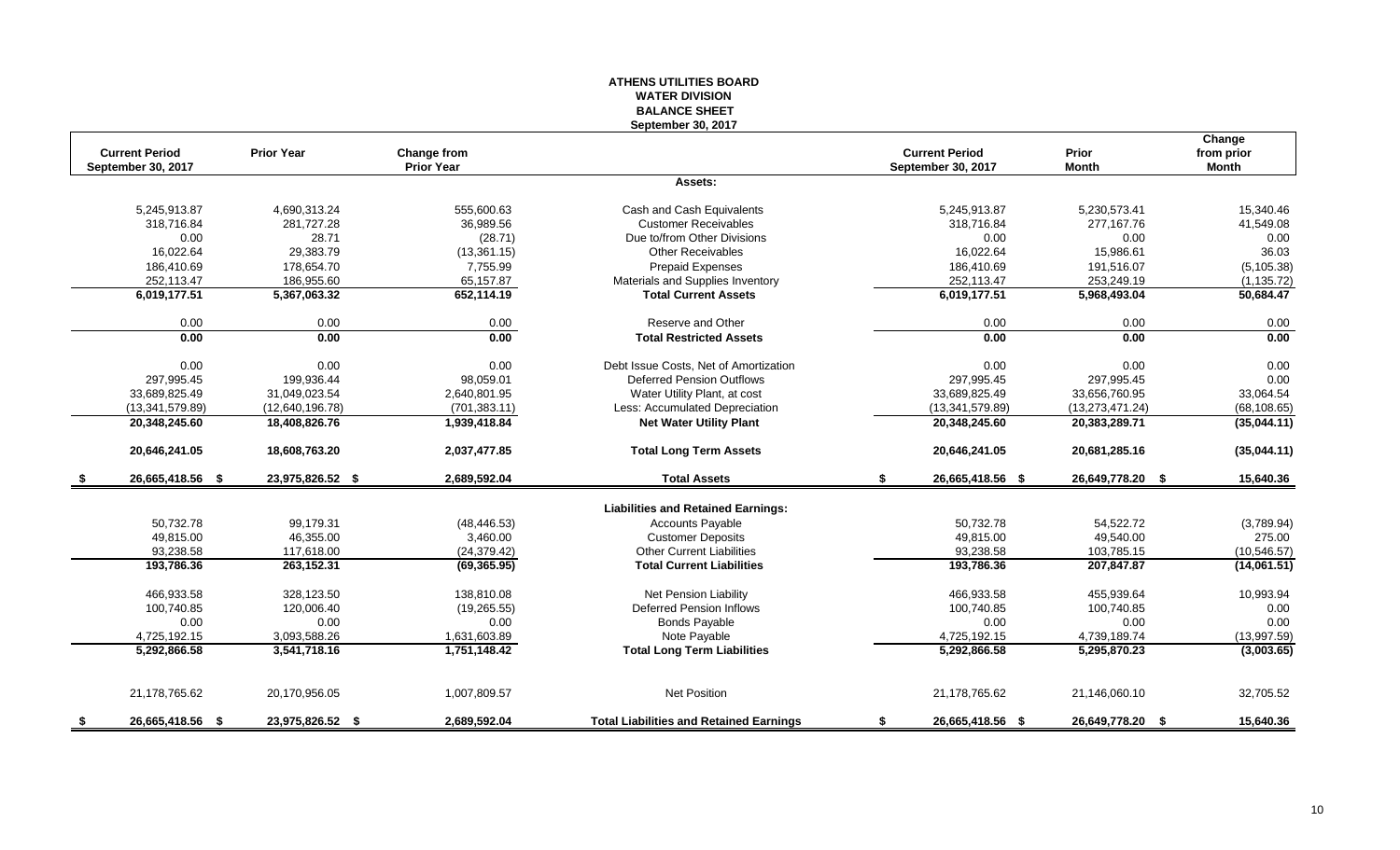|                                    |                            |                                        | Athens Utilities Board<br><b>Profit and Loss Statement - Water</b> |                                        |                                              |                                        |
|------------------------------------|----------------------------|----------------------------------------|--------------------------------------------------------------------|----------------------------------------|----------------------------------------------|----------------------------------------|
| Year-to-Date<br>September 30, 2017 | Year-to-Date<br>Prior Year | Variance<br>Favorable<br>(Unfavorable) | September 30, 2017<br><b>Description</b>                           | Current<br>Month<br>September 30, 2017 | <b>Current</b><br>Month<br><b>Prior Year</b> | Variance<br>Favorable<br>(Unfavorable) |
|                                    |                            |                                        | <b>REVENUE:</b>                                                    |                                        |                                              |                                        |
| 458,025.53                         | 472,715.05                 | (14, 689.52)                           | Residential                                                        | 157,228.61                             | 158,206.09                                   | (977.48)                               |
| 489,335.02                         | 526,458.45                 | (37, 123.43)                           | <b>Small Commercial</b>                                            | 169,202.48                             | 176,916.70                                   | (7, 714.22)                            |
| 104,310.77                         | 113,023.25                 | (8,712.48)                             | Large Commercial                                                   | 34,870.04                              | 36,567.71                                    | (1,697.67)                             |
| 27,481.98                          | 38,313.52                  | (10, 831.54)                           | Other                                                              | 9,014.78                               | 9,753.36                                     | (738.58)                               |
| 1,079,153.30                       | 1,150,510.27               | (71, 356.97)                           | <b>Total Revenue</b>                                               | 370,315.91                             | 381,443.86                                   | (11, 127.95)                           |
| 149,699.77                         | 171,446.61                 | 21,746.84                              | <b>Purchased Supply</b>                                            | 46,345.68                              | 63,739.15                                    | 17,393.47                              |
| 929,453.53                         | 979,063.66                 | (49,610.13)                            | <b>Contribution Margin</b>                                         | 323,970.23                             | 317,704.71                                   | 6,265.52                               |
|                                    |                            |                                        | <b>OPERATING EXPENSES:</b>                                         |                                        |                                              |                                        |
| 94,554.76                          | 94,690.13                  | 135.37                                 | Source and Pump Expense                                            | 34,001.65                              | 34,584.51                                    | 582.86                                 |
| 33,212.90                          | 36,825.01                  | 3,612.11                               | <b>Distribution Expense</b>                                        | 13,604.80                              | 13,242.89                                    | (361.91)                               |
| 98,625.86                          | 96,731.22                  | (1,894.64)                             | Customer Service and Customer Acct. Expense                        | 42,527.47                              | 39,150.31                                    | (3,377.16)                             |
| 233,107.95                         | 200,720.78                 | (32, 387.17)                           | Administrative and General Expense                                 | 79,209.17                              | 69,599.83                                    | (9,609.34)                             |
| 459,501.47                         | 428,967.14                 | (30,534,33)                            | <b>Total operating expenses</b>                                    | 169,343.09                             | 156,577.54                                   | (12, 765.55)                           |
|                                    |                            |                                        | <b>Maintenance Expenses</b>                                        |                                        |                                              |                                        |
| 22,904.87                          | 24,881.53                  | 1,976.66                               | Source and Pump Expense                                            | 11,025.86                              | 12,284.98                                    | 1,259.12                               |
| 88,678.74                          | 73,910.00                  | (14, 768.74)                           | <b>Distribution Expense</b>                                        | 35,763.22                              | 34,977.85                                    | (785.37)                               |
| 1,648.33                           | 991.82                     | (656.51)                               | Administrative and General Expense                                 | 1,381.92                               | 371.09                                       | (1,010.83)                             |
| 113,231.94                         | 99,783.35                  | (13, 448.59)                           | <b>Total Maintenance Expense</b>                                   | 48,171.00                              | 47,633.92                                    | (537.08)                               |
|                                    |                            |                                        | <b>Other Operating Expenses</b>                                    |                                        |                                              |                                        |
| 195,612.40                         | 172,186.39                 | (23, 426.01)                           | Depreciation Expense                                               | 65,219.97                              | 55,016.13                                    | (10, 203.84)                           |
| 195,612.40                         | 172,186.39                 | (23, 426.01)                           | <b>Total Other Operating Expenses</b>                              | 65,219.97                              | 55,016.13                                    | (10, 203.84)                           |
| 918,045.58                         | 872,383.49                 | (45,662.09)                            | <b>Total Operating and Maintenance Expense</b>                     | 329,079.74                             | 322,966.74                                   | (6, 113.00)                            |
| 161,107.72                         | 278,126.78                 | (117, 019.06)                          | <b>Operating Income</b>                                            | 41,236.17                              | 58,477.12                                    | (17, 240.95)                           |
| 6,008.43                           | 4,760.04                   | 1,248.39                               | Other Income                                                       | 2,001.96                               | 1,602.88                                     | 399.08                                 |
| 167,116.15                         | 282,886.82                 | (115,770.67)                           | <b>Total Income</b>                                                | 43,238.13                              | 60,080.00                                    | (16, 841.87)                           |
| 242.78                             | 4,141.25                   | 3,898.47                               | Other Expense                                                      | 184.61                                 | 127.50                                       | (57.11)                                |
| 166,873.37                         | 278,745.57                 | (111, 872.20)                          | Net Income Before Debt Expense                                     | 43,053.52                              | 59,952.50                                    | (16,898.98)                            |
|                                    |                            |                                        | <b>DEBT RELATED EXPENSES:</b>                                      |                                        |                                              |                                        |
| 0.00                               | 0.00                       | 0.00                                   | Amortization of Debt Discount                                      | 0.00                                   | 0.00                                         | 0.00                                   |
| 30,184.48                          | 23,371.07                  | (6,813.41)                             | Interest on Long Term Debt                                         | 10,348.00                              | 7,738.95                                     | (2,609.05)                             |
| 30,184.48                          | 23,371.07                  | (6,813.41)                             | <b>Total debt related expenses</b>                                 | 10,348.00                              | 7,738.95                                     | (2,609.05)                             |
|                                    |                            |                                        |                                                                    |                                        |                                              |                                        |
| 136,688.89                         | 255,374.50                 | (118, 685.61)                          | Net Income Before Extraordinary Income                             | 32,705.52                              | 52,213.55                                    | (19,508.03)                            |
| 0.00                               | 0.00                       | 0.00                                   | Grants, Contributions, Extraordinary                               | 0.00                                   | 0.00                                         | 0.00                                   |
| 136,688.89 \$                      | 255,374.50 \$              | (118, 685.61)                          | <b>CHANGE IN NET ASSETS</b>                                        | 32,705.52 \$                           | 52,213.55 \$                                 | (19,508.03)                            |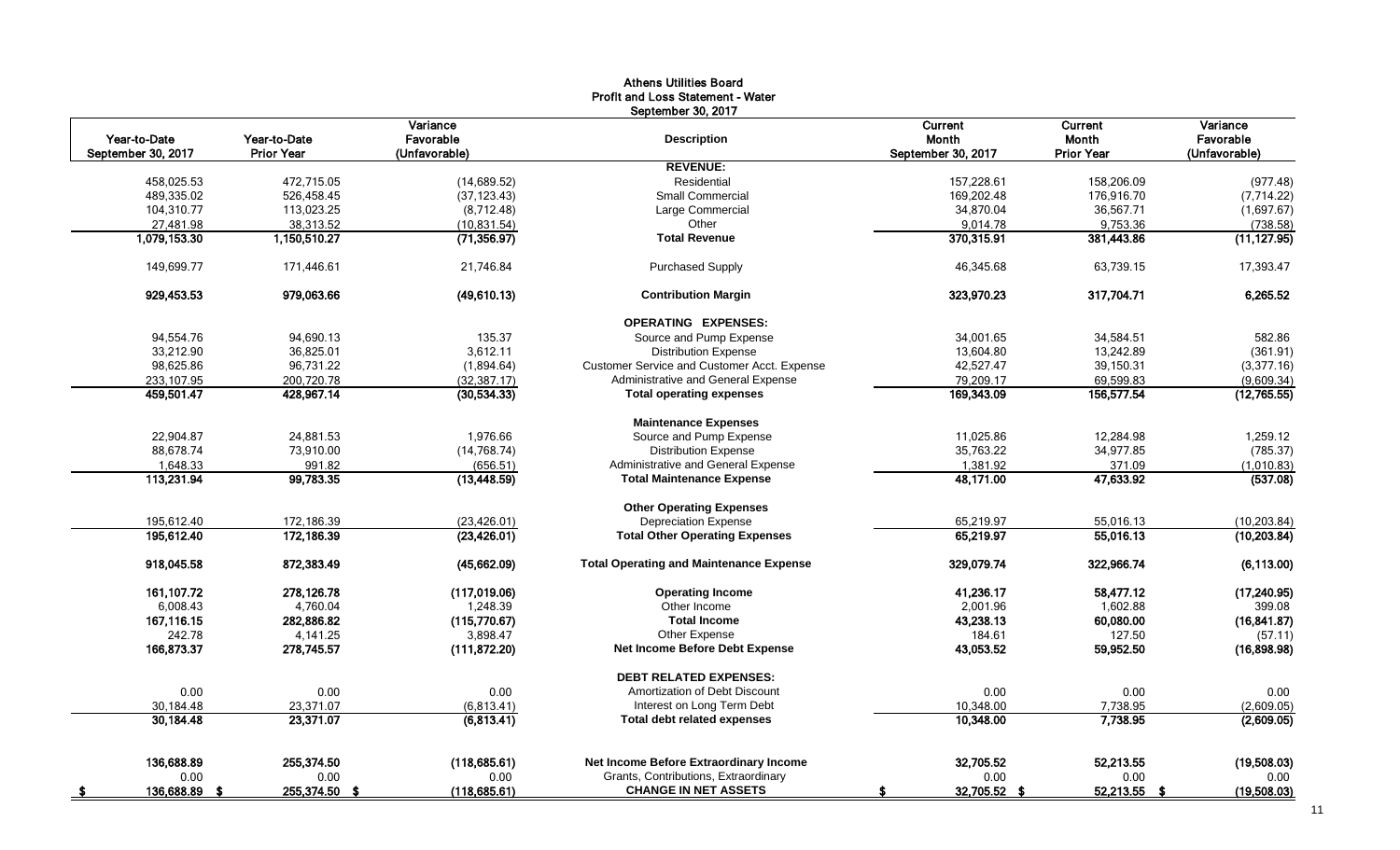| September 30, 2017<br>$Y-T-D$<br><b>Current Month</b><br>Year-to-Date<br>Year-to-Date<br><b>Monthly</b><br><b>Budget</b><br>Description<br>September 30, 2017<br>Variance<br>September 30, 2017<br><b>Budget</b><br>Variance<br><b>Budget</b><br><b>REVENUE:</b><br>Residential<br>145,732.77<br>458,025.53<br>465,368.99<br>(7, 343.46)<br>157,228.61<br>11,495.84<br>489,335.02<br>525,297.00<br>(35,961.98)<br><b>Small Commercial</b><br>169,202.48<br>175,329.92<br>(6, 127.44)<br>104,310.77<br>103,549.73<br>761.04<br>Large Commercial<br>34,870.04<br>33,934.88<br>935.16<br>27,481.98<br>25,789.21<br>1,692.77<br>9,014.78<br>7,656.56<br>Other<br>1,358.22<br>1,079,153.30<br>370,315.91<br>362,654.13<br>7,661.78<br>1,120,004.93<br>(40, 851.63)<br><b>Total Revenue</b><br>150,711.98<br>49,672.32<br>149,699.77<br>1,012.21<br><b>Purchased Supply</b><br>46,345.68<br>(39, 839.43)<br>323,970.23<br>929,453.53<br>969,292.96<br><b>Contribution Margin</b><br>312,981.80<br><b>OPERATING EXPENSES:</b><br>90,917.37<br>94,554.76<br>(3,637.39)<br>Source and Pump Expense<br>34,001.65<br>29,328.41<br>33,212.90<br>40,543.89<br>7,330.99<br><b>Distribution Expense</b><br>13,604.80<br>15.776.16<br>98,625.86<br>96,382.92<br>(2, 242.94)<br>42,527.47<br>Customer Service and Customer Acct. Expense<br>36,710.54<br>Administrative and General Expense<br>79,209.17<br>233,107.95<br>209,717.61<br>(23, 390.34)<br>65,213.52<br>459.501.47<br>437,561.79<br>169.343.09<br>147.028.63<br>(21, 939.68)<br><b>Total operating expenses</b><br><b>Maintenance Expenses</b><br>22,904.87<br>23,819.20<br>914.33<br>Source and Pump Expense<br>11,025.86<br>9,205.32<br>74,335.58<br>88,678.74<br>(14, 343.16)<br><b>Distribution Expense</b><br>35,763.22<br>28,418.86<br>1,648.33<br>1,412.86<br>(235.47)<br>Administrative and General Expense<br>1,381.92<br>410.24<br>113,231.94<br>99,567.64<br>48,171.00<br>38,034.41<br>(13,664.30)<br><b>Total Maintenance Expense</b><br><b>Other Operating Expenses</b><br>195,612.40<br>180,382.05<br>(15, 230.35)<br><b>Depreciation Expense</b><br>65,219.97<br>58,796.09<br>(6,423.88)<br>195,612.40<br>180,382.05<br><b>Total Other Operating Expenses</b><br>65,219.97<br>58,796.09<br>(6,423.88)<br>(15, 230.35)<br>918,045.58<br>868,223.47<br>(49,822.11)<br><b>Total Operating and Maintenance Expenses</b><br>329,079.74<br>293,531.46<br>161,107.72<br>251,781.47<br>(90,673.75)<br><b>Operating Income</b><br>41,236.17<br>69,122.67<br>1,936.32<br>Other Income<br>839.81<br>6,008.43<br>4,072.11<br>2,001.96<br>167,116.15<br>253,717.78<br><b>Total Income</b><br>43,238.13<br>(86,601.63)<br>69,962.47<br>242.78<br>5,960.25<br>Other Expense<br>689.97<br>5,717.47<br>184.61<br>166,873.37<br>247,757.54<br>(80, 884.17)<br><b>Net Income Before Debt Expense</b><br>43,053.52<br>69,272.50<br><b>DEBT RELATED EXPENSES:</b><br>0.00<br>0.00<br>0.00<br>0.00<br>0.00<br>Amortization of Debt Discount<br>30,140.32<br>10,239.37<br>30,184.48<br>(44.16)<br>Interest on Long Term Debt<br>10,348.00<br>30.184.48<br>30.140.32<br>(44.16)<br><b>Total debt related expenses</b><br>10.348.00<br>10,239.37<br>Net Income Before Extraordinary Income<br>136,688.89<br>217,617.22<br>(80,928.33)<br>32,705.52<br>59,033.12<br>(26, 327.60)<br>0.00<br>6,250.00<br>(6,250.00)<br>Grants, Contributions, Extraordinary<br>0.00<br>2,083.33<br>(2,083.33)<br>136,688.89 \$ |      |               |              | <b>Athens Utilities Board</b><br><b>Budget Comparison - Water</b> |                    |              |              |
|------------------------------------------------------------------------------------------------------------------------------------------------------------------------------------------------------------------------------------------------------------------------------------------------------------------------------------------------------------------------------------------------------------------------------------------------------------------------------------------------------------------------------------------------------------------------------------------------------------------------------------------------------------------------------------------------------------------------------------------------------------------------------------------------------------------------------------------------------------------------------------------------------------------------------------------------------------------------------------------------------------------------------------------------------------------------------------------------------------------------------------------------------------------------------------------------------------------------------------------------------------------------------------------------------------------------------------------------------------------------------------------------------------------------------------------------------------------------------------------------------------------------------------------------------------------------------------------------------------------------------------------------------------------------------------------------------------------------------------------------------------------------------------------------------------------------------------------------------------------------------------------------------------------------------------------------------------------------------------------------------------------------------------------------------------------------------------------------------------------------------------------------------------------------------------------------------------------------------------------------------------------------------------------------------------------------------------------------------------------------------------------------------------------------------------------------------------------------------------------------------------------------------------------------------------------------------------------------------------------------------------------------------------------------------------------------------------------------------------------------------------------------------------------------------------------------------------------------------------------------------------------------------------------------------------------------------------------------------------------------------------------------------------------------------------------------------------------------------------------------------------------------------------------------------------------------------------------------------------------------------------------------------------------------------------------------------------------------------------------------------------------------------------------------------------------------|------|---------------|--------------|-------------------------------------------------------------------|--------------------|--------------|--------------|
|                                                                                                                                                                                                                                                                                                                                                                                                                                                                                                                                                                                                                                                                                                                                                                                                                                                                                                                                                                                                                                                                                                                                                                                                                                                                                                                                                                                                                                                                                                                                                                                                                                                                                                                                                                                                                                                                                                                                                                                                                                                                                                                                                                                                                                                                                                                                                                                                                                                                                                                                                                                                                                                                                                                                                                                                                                                                                                                                                                                                                                                                                                                                                                                                                                                                                                                                                                                                                                                |      |               |              |                                                                   |                    |              |              |
|                                                                                                                                                                                                                                                                                                                                                                                                                                                                                                                                                                                                                                                                                                                                                                                                                                                                                                                                                                                                                                                                                                                                                                                                                                                                                                                                                                                                                                                                                                                                                                                                                                                                                                                                                                                                                                                                                                                                                                                                                                                                                                                                                                                                                                                                                                                                                                                                                                                                                                                                                                                                                                                                                                                                                                                                                                                                                                                                                                                                                                                                                                                                                                                                                                                                                                                                                                                                                                                |      |               |              |                                                                   |                    |              |              |
|                                                                                                                                                                                                                                                                                                                                                                                                                                                                                                                                                                                                                                                                                                                                                                                                                                                                                                                                                                                                                                                                                                                                                                                                                                                                                                                                                                                                                                                                                                                                                                                                                                                                                                                                                                                                                                                                                                                                                                                                                                                                                                                                                                                                                                                                                                                                                                                                                                                                                                                                                                                                                                                                                                                                                                                                                                                                                                                                                                                                                                                                                                                                                                                                                                                                                                                                                                                                                                                |      |               |              |                                                                   |                    |              |              |
|                                                                                                                                                                                                                                                                                                                                                                                                                                                                                                                                                                                                                                                                                                                                                                                                                                                                                                                                                                                                                                                                                                                                                                                                                                                                                                                                                                                                                                                                                                                                                                                                                                                                                                                                                                                                                                                                                                                                                                                                                                                                                                                                                                                                                                                                                                                                                                                                                                                                                                                                                                                                                                                                                                                                                                                                                                                                                                                                                                                                                                                                                                                                                                                                                                                                                                                                                                                                                                                |      |               |              |                                                                   |                    |              |              |
|                                                                                                                                                                                                                                                                                                                                                                                                                                                                                                                                                                                                                                                                                                                                                                                                                                                                                                                                                                                                                                                                                                                                                                                                                                                                                                                                                                                                                                                                                                                                                                                                                                                                                                                                                                                                                                                                                                                                                                                                                                                                                                                                                                                                                                                                                                                                                                                                                                                                                                                                                                                                                                                                                                                                                                                                                                                                                                                                                                                                                                                                                                                                                                                                                                                                                                                                                                                                                                                |      |               |              |                                                                   |                    |              |              |
|                                                                                                                                                                                                                                                                                                                                                                                                                                                                                                                                                                                                                                                                                                                                                                                                                                                                                                                                                                                                                                                                                                                                                                                                                                                                                                                                                                                                                                                                                                                                                                                                                                                                                                                                                                                                                                                                                                                                                                                                                                                                                                                                                                                                                                                                                                                                                                                                                                                                                                                                                                                                                                                                                                                                                                                                                                                                                                                                                                                                                                                                                                                                                                                                                                                                                                                                                                                                                                                |      |               |              |                                                                   |                    |              |              |
|                                                                                                                                                                                                                                                                                                                                                                                                                                                                                                                                                                                                                                                                                                                                                                                                                                                                                                                                                                                                                                                                                                                                                                                                                                                                                                                                                                                                                                                                                                                                                                                                                                                                                                                                                                                                                                                                                                                                                                                                                                                                                                                                                                                                                                                                                                                                                                                                                                                                                                                                                                                                                                                                                                                                                                                                                                                                                                                                                                                                                                                                                                                                                                                                                                                                                                                                                                                                                                                |      |               |              |                                                                   |                    |              |              |
|                                                                                                                                                                                                                                                                                                                                                                                                                                                                                                                                                                                                                                                                                                                                                                                                                                                                                                                                                                                                                                                                                                                                                                                                                                                                                                                                                                                                                                                                                                                                                                                                                                                                                                                                                                                                                                                                                                                                                                                                                                                                                                                                                                                                                                                                                                                                                                                                                                                                                                                                                                                                                                                                                                                                                                                                                                                                                                                                                                                                                                                                                                                                                                                                                                                                                                                                                                                                                                                |      |               |              |                                                                   |                    |              |              |
|                                                                                                                                                                                                                                                                                                                                                                                                                                                                                                                                                                                                                                                                                                                                                                                                                                                                                                                                                                                                                                                                                                                                                                                                                                                                                                                                                                                                                                                                                                                                                                                                                                                                                                                                                                                                                                                                                                                                                                                                                                                                                                                                                                                                                                                                                                                                                                                                                                                                                                                                                                                                                                                                                                                                                                                                                                                                                                                                                                                                                                                                                                                                                                                                                                                                                                                                                                                                                                                |      |               |              |                                                                   |                    |              |              |
|                                                                                                                                                                                                                                                                                                                                                                                                                                                                                                                                                                                                                                                                                                                                                                                                                                                                                                                                                                                                                                                                                                                                                                                                                                                                                                                                                                                                                                                                                                                                                                                                                                                                                                                                                                                                                                                                                                                                                                                                                                                                                                                                                                                                                                                                                                                                                                                                                                                                                                                                                                                                                                                                                                                                                                                                                                                                                                                                                                                                                                                                                                                                                                                                                                                                                                                                                                                                                                                |      |               |              |                                                                   |                    |              | 3,326.64     |
|                                                                                                                                                                                                                                                                                                                                                                                                                                                                                                                                                                                                                                                                                                                                                                                                                                                                                                                                                                                                                                                                                                                                                                                                                                                                                                                                                                                                                                                                                                                                                                                                                                                                                                                                                                                                                                                                                                                                                                                                                                                                                                                                                                                                                                                                                                                                                                                                                                                                                                                                                                                                                                                                                                                                                                                                                                                                                                                                                                                                                                                                                                                                                                                                                                                                                                                                                                                                                                                |      |               |              |                                                                   |                    |              | 10,988.43    |
|                                                                                                                                                                                                                                                                                                                                                                                                                                                                                                                                                                                                                                                                                                                                                                                                                                                                                                                                                                                                                                                                                                                                                                                                                                                                                                                                                                                                                                                                                                                                                                                                                                                                                                                                                                                                                                                                                                                                                                                                                                                                                                                                                                                                                                                                                                                                                                                                                                                                                                                                                                                                                                                                                                                                                                                                                                                                                                                                                                                                                                                                                                                                                                                                                                                                                                                                                                                                                                                |      |               |              |                                                                   |                    |              |              |
|                                                                                                                                                                                                                                                                                                                                                                                                                                                                                                                                                                                                                                                                                                                                                                                                                                                                                                                                                                                                                                                                                                                                                                                                                                                                                                                                                                                                                                                                                                                                                                                                                                                                                                                                                                                                                                                                                                                                                                                                                                                                                                                                                                                                                                                                                                                                                                                                                                                                                                                                                                                                                                                                                                                                                                                                                                                                                                                                                                                                                                                                                                                                                                                                                                                                                                                                                                                                                                                |      |               |              |                                                                   |                    |              | (4,673.24)   |
|                                                                                                                                                                                                                                                                                                                                                                                                                                                                                                                                                                                                                                                                                                                                                                                                                                                                                                                                                                                                                                                                                                                                                                                                                                                                                                                                                                                                                                                                                                                                                                                                                                                                                                                                                                                                                                                                                                                                                                                                                                                                                                                                                                                                                                                                                                                                                                                                                                                                                                                                                                                                                                                                                                                                                                                                                                                                                                                                                                                                                                                                                                                                                                                                                                                                                                                                                                                                                                                |      |               |              |                                                                   |                    |              | 2,171.36     |
|                                                                                                                                                                                                                                                                                                                                                                                                                                                                                                                                                                                                                                                                                                                                                                                                                                                                                                                                                                                                                                                                                                                                                                                                                                                                                                                                                                                                                                                                                                                                                                                                                                                                                                                                                                                                                                                                                                                                                                                                                                                                                                                                                                                                                                                                                                                                                                                                                                                                                                                                                                                                                                                                                                                                                                                                                                                                                                                                                                                                                                                                                                                                                                                                                                                                                                                                                                                                                                                |      |               |              |                                                                   |                    |              | (5,816.93)   |
|                                                                                                                                                                                                                                                                                                                                                                                                                                                                                                                                                                                                                                                                                                                                                                                                                                                                                                                                                                                                                                                                                                                                                                                                                                                                                                                                                                                                                                                                                                                                                                                                                                                                                                                                                                                                                                                                                                                                                                                                                                                                                                                                                                                                                                                                                                                                                                                                                                                                                                                                                                                                                                                                                                                                                                                                                                                                                                                                                                                                                                                                                                                                                                                                                                                                                                                                                                                                                                                |      |               |              |                                                                   |                    |              | (13,995.65)  |
|                                                                                                                                                                                                                                                                                                                                                                                                                                                                                                                                                                                                                                                                                                                                                                                                                                                                                                                                                                                                                                                                                                                                                                                                                                                                                                                                                                                                                                                                                                                                                                                                                                                                                                                                                                                                                                                                                                                                                                                                                                                                                                                                                                                                                                                                                                                                                                                                                                                                                                                                                                                                                                                                                                                                                                                                                                                                                                                                                                                                                                                                                                                                                                                                                                                                                                                                                                                                                                                |      |               |              |                                                                   |                    |              | (22, 314.46) |
|                                                                                                                                                                                                                                                                                                                                                                                                                                                                                                                                                                                                                                                                                                                                                                                                                                                                                                                                                                                                                                                                                                                                                                                                                                                                                                                                                                                                                                                                                                                                                                                                                                                                                                                                                                                                                                                                                                                                                                                                                                                                                                                                                                                                                                                                                                                                                                                                                                                                                                                                                                                                                                                                                                                                                                                                                                                                                                                                                                                                                                                                                                                                                                                                                                                                                                                                                                                                                                                |      |               |              |                                                                   |                    |              |              |
|                                                                                                                                                                                                                                                                                                                                                                                                                                                                                                                                                                                                                                                                                                                                                                                                                                                                                                                                                                                                                                                                                                                                                                                                                                                                                                                                                                                                                                                                                                                                                                                                                                                                                                                                                                                                                                                                                                                                                                                                                                                                                                                                                                                                                                                                                                                                                                                                                                                                                                                                                                                                                                                                                                                                                                                                                                                                                                                                                                                                                                                                                                                                                                                                                                                                                                                                                                                                                                                |      |               |              |                                                                   |                    |              | (1,820.54)   |
|                                                                                                                                                                                                                                                                                                                                                                                                                                                                                                                                                                                                                                                                                                                                                                                                                                                                                                                                                                                                                                                                                                                                                                                                                                                                                                                                                                                                                                                                                                                                                                                                                                                                                                                                                                                                                                                                                                                                                                                                                                                                                                                                                                                                                                                                                                                                                                                                                                                                                                                                                                                                                                                                                                                                                                                                                                                                                                                                                                                                                                                                                                                                                                                                                                                                                                                                                                                                                                                |      |               |              |                                                                   |                    |              | (7, 344.36)  |
|                                                                                                                                                                                                                                                                                                                                                                                                                                                                                                                                                                                                                                                                                                                                                                                                                                                                                                                                                                                                                                                                                                                                                                                                                                                                                                                                                                                                                                                                                                                                                                                                                                                                                                                                                                                                                                                                                                                                                                                                                                                                                                                                                                                                                                                                                                                                                                                                                                                                                                                                                                                                                                                                                                                                                                                                                                                                                                                                                                                                                                                                                                                                                                                                                                                                                                                                                                                                                                                |      |               |              |                                                                   |                    |              | (971.68)     |
|                                                                                                                                                                                                                                                                                                                                                                                                                                                                                                                                                                                                                                                                                                                                                                                                                                                                                                                                                                                                                                                                                                                                                                                                                                                                                                                                                                                                                                                                                                                                                                                                                                                                                                                                                                                                                                                                                                                                                                                                                                                                                                                                                                                                                                                                                                                                                                                                                                                                                                                                                                                                                                                                                                                                                                                                                                                                                                                                                                                                                                                                                                                                                                                                                                                                                                                                                                                                                                                |      |               |              |                                                                   |                    |              | (10, 136.59) |
|                                                                                                                                                                                                                                                                                                                                                                                                                                                                                                                                                                                                                                                                                                                                                                                                                                                                                                                                                                                                                                                                                                                                                                                                                                                                                                                                                                                                                                                                                                                                                                                                                                                                                                                                                                                                                                                                                                                                                                                                                                                                                                                                                                                                                                                                                                                                                                                                                                                                                                                                                                                                                                                                                                                                                                                                                                                                                                                                                                                                                                                                                                                                                                                                                                                                                                                                                                                                                                                |      |               |              |                                                                   |                    |              |              |
|                                                                                                                                                                                                                                                                                                                                                                                                                                                                                                                                                                                                                                                                                                                                                                                                                                                                                                                                                                                                                                                                                                                                                                                                                                                                                                                                                                                                                                                                                                                                                                                                                                                                                                                                                                                                                                                                                                                                                                                                                                                                                                                                                                                                                                                                                                                                                                                                                                                                                                                                                                                                                                                                                                                                                                                                                                                                                                                                                                                                                                                                                                                                                                                                                                                                                                                                                                                                                                                |      |               |              |                                                                   |                    |              |              |
|                                                                                                                                                                                                                                                                                                                                                                                                                                                                                                                                                                                                                                                                                                                                                                                                                                                                                                                                                                                                                                                                                                                                                                                                                                                                                                                                                                                                                                                                                                                                                                                                                                                                                                                                                                                                                                                                                                                                                                                                                                                                                                                                                                                                                                                                                                                                                                                                                                                                                                                                                                                                                                                                                                                                                                                                                                                                                                                                                                                                                                                                                                                                                                                                                                                                                                                                                                                                                                                |      |               |              |                                                                   |                    |              |              |
|                                                                                                                                                                                                                                                                                                                                                                                                                                                                                                                                                                                                                                                                                                                                                                                                                                                                                                                                                                                                                                                                                                                                                                                                                                                                                                                                                                                                                                                                                                                                                                                                                                                                                                                                                                                                                                                                                                                                                                                                                                                                                                                                                                                                                                                                                                                                                                                                                                                                                                                                                                                                                                                                                                                                                                                                                                                                                                                                                                                                                                                                                                                                                                                                                                                                                                                                                                                                                                                |      |               |              |                                                                   |                    |              | (35,548.28)  |
|                                                                                                                                                                                                                                                                                                                                                                                                                                                                                                                                                                                                                                                                                                                                                                                                                                                                                                                                                                                                                                                                                                                                                                                                                                                                                                                                                                                                                                                                                                                                                                                                                                                                                                                                                                                                                                                                                                                                                                                                                                                                                                                                                                                                                                                                                                                                                                                                                                                                                                                                                                                                                                                                                                                                                                                                                                                                                                                                                                                                                                                                                                                                                                                                                                                                                                                                                                                                                                                |      |               |              |                                                                   |                    |              | (27, 886.50) |
|                                                                                                                                                                                                                                                                                                                                                                                                                                                                                                                                                                                                                                                                                                                                                                                                                                                                                                                                                                                                                                                                                                                                                                                                                                                                                                                                                                                                                                                                                                                                                                                                                                                                                                                                                                                                                                                                                                                                                                                                                                                                                                                                                                                                                                                                                                                                                                                                                                                                                                                                                                                                                                                                                                                                                                                                                                                                                                                                                                                                                                                                                                                                                                                                                                                                                                                                                                                                                                                |      |               |              |                                                                   |                    |              | 1,162.15     |
|                                                                                                                                                                                                                                                                                                                                                                                                                                                                                                                                                                                                                                                                                                                                                                                                                                                                                                                                                                                                                                                                                                                                                                                                                                                                                                                                                                                                                                                                                                                                                                                                                                                                                                                                                                                                                                                                                                                                                                                                                                                                                                                                                                                                                                                                                                                                                                                                                                                                                                                                                                                                                                                                                                                                                                                                                                                                                                                                                                                                                                                                                                                                                                                                                                                                                                                                                                                                                                                |      |               |              |                                                                   |                    |              | (26, 724.34) |
|                                                                                                                                                                                                                                                                                                                                                                                                                                                                                                                                                                                                                                                                                                                                                                                                                                                                                                                                                                                                                                                                                                                                                                                                                                                                                                                                                                                                                                                                                                                                                                                                                                                                                                                                                                                                                                                                                                                                                                                                                                                                                                                                                                                                                                                                                                                                                                                                                                                                                                                                                                                                                                                                                                                                                                                                                                                                                                                                                                                                                                                                                                                                                                                                                                                                                                                                                                                                                                                |      |               |              |                                                                   |                    |              | 505.36       |
|                                                                                                                                                                                                                                                                                                                                                                                                                                                                                                                                                                                                                                                                                                                                                                                                                                                                                                                                                                                                                                                                                                                                                                                                                                                                                                                                                                                                                                                                                                                                                                                                                                                                                                                                                                                                                                                                                                                                                                                                                                                                                                                                                                                                                                                                                                                                                                                                                                                                                                                                                                                                                                                                                                                                                                                                                                                                                                                                                                                                                                                                                                                                                                                                                                                                                                                                                                                                                                                |      |               |              |                                                                   |                    |              | (26, 218.98) |
|                                                                                                                                                                                                                                                                                                                                                                                                                                                                                                                                                                                                                                                                                                                                                                                                                                                                                                                                                                                                                                                                                                                                                                                                                                                                                                                                                                                                                                                                                                                                                                                                                                                                                                                                                                                                                                                                                                                                                                                                                                                                                                                                                                                                                                                                                                                                                                                                                                                                                                                                                                                                                                                                                                                                                                                                                                                                                                                                                                                                                                                                                                                                                                                                                                                                                                                                                                                                                                                |      |               |              |                                                                   |                    |              |              |
|                                                                                                                                                                                                                                                                                                                                                                                                                                                                                                                                                                                                                                                                                                                                                                                                                                                                                                                                                                                                                                                                                                                                                                                                                                                                                                                                                                                                                                                                                                                                                                                                                                                                                                                                                                                                                                                                                                                                                                                                                                                                                                                                                                                                                                                                                                                                                                                                                                                                                                                                                                                                                                                                                                                                                                                                                                                                                                                                                                                                                                                                                                                                                                                                                                                                                                                                                                                                                                                |      |               |              |                                                                   |                    |              | 0.00         |
|                                                                                                                                                                                                                                                                                                                                                                                                                                                                                                                                                                                                                                                                                                                                                                                                                                                                                                                                                                                                                                                                                                                                                                                                                                                                                                                                                                                                                                                                                                                                                                                                                                                                                                                                                                                                                                                                                                                                                                                                                                                                                                                                                                                                                                                                                                                                                                                                                                                                                                                                                                                                                                                                                                                                                                                                                                                                                                                                                                                                                                                                                                                                                                                                                                                                                                                                                                                                                                                |      |               |              |                                                                   |                    |              | (108.63)     |
|                                                                                                                                                                                                                                                                                                                                                                                                                                                                                                                                                                                                                                                                                                                                                                                                                                                                                                                                                                                                                                                                                                                                                                                                                                                                                                                                                                                                                                                                                                                                                                                                                                                                                                                                                                                                                                                                                                                                                                                                                                                                                                                                                                                                                                                                                                                                                                                                                                                                                                                                                                                                                                                                                                                                                                                                                                                                                                                                                                                                                                                                                                                                                                                                                                                                                                                                                                                                                                                |      |               |              |                                                                   |                    |              | (108.63)     |
|                                                                                                                                                                                                                                                                                                                                                                                                                                                                                                                                                                                                                                                                                                                                                                                                                                                                                                                                                                                                                                                                                                                                                                                                                                                                                                                                                                                                                                                                                                                                                                                                                                                                                                                                                                                                                                                                                                                                                                                                                                                                                                                                                                                                                                                                                                                                                                                                                                                                                                                                                                                                                                                                                                                                                                                                                                                                                                                                                                                                                                                                                                                                                                                                                                                                                                                                                                                                                                                |      |               |              |                                                                   |                    |              |              |
|                                                                                                                                                                                                                                                                                                                                                                                                                                                                                                                                                                                                                                                                                                                                                                                                                                                                                                                                                                                                                                                                                                                                                                                                                                                                                                                                                                                                                                                                                                                                                                                                                                                                                                                                                                                                                                                                                                                                                                                                                                                                                                                                                                                                                                                                                                                                                                                                                                                                                                                                                                                                                                                                                                                                                                                                                                                                                                                                                                                                                                                                                                                                                                                                                                                                                                                                                                                                                                                |      |               |              |                                                                   |                    |              |              |
|                                                                                                                                                                                                                                                                                                                                                                                                                                                                                                                                                                                                                                                                                                                                                                                                                                                                                                                                                                                                                                                                                                                                                                                                                                                                                                                                                                                                                                                                                                                                                                                                                                                                                                                                                                                                                                                                                                                                                                                                                                                                                                                                                                                                                                                                                                                                                                                                                                                                                                                                                                                                                                                                                                                                                                                                                                                                                                                                                                                                                                                                                                                                                                                                                                                                                                                                                                                                                                                | - \$ | 223,867.22 \$ | (87, 178.33) | <b>CHANGE IN NET ASSETS</b>                                       | 32,705.52 \$<br>\$ | 61,116.46 \$ | (28, 410.94) |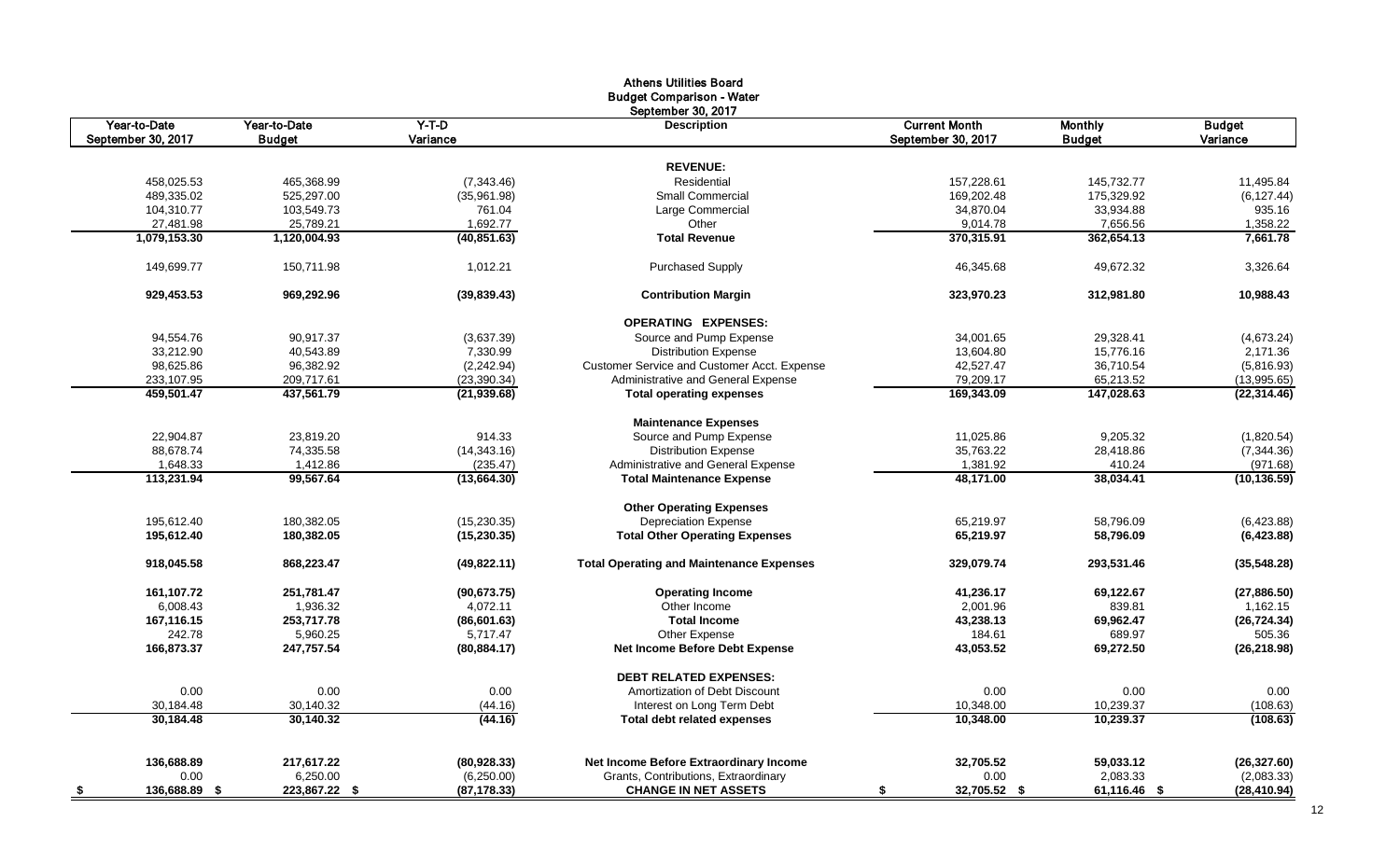#### **Athens Utilities Board Water Division STATEMENTS OF CASH FLOWS September 30, 2017**

|      | Year-to-Date       | Year-to-Date      | Variance      |                                                         | <b>Month to Date</b> | <b>Month to Date</b> | Variance     |
|------|--------------------|-------------------|---------------|---------------------------------------------------------|----------------------|----------------------|--------------|
|      | September 30, 2017 | <b>Prior Year</b> |               |                                                         | September 30, 2017   | <b>Prior Year</b>    |              |
|      |                    |                   |               | <b>CASH FLOWS FROM OPERATING ACTIVITIES:</b>            |                      |                      |              |
|      | 136,688.89         | 255,374.50        | (118, 685.61) | Net Operating Income                                    | 32,705.52            | 52,213.55            | (19,508.03)  |
|      |                    |                   |               | <b>Adjustments to Reconcile Operating Income</b>        |                      |                      |              |
|      |                    |                   |               | to Net Cash Provided by Operations                      |                      |                      |              |
|      | 195,612.40         | 172,186.39        | 23,426.01     | Depreciation                                            | 65,219.97            | 55,016.13            | 10,203.84    |
|      |                    |                   |               | <b>Changes in Assets and Liabilities:</b>               |                      |                      |              |
|      | (61, 414.68)       | 40.425.28         | (101, 839.96) | Receivables                                             | (41,549.08)          | (14, 759.18)         | (26,789.90)  |
|      | 0.00               | (28.71)           | 28.71         | Due from Other Divisions                                | 0.00                 | (28.71)              | 28.71        |
|      | (41.60)            | (13, 363.40)      | 13,321.80     | <b>Other Receivables</b>                                | (36.03)              | (13,326.79)          | 13,290.76    |
|      | 16,725.32          | 23,124.32         | (6,399.00)    | <b>Prepaid Expenses</b>                                 | 5,105.38             | 4,466.08             | 639.30       |
|      | 119,744.86         | 156,170.77        | (36, 425.91)  | <b>Deferred Pension Outflows</b>                        | 0.00                 | 0.00                 | 0.00         |
|      | (55, 149.54)       | 19,198.93         | (74, 348.47)  | Materials and Supplies Inventory                        | 1,135.72             | 662.63               | 473.09       |
|      | 0.00               | 0.00              | 0.00          | <b>Other Assets</b>                                     | 0.00                 | 0.00                 | 0.00         |
|      | (267, 180.10)      | (29, 271.77)      | (237,908.33)  | <b>Current Liabilities</b>                              | (14, 336.51)         | 25,957.91            | (40, 294.42) |
|      | (86, 763.04)       | (136, 750.12)     | 49,987.08     | Net Pension Liability                                   | 10,993.94            | 6,384.21             | 4,609.73     |
|      | 0.00               | 0.00              | 0.00          | Deferred Pension Inflows                                | 0.00                 | 0.00                 | 0.00         |
|      | 9,358.79           | 3,181.40          | 6,177.39      | Retirements and Salvage                                 | 3,957.44             | (6,808.72)           | 10,766.16    |
|      | (145.00)           | 2,635.00          | (2,780.00)    | <b>Customer Deposits</b>                                | 275.00               | 985.00               | (710.00)     |
|      | 7,436.30           | 492,882.59        | (485, 446.29) | <b>Net Cash from Operating Activities</b>               | 63,471.35            | 110,762.11           | (47, 290.76) |
|      |                    |                   |               | <b>CASH FLOWS FROM NONCAPITAL FINANCING ACTIVITIES:</b> |                      |                      |              |
|      | 0.00               | 0.00              | 0.00          | <b>Bonds Payable</b>                                    | 0.00                 | 0.00                 | 0.00         |
|      | (34, 895.47)       | (20, 869.98)      | (14, 025.49)  | Notes Payable                                           | (13,997.59)          | (7, 181.11)          | (6,816.48)   |
|      | (34,895.47)        | (20, 869.98)      | (14, 025.49)  | <b>Net Cash from Financing Activities</b>               | (13,997.59)          | (7, 181.11)          | (6, 816.48)  |
|      |                    |                   |               |                                                         |                      |                      |              |
|      |                    |                   |               | <b>CASH FLOW FROM CAPITAL AND INVESTING ACTIVITIES:</b> |                      |                      |              |
|      | 0.00               | 0.00              | 0.00          | <b>Adjust Net Pension Obligation</b>                    | 0.00                 | 0.00                 | 0.00         |
|      | 0.00               | 0.00              | 0.00          | Prior Period Adjustment                                 | 0.00                 | 0.00                 | 0.00         |
|      | 0.00               | 0.00              | 0.00          | Grants, Contributions & Other Extraordinary             | 0.00                 | 0.00                 | 0.00         |
|      | (122, 022, 36)     | (448, 756.83)     | 326,734.47    | <b>Water Utility Plant</b>                              | (34, 133.30)         | (151, 896.99)        | 117,763.69   |
|      | (122, 022.36)      | (448, 756.83)     | 326,734.47    | <b>Net from Capital and Investing Activities</b>        | (34, 133.30)         | (151, 896.99)        | 117,763.69   |
|      | $(149, 481.53)$ \$ | 23,255.78 \$      | (172, 737.31) | <b>Net Changes in Cash Position</b>                     | 15,340.46 \$<br>S.   | $(48,315.99)$ \$     | 63,656.45    |
|      |                    |                   |               |                                                         |                      |                      |              |
|      | 5,395,395.40       | 4,667,057.46      | 728,337.94    | Cash at Beginning of Period                             | 5,230,573.41         | 4,738,629.23         | 491,944.18   |
|      | 5,245,913.87       | 4,690,313.24      | 555,600.63    | Cash at End of Period                                   | 5,245,913.87         | 4,690,313.24         | 555,600.63   |
| - \$ | $(149, 481.53)$ \$ | 23,255.78 \$      | (172, 737.31) | <b>Changes in Cash and Equivalents</b>                  | 15,340.46 \$<br>\$   | $(48,315.99)$ \$     | 63,656.45    |

**Long-Term Debt** 4,725,192.15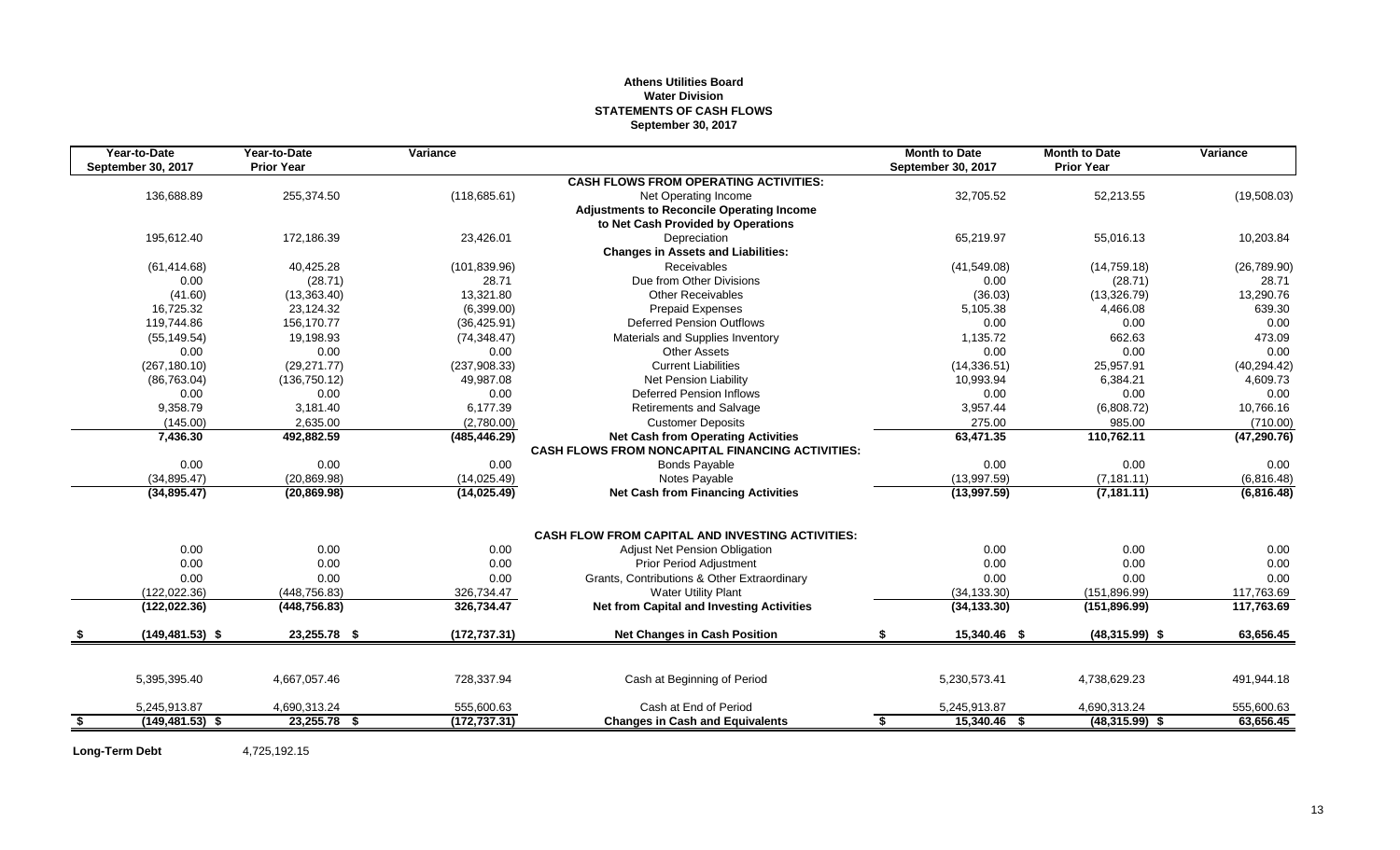#### Athens Utilities Board Statistics Report September 30, 2017

| Water:                      |              |       |          |            |
|-----------------------------|--------------|-------|----------|------------|
|                             | Current      | Prior | %        | # Accounts |
| <b>INumber of services:</b> | <b>Month</b> | Year  | Change   | Change     |
| Residential                 | 6,836        | 6,850 | $-0.20%$ | (14)       |
| Small Commercial            | 1,223        | 1,213 | 0.82%    | 10         |
| Large Commercial            | 36           | 35    | 2.86%    |            |
|                             | 8,095        | 8,098 | $-0.04%$ | (3)        |

| <b>lSales Volumes:</b> |                    | <b>Current Month</b> |          |           | Year-to-Date      |           |  |  |
|------------------------|--------------------|----------------------|----------|-----------|-------------------|-----------|--|--|
| Gallonsx100            | September 30, 2017 | <b>Prior Year</b>    | Change   | 9/30/2017 | <b>Prior Year</b> | Change    |  |  |
| Residential            | 288,970            | 293,231              | .45%     | 828,611   | 870,812           | $-4.85%$  |  |  |
| Small Commercial       | 430,949            | 446,609              | $-3.51%$ | .233,565  | 1,346,758         | $-8.40%$  |  |  |
| Large Commercial       | 89.473             | 93.690               | $-4.50%$ | 267.024   | 289,804           | $-7.86\%$ |  |  |
|                        | 809.392            | 833.530              | $-2.90%$ | 2,329,200 | 2,507,374         | $-7.11\%$ |  |  |

| <b>Employment</b>  |                    |                   |                   |
|--------------------|--------------------|-------------------|-------------------|
|                    | September 30, 2017 | <b>Prior Year</b> | <b>Difference</b> |
| Employee Headcount | 14.00              | 14.00             | 0.00              |
| <b>FTE</b>         | 15.45              | 14.69             | 0.76              |
| Y-T-D FTE          | 14.99              | 14.62             | 0.37              |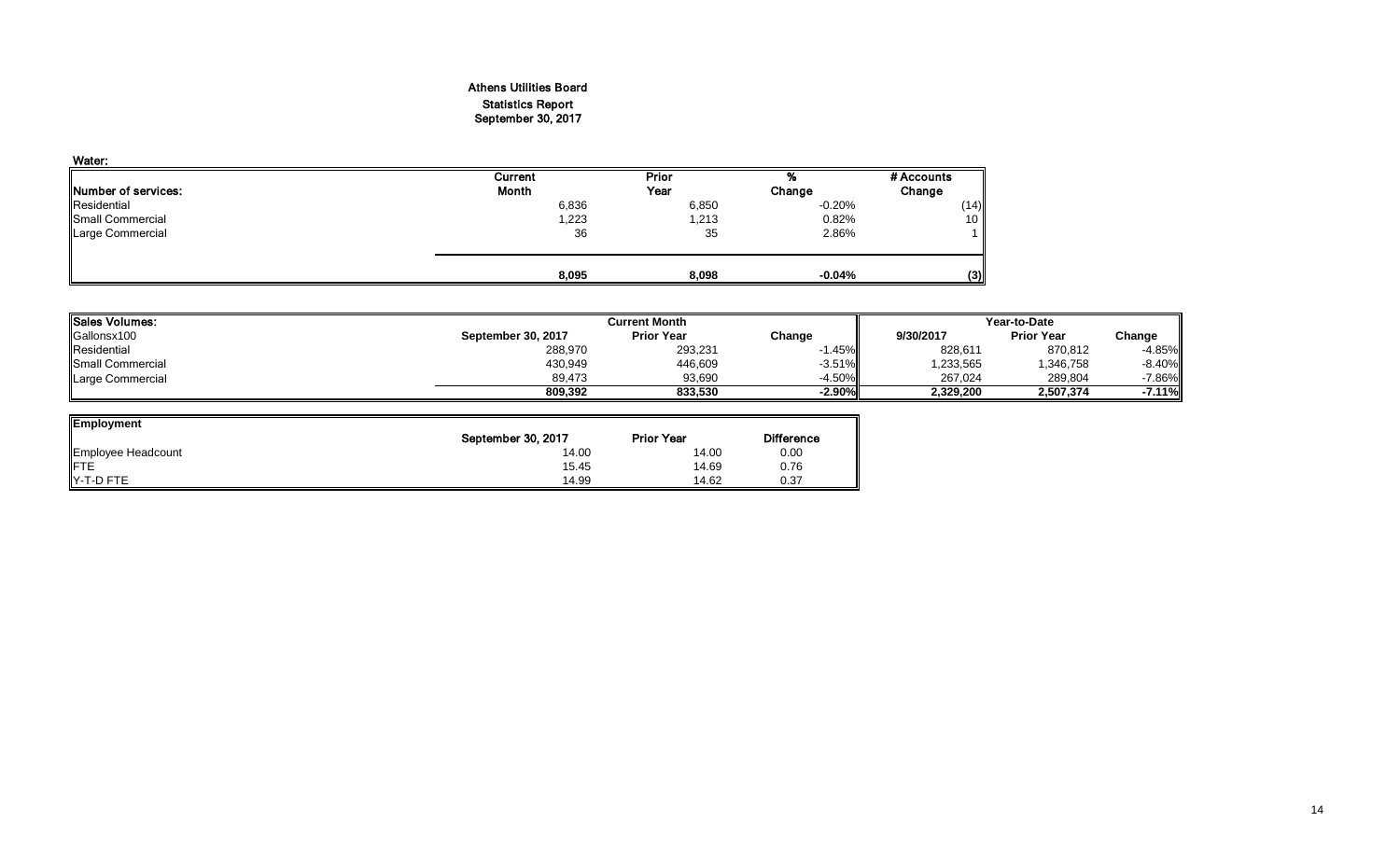|                                              |    |                                         | <b>Athens Utilities Board</b><br><b>Water Division</b><br><b>Capital Budget</b><br>Month Ending as of September 30, 2017 |              |                                                |                                                    |                                          |
|----------------------------------------------|----|-----------------------------------------|--------------------------------------------------------------------------------------------------------------------------|--------------|------------------------------------------------|----------------------------------------------------|------------------------------------------|
|                                              |    | <b>Budget</b>                           | <b>Actual</b>                                                                                                            |              | Variance to date<br>Favorable<br>(Unfavorable) | <b>Estimated</b><br>% Project<br><b>Completion</b> | <b>Percent Budget</b><br><b>Expended</b> |
| <b>Planned Capital Improvements:</b>         |    |                                         |                                                                                                                          |              |                                                |                                                    |                                          |
| Replace Truck 18 (2011 F150)                 |    | 45,000                                  |                                                                                                                          |              | 45,000                                         |                                                    |                                          |
| Miniexcavator                                |    | 50,000                                  |                                                                                                                          |              | 50,000                                         |                                                    |                                          |
| Replace Truck 29 (Meter Reading)             |    | 40,000                                  |                                                                                                                          |              | 40,000                                         |                                                    |                                          |
| Water Project #3 (CR186, 185)                |    | 275,000                                 |                                                                                                                          |              | 275,000                                        |                                                    |                                          |
| Water Plant - Replace Flash Mixers           |    | 100,000                                 |                                                                                                                          |              | 100,000                                        |                                                    |                                          |
| <b>Reservoir Maintenance</b>                 |    | 100,000                                 |                                                                                                                          |              | 100,000                                        |                                                    |                                          |
| Water Plant Raw Water Storage                |    | 200,000                                 |                                                                                                                          |              | 200,000                                        |                                                    |                                          |
| Regrade Water Plant Front & Replace Fence    |    | 50,000                                  |                                                                                                                          |              | 50,000                                         |                                                    |                                          |
| Remove Backwash Tank                         |    | 50,000                                  |                                                                                                                          |              | 50,000                                         |                                                    |                                          |
| TDOT Hwy 30 Project                          |    | 145,000                                 |                                                                                                                          |              | 145,000                                        |                                                    |                                          |
| <b>Building Improvements</b>                 |    | 15,000                                  |                                                                                                                          |              | 15,000                                         |                                                    |                                          |
| Water Plant Building Maint and Lab Equipment |    | 50,000                                  |                                                                                                                          |              | 50,000                                         |                                                    | Continuous                               |
| Meter Change Out (Large, Small and Testing)  |    | 30,000                                  |                                                                                                                          | 3,936        | 26,064                                         |                                                    | 13.12% Continuous                        |
| Reservoir and Pump Maintenance               |    | 10,000                                  |                                                                                                                          |              | 10,000                                         |                                                    | Continuous                               |
| <b>Water Line Extensions</b>                 |    | 200,000                                 |                                                                                                                          | 4,947        | 195,053                                        |                                                    | 2.47% Continuous                         |
| <b>Distribution Rehabilitation</b>           |    | 100,000                                 |                                                                                                                          | 1,707        | 98,293                                         |                                                    | 1.71% Continuous                         |
| Field and Safety Equipment                   |    | 25,000                                  |                                                                                                                          | 1,156        | 23,844                                         |                                                    | 4.62% Continuous                         |
| <b>Water Services</b>                        |    | 80,000                                  |                                                                                                                          | 61,510       | 18,490                                         |                                                    | 76.89% Continuous                        |
| Technology (SCADA, Computers)                |    | 30,000                                  |                                                                                                                          | 4,009        | 25,991                                         |                                                    | 13.36% Continuous                        |
| <b>Total Planned Capital Improvements:</b>   | \$ | 1,595,000                               | -\$                                                                                                                      | $77,265$ \$  | 1,517,735                                      |                                                    |                                          |
| <b>Other Assets:</b>                         |    |                                         |                                                                                                                          |              |                                                |                                                    |                                          |
| Other                                        |    |                                         |                                                                                                                          | 29,270       | (29, 270)                                      |                                                    |                                          |
| Replace Truck 17                             |    | 45,000.00                               |                                                                                                                          | 19,756       | 25,244                                         |                                                    |                                          |
| <b>Total Other Assets:</b>                   |    | 45,000.00                               | -\$                                                                                                                      | 49,026 \$    | (4,026)                                        |                                                    |                                          |
| Totals:                                      | S. | 1,640,000                               | - \$                                                                                                                     | $126,291$ \$ | 1,513,709                                      |                                                    |                                          |
|                                              |    | Percentage of Budget Spent Year-to-date |                                                                                                                          |              | 7.70%                                          |                                                    |                                          |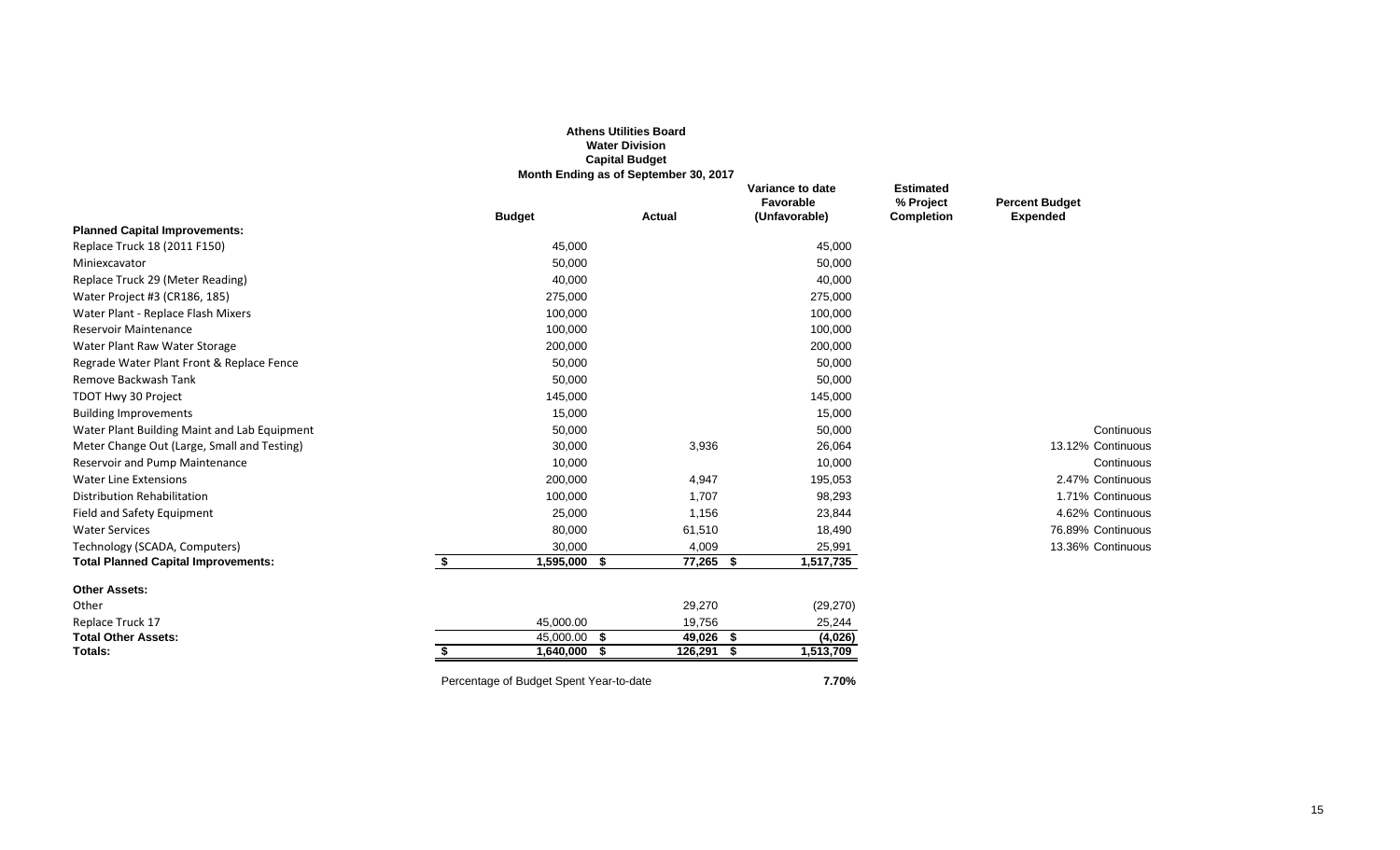#### **ATHENS UTILITIES BOARD GAS DIVISION BALANCE SHEET September 30, 2017**

| <b>Current Period</b> | <b>Prior Year</b> | Change from       |                                                | <b>Current Period</b>  | Prior             | Change<br>from prior |
|-----------------------|-------------------|-------------------|------------------------------------------------|------------------------|-------------------|----------------------|
| September 30, 2017    |                   | <b>Prior Year</b> |                                                | September 30, 2017     | <b>Month</b>      | Month                |
|                       |                   |                   | Assets:                                        |                        |                   |                      |
| 4,066,869.91          | 5,407,180.50      | (1,340,310.59)    | Cash and Cash Equivalents                      | 4,066,869.91           | 4,195,899.80      | (129, 029.89)        |
| 265,193.24            | 189.168.55        | 76.024.69         | <b>Receivables</b>                             | 265,193.24             | 248.796.77        | 16,396.47            |
| 566,622.73            | 445,264.27        | 121.358.46        | Prepaid Expenses                               | 566.622.73             | 560,342.06        | 6,280.67             |
| 0.00                  | 0.00              | 0.00              | Gas Unit Loans                                 | 0.00                   | 0.00              | 0.00                 |
| 109,812.35            | 103,820.23        | 5,992.12          | Materials and Supplies Inventory               | 109,812.35             | 113,414.35        | (3,602.00)           |
| 5,008,498.23          | 6,145,433.55      | (1, 136, 935.32)  | <b>Total Current Assets</b>                    | 5,008,498.23           | 5,118,452.98      | (109, 954.75)        |
| 22,946,157.05         | 21,558,725.35     | 1,387,431.70      | Gas Utility Plant, at Cost                     | 22,946,157.05          | 22,901,720.14     | 44,436.91            |
| (8,235,483.97)        | (7,734,292.29)    | (501, 191.68)     | Less: Accumulated Depreciation                 | (8,235,483.97)         | (8, 184, 878, 39) | (50,605.58)          |
| 14,710,673.08         | 13,824,433.06     | 886,240.02        | <b>Net Gas Utility Plant</b>                   | 14,710,673.08          | 14,716,841.75     | (6, 168.67)          |
| 224,317.12            | 144,854.98        | 79,462.14         | <b>Deferred Pension Outflows</b>               | 224,317.12             | 224,317.12        | 0.00                 |
| 19,943,488.43 \$      | 20,114,721.59 \$  | (171, 233.16)     | <b>Total Assets</b>                            | \$<br>19,943,488.43 \$ | 20,059,611.85 \$  | (116, 123.42)        |
|                       |                   |                   |                                                |                        |                   |                      |
|                       |                   |                   | <b>Liabilities and Retained Earnings:</b>      |                        |                   |                      |
| 0.00                  | 0.00              | 0.00              | Short Term Notes Payable                       | 0.00                   | 0.00              | 0.00                 |
| 255,505.16            | 326,340.03        | (70, 834.87)      | <b>Accounts Payable</b>                        | 255,505.16             | 238,345.92        | 17,159.24            |
| 95,625.00             | 98,840.00         | (3,215.00)        | <b>Customer Deposits</b>                       | 95,625.00              | 95,725.00         | (100.00)             |
| 58,745.53             | 64,423.83         | (5,678.30)        | <b>Accrued Liabilities</b>                     | 58,745.53              | 56.540.31         | 2,205.22             |
| 409,875.69            | 489,603.86        | (79, 728.17)      | <b>Total Current Liabilities</b>               | 409,875.69             | 390,611.23        | 19,264.46            |
| 351,492.71            | 248.407.59        | 103.085.12        | Net Pension Liability                          | 351,492.71             | 343.255.17        | 8,237.54             |
| 75,922.97             | 90,709.04         | (14,786.07)       | Deferred Pension Inflows                       | 75,922.97              | 75,922.97         | 0.00                 |
| 19,106,197.06         | 19,286,001.10     | (179, 804.04)     | Net Position                                   | 19,106,197.06          | 19,249,822.48     | (143, 625.42)        |
| 19,943,488.43 \$      | 20,114,721.59 \$  | (171, 233.16)     | <b>Total Liabilities and Retained Earnings</b> | 19,943,488.43 \$       | 20,059,611.85 \$  | (116, 123.42)        |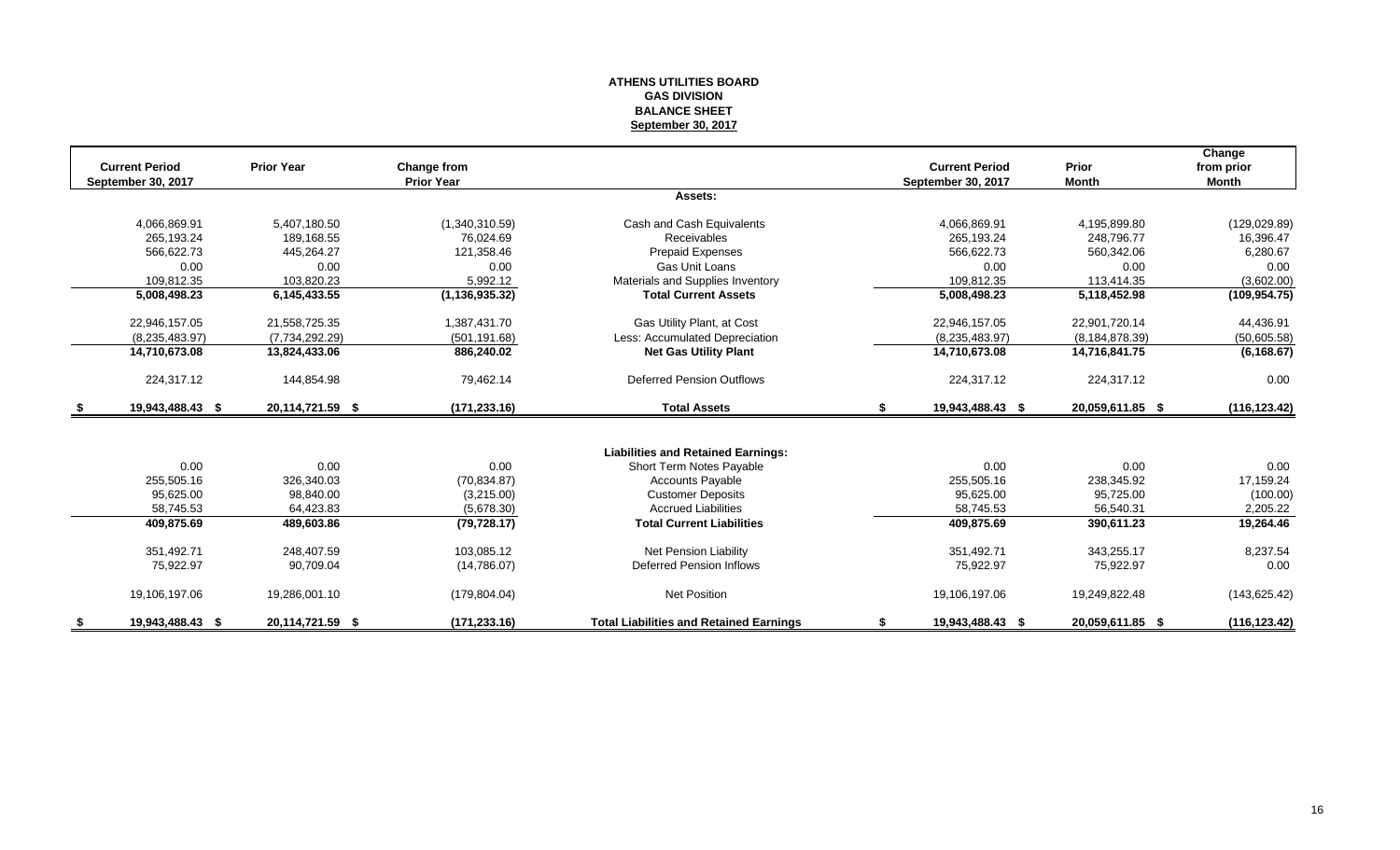#### Athens Utilities Board Profit and Loss Statement - Gas September 30, 2017

| Year-to-Date<br>September 30, 2017 | Year-to-Date<br><b>Prior Year</b> | Variance<br>Favorable<br>(Unfavorable) |                                           | Current<br>Month<br>September 30, 2017 | Current<br>Month<br><b>Prior Year</b> | Variance<br>Favorable<br>(Unfavorable) |
|------------------------------------|-----------------------------------|----------------------------------------|-------------------------------------------|----------------------------------------|---------------------------------------|----------------------------------------|
|                                    |                                   |                                        | <b>REVENUE:</b>                           |                                        |                                       |                                        |
| 163,992.00                         | 155,032.03                        | 8,959.97                               | Residential                               | 54,146.50                              | 51,735.76                             | 2,410.74                               |
| 198,456.44                         | 165,408.60                        | 33,047.84                              | <b>Small Commercial</b>                   | 68,081.15                              | 59,047.35                             | 9,033.80                               |
| 165,275.03                         | 136,026.47                        | 29,248.56                              | Large Commercial                          | 55,277.39                              | 47,393.36                             | 7,884.03                               |
| 246,608.77                         | 213,958.66                        | 32,650.11                              | Interruptible                             | 81,944.27                              | 74,272.59                             | 7,671.68                               |
| 4,055.79                           | 7,211.75                          | (3, 155.96)                            | <b>CNG</b>                                | 1,463.74                               | 2,109.58                              | (645.84)                               |
| 16,293.97                          | 9,722.32                          | 6,571.65                               | Fees and Other Gas Revenues               | 5,810.92                               | 3.466.39                              | 2,344.53                               |
| 794,682.00                         | 687,359.83                        | 107,322.17                             | <b>Total Revenue</b>                      | 266,723.97                             | 238,025.03                            | 28,698.94                              |
| 533,231.48                         | 491,266.06                        | (41, 965.42)                           | Purchased supply                          | 182,150.00                             | 165,247.52                            | (16,902.48)                            |
| 261.450.52                         | 196.093.77                        | 65.356.75                              | <b>Contribution Margin</b>                | 84,573,97                              | 72,777.51                             | 11,796.46                              |
|                                    |                                   |                                        | <b>OPERATING EXPENSES:</b>                |                                        |                                       |                                        |
| 76,935.68                          | 75,867.36                         | (1,068.32)                             | <b>Distribution Expense</b>               | 31,272.21                              | 29,233.06                             | (2,039.15)                             |
| 78,720.11                          | 72,535.80                         | (6, 184.31)                            | Customer Service and Customer Acct. Exp.  | 31,457.54                              | 29,377.03                             | (2,080.51)                             |
| 191, 155.81                        | 180,093.05                        | (11,062.76)                            | Administrative and General Expense        | 69,613.62                              | 79,164.75                             | 9,551.13                               |
| 346,811.60                         | 328,496.21                        | (18, 315.39)                           | <b>Total operating expenses</b>           | 132,343.37                             | 137,774.84                            | 5,431.47                               |
|                                    |                                   |                                        | <b>Maintenance Expense</b>                |                                        |                                       |                                        |
| 58,618.04                          | 91,479.64                         | 32,861.60                              | <b>Distribution Expense</b>               | 24,597.21                              | 36,868.71                             | 12,271.50                              |
| 2,718.59                           | 1,580.96                          | (1, 137.63)                            | Administrative and General Expense        | 966.43                                 | 671.85                                | (294.58)                               |
| 61,336.63                          | 93,060.60                         | 31,723.97                              | <b>Total Maintenance Expense</b>          | 25,563.64                              | 37,540.56                             | 11,976.92                              |
|                                    |                                   |                                        | <b>Other Operating Expenses</b>           |                                        |                                       |                                        |
| 143,805.85                         | 114,583.39                        | (29, 222.46)                           | Depreciation                              | 48,296.63                              | 38,193.80                             | (10, 102.83)                           |
| 70,944.45                          | 61,649.13                         | (9, 295.32)                            | <b>Tax Equivalents</b>                    | 23,648.15                              | 20,549.71                             | (3,098.44)                             |
| 214,750.30                         | 176,232.52                        | (38, 517.78)                           | <b>Total Other Operating Expenses</b>     | 71,944.78                              | 58,743.51                             | (13,201.27)                            |
| 1,156,130.01                       | 1,089,055.39                      | (67,074.62)                            | <b>Operating and Maintenance Expenses</b> | 412,001.79                             | 399,306.43                            | (12,695.36)                            |
| (361, 448.01)                      | (401, 695.56)                     | 40,247.55                              | <b>Operating Income</b>                   | (145, 277.82)                          | (161, 281.40)                         | 16,003.58                              |
| 5,902.71                           | 6,456.06                          | (553.35)                               | Other Income                              | 1,815.90                               | 2,110.80                              | (294.90)                               |
| (355, 545.30)                      | (395, 239.50)                     | 39,694.20                              | <b>Total Income</b>                       | (143, 461.92)                          | (159, 170.60)                         | 15,708.68                              |
| 16,837.75                          | 9,202.72                          | (7,635.03)                             | Miscellaneous Income Deductions           | 163.50                                 | 128.83                                | (34.67)                                |
| (372, 383.05)                      | (404, 442.22)                     | 32,059.17                              | Net Income Before Extraordinary           | (143, 625.42)                          | (159, 299.43)                         | 15,674.01                              |
| 0.00                               | 0.00                              | 0.00                                   | Grants, Contributions, Extraordinary      | 0.00                                   | 0.00                                  | 0.00                                   |
| $(372, 383.05)$ \$                 | $(404, 442.22)$ \$                | 32,059.17                              | <b>Change in Net Assets</b>               | $(143, 625.42)$ \$                     | $(159, 299.43)$ \$                    | 15,674.01                              |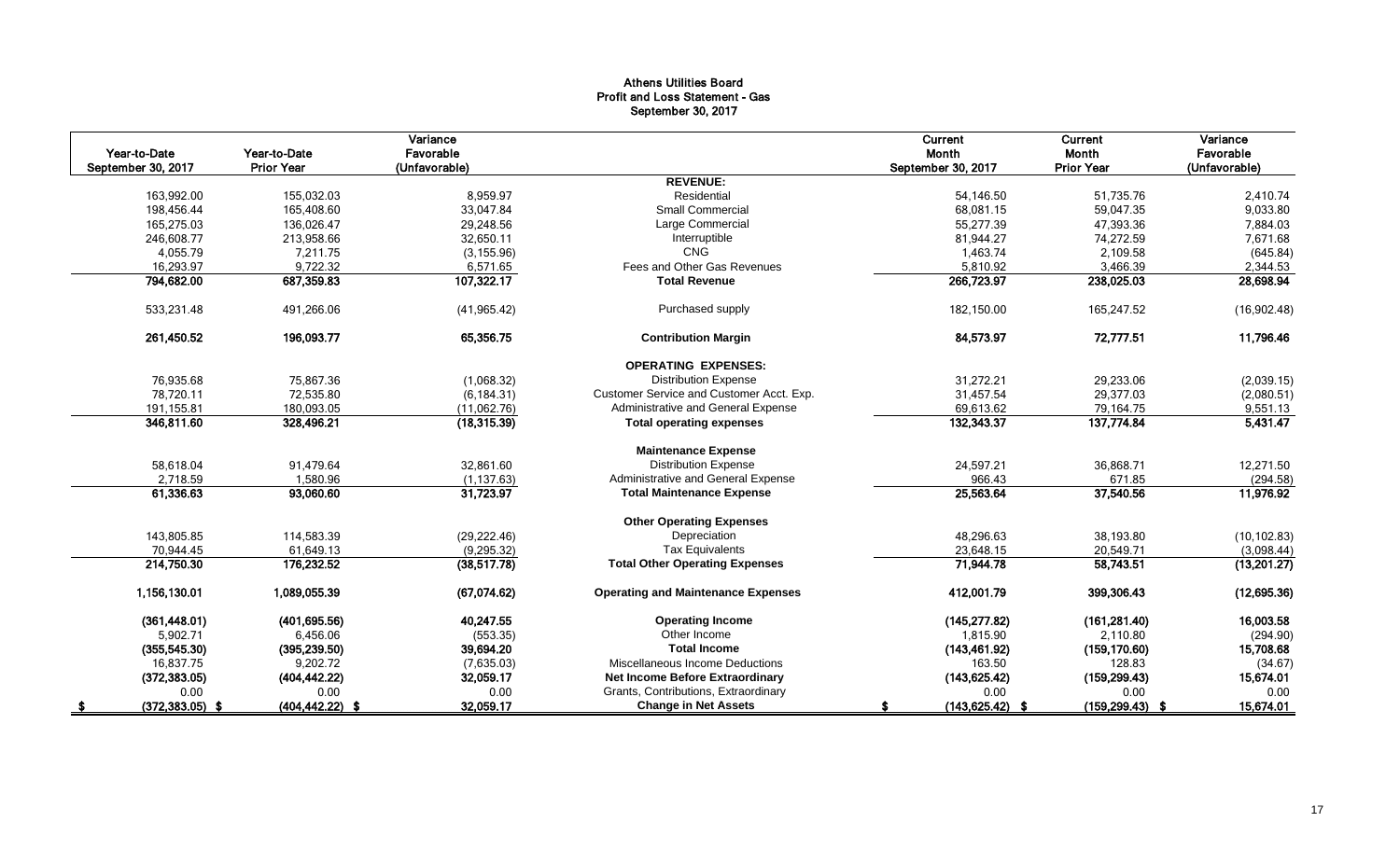#### Athens Utilities Board Budget Comparison - Gas September 30, 2017

| Year-to-Date             | Year-to-Date       | $Y-T-D$      | <b>Description</b>                        | <b>Current Month</b>     | <b>Monthly</b>    | <b>Budget</b> |
|--------------------------|--------------------|--------------|-------------------------------------------|--------------------------|-------------------|---------------|
| September 30, 2017       | <b>Budget</b>      | Variance     |                                           | September 30, 2017       | <b>Budget</b>     | Variance      |
|                          |                    |              | <b>REVENUE:</b>                           |                          |                   |               |
| 163,992.00               | 154,046.28         | 9,945.72     | Residential                               | 54,146.50                | 51,423.12         | 2,723.38      |
| 198,456.44               | 161,081.34         | 37,375.10    | <b>Small Commercial</b>                   | 68,081.15                | 56,023.60         | 12,057.55     |
| 165,275.03               | 112,365.00         | 52,910.03    | Large Commercial                          | 55,277.39                | 38,988.45         | 16,288.94     |
| 246,608.77               | 254,420.00         | (7,811.23)   | Interruptible                             | 81,944.27                | 83,658.78         | (1,714.51)    |
| 4,055.79                 | 4,750.00           | (694.21)     | <b>CNG</b>                                | 1,463.74                 | 1,583.33          | (119.59)      |
| 16,293.97                | 16,026.66          | 267.31       | Fees and Other Gas Revenues               | 5,810.92                 | 3,401.39          | 2,409.53      |
| 794,682.00               | 702,689.29         | 91,992.71    | <b>Total Revenue</b>                      | 266,723.97               | 235,078.67        | 31,645.30     |
| 533,231.48               | 527,211.49         | (6.019.99)   | Purchased supply                          | 182,150.00               | 174,984.05        | (7, 165.95)   |
| 261,450.52               | 175,477.79         | 85,972.73    | <b>Contribution Margin</b>                | 84,573.97                | 60,094.62         | 24,479.35     |
|                          |                    |              | <b>OPERATING EXPENSES:</b>                |                          |                   |               |
| 76,935.68                | 75,031.51          | (1,904.17)   | <b>Distribution Expense</b>               | 31,272.21                | 25,814.66         | (5,457.55)    |
| 78,720.11                | 69,763.20          | (8,956.91)   | Cust. Service and Cust. Acct. Expense     | 31,457.54                | 27,121.74         | (4,335.80)    |
| 191,155.81               | 173,939.00         | (17, 216.81) | Administrative and General Expense        | 69,613.62                | 73,606.37         | 3,992.75      |
| 346,811.60               | 318,733.71         | (28,077.89)  | <b>Total operating expenses</b>           | 132,343.37               | 126,542.78        | (5,800.59)    |
|                          |                    |              | <b>Maintenance Expense</b>                |                          |                   |               |
| 58,618.04                | 71,350.11          | 12,732.07    | <b>Distribution Expense</b>               | 24,597.21                | 26,612.13         | 2,014.92      |
| 2,718.59                 | 1,657.32           | (1,061.27)   | Administrative and General Expense        | 966.43                   | 551.38            | (415.05)      |
| 61,336.63                | 73,007.43          | 11,670.80    | <b>Total Maintenance Expense</b>          | 25,563.64                | 27,163.50         | 1,599.86      |
|                          |                    |              | <b>Other Operating Expenses</b>           |                          |                   |               |
| 143,805.85               | 117,439.05         | (26, 366.80) | Depreciation                              | 48.296.63                | 39,321.71         | (8,974.92)    |
| 70,944.45                | 57,646.66          | (13, 297.79) | <b>Tax Equivalents</b>                    | 23,648.15                | 19,215.55         | (4,432.60)    |
| 214,750.30               | 175,085.70         | (39,664.60)  | <b>Total Other Operating Expenses</b>     | 71,944.78                | 58,537.26         | (13, 407.52)  |
| 1,156,130.01             | 1,094,038.33       | (62,091.68)  | <b>Operating and Maintenance Expenses</b> | 412,001.79               | 387,227.60        | (24, 774.19)  |
| (361, 448.01)            | (391, 349.05)      | 29,901.04    | <b>Operating Income</b>                   | (145, 277.82)            | (152, 148.92)     | 6,871.10      |
| 5,902.71                 | 3,252.73           | 2,649.98     | Other Income                              | 1,815.90                 | 452.29            | 1,363.61      |
| (355, 545.30)            | (388,096.32)       | 32,551.02    | <b>Total Income</b>                       | (143, 461.92)            | (151, 696.64)     | 8,234.72      |
| 16,837.75                | 3,774.15           | (13,063.60)  | Miscellaneous Income Deductions           | 163.50                   | 1,360.89          | 1,197.39      |
| (372, 383.05)            | (391, 870.46)      | 19,487.41    | <b>Net Before Extraordinary</b>           | (143, 625.42)            | (153, 057.53)     | 9,432.11      |
| 0.00                     | 0.00               | 0.00         | Grants, Contributions, Extraordinary      | 0.00                     | 0.00              | 0.00          |
| $(372, 383.05)$ \$<br>-S | $(391, 870.46)$ \$ | 19,487.41    | <b>Change in Net Assets</b>               | $(143, 625.42)$ \$<br>\$ | $(153,057.53)$ \$ | 9,432.11      |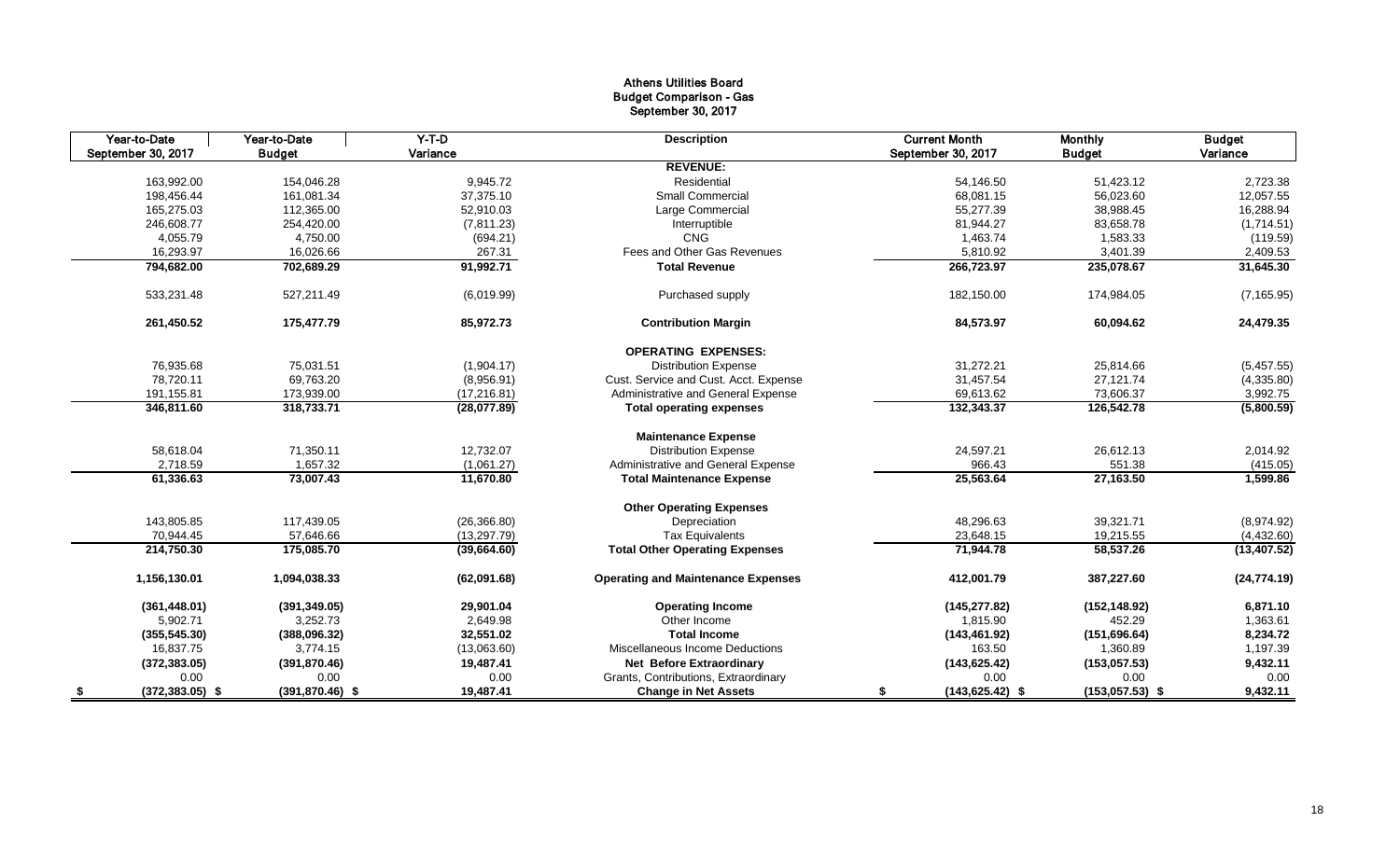#### **Athens Utilities Board Gas Division STATEMENTS OF CASH FLOWS September 30, 2017**

| September 30, 2017<br>(372, 383.05) | <b>Prior Year</b><br>(404, 442.22)                                                           |                                                                                            | <b>CASH FLOWS FROM OPERATING ACTIVITIES:</b>                                           | September 30, 2017                                                                                                                                                                                                                                                                                                                                                                                                                                                                      | <b>Prior Year</b>                                                                       |                                                                                     |
|-------------------------------------|----------------------------------------------------------------------------------------------|--------------------------------------------------------------------------------------------|----------------------------------------------------------------------------------------|-----------------------------------------------------------------------------------------------------------------------------------------------------------------------------------------------------------------------------------------------------------------------------------------------------------------------------------------------------------------------------------------------------------------------------------------------------------------------------------------|-----------------------------------------------------------------------------------------|-------------------------------------------------------------------------------------|
|                                     |                                                                                              |                                                                                            |                                                                                        |                                                                                                                                                                                                                                                                                                                                                                                                                                                                                         |                                                                                         |                                                                                     |
|                                     |                                                                                              | 32,059.17                                                                                  | Net Operating Income                                                                   | (143, 625.42)                                                                                                                                                                                                                                                                                                                                                                                                                                                                           | (159, 299.43)                                                                           | 15,674.01                                                                           |
|                                     |                                                                                              |                                                                                            | <b>Adjustments to Reconcile Operating Income</b>                                       |                                                                                                                                                                                                                                                                                                                                                                                                                                                                                         |                                                                                         |                                                                                     |
|                                     |                                                                                              |                                                                                            | to Net Cash Provided by Operations:                                                    |                                                                                                                                                                                                                                                                                                                                                                                                                                                                                         |                                                                                         |                                                                                     |
| 143,805.85                          | 114,583.39                                                                                   | 29,222.46                                                                                  | Depreciation                                                                           | 48,296.63                                                                                                                                                                                                                                                                                                                                                                                                                                                                               | 38,193.80                                                                               | 10,102.83                                                                           |
|                                     |                                                                                              |                                                                                            |                                                                                        |                                                                                                                                                                                                                                                                                                                                                                                                                                                                                         |                                                                                         |                                                                                     |
| (1,988.23)                          | 25,038.71                                                                                    | (27,026.94)                                                                                | Receivables                                                                            | (16, 396.47)                                                                                                                                                                                                                                                                                                                                                                                                                                                                            | 7,032.08                                                                                | (23, 428.55)                                                                        |
| (11, 166.90)                        | (100, 062.24)                                                                                | 88,895.34                                                                                  | Prepaid Expenses                                                                       | (6,280.67)                                                                                                                                                                                                                                                                                                                                                                                                                                                                              | (36,913.78)                                                                             | 30,633.11                                                                           |
| 90,511.34                           | 118,044.54                                                                                   | (27, 533.20)                                                                               | Deferred Pension Outflows                                                              | 0.00                                                                                                                                                                                                                                                                                                                                                                                                                                                                                    | 0.00                                                                                    | 0.00                                                                                |
| 917.25                              | 2,787.12                                                                                     | (1,869.87)                                                                                 | Materials and Supplies Inventories                                                     | 3,602.00                                                                                                                                                                                                                                                                                                                                                                                                                                                                                | 63.61                                                                                   | 3,538.39                                                                            |
| (596, 943.88)                       | 14,019.66                                                                                    | (610, 963.54)                                                                              | Accounts Payable and Accrued Liabilities                                               | 19,364.46                                                                                                                                                                                                                                                                                                                                                                                                                                                                               | 32,342.53                                                                               | (12, 978.07)                                                                        |
| (3,615.00)                          | (4, 150.00)                                                                                  | 535.00                                                                                     | <b>Customer Deposits</b>                                                               | (100.00)                                                                                                                                                                                                                                                                                                                                                                                                                                                                                | (1,075.00)                                                                              | 975.00                                                                              |
| (65,798.72)                         | (102, 975.66)                                                                                | 37,176.94                                                                                  | <b>Net Pension Liabilities</b>                                                         | 8,237.54                                                                                                                                                                                                                                                                                                                                                                                                                                                                                | 4,955.43                                                                                | 3,282.11                                                                            |
| 0.00                                | 0.00                                                                                         | 0.00                                                                                       |                                                                                        | 0.00                                                                                                                                                                                                                                                                                                                                                                                                                                                                                    | 0.00                                                                                    | 0.00                                                                                |
| 27,049.34                           | 21,137.74                                                                                    | 5,911.60                                                                                   | <b>Retirements and Salvage</b>                                                         | 5,752.51                                                                                                                                                                                                                                                                                                                                                                                                                                                                                | 6,801.41                                                                                | (1,048.90)                                                                          |
|                                     |                                                                                              |                                                                                            |                                                                                        |                                                                                                                                                                                                                                                                                                                                                                                                                                                                                         |                                                                                         | 0.00                                                                                |
|                                     |                                                                                              |                                                                                            |                                                                                        |                                                                                                                                                                                                                                                                                                                                                                                                                                                                                         |                                                                                         | 26,749.93                                                                           |
|                                     |                                                                                              |                                                                                            |                                                                                        |                                                                                                                                                                                                                                                                                                                                                                                                                                                                                         |                                                                                         |                                                                                     |
|                                     |                                                                                              |                                                                                            |                                                                                        |                                                                                                                                                                                                                                                                                                                                                                                                                                                                                         |                                                                                         | 0.00                                                                                |
|                                     |                                                                                              |                                                                                            |                                                                                        |                                                                                                                                                                                                                                                                                                                                                                                                                                                                                         |                                                                                         | 0.00                                                                                |
|                                     |                                                                                              |                                                                                            |                                                                                        |                                                                                                                                                                                                                                                                                                                                                                                                                                                                                         |                                                                                         | 0.00                                                                                |
|                                     |                                                                                              |                                                                                            |                                                                                        |                                                                                                                                                                                                                                                                                                                                                                                                                                                                                         |                                                                                         | (33,034.17)                                                                         |
| (121, 011.16)                       | (59, 335.36)                                                                                 | (61, 675.80)                                                                               | Net Cash from Capital and Related Investing Activities                                 | (47,880.47)                                                                                                                                                                                                                                                                                                                                                                                                                                                                             | (14, 846.30)                                                                            | (33,034.17)                                                                         |
|                                     |                                                                                              |                                                                                            |                                                                                        |                                                                                                                                                                                                                                                                                                                                                                                                                                                                                         |                                                                                         |                                                                                     |
|                                     |                                                                                              |                                                                                            |                                                                                        | 0.00                                                                                                                                                                                                                                                                                                                                                                                                                                                                                    | 0.00                                                                                    | 0.00                                                                                |
|                                     |                                                                                              |                                                                                            |                                                                                        |                                                                                                                                                                                                                                                                                                                                                                                                                                                                                         |                                                                                         |                                                                                     |
|                                     |                                                                                              |                                                                                            |                                                                                        |                                                                                                                                                                                                                                                                                                                                                                                                                                                                                         |                                                                                         | (6, 284.24)                                                                         |
| 4,977,493.07                        | 5,782,534.82                                                                                 | (805, 041.75)                                                                              | Cash at Beginning of Period                                                            | 4.195.899.80                                                                                                                                                                                                                                                                                                                                                                                                                                                                            | 5,529,926.15                                                                            | (1,334,026.35)                                                                      |
| 4.066.869.91                        | 5,407,180.50                                                                                 | (1,340,310.59)                                                                             | Cash at End of Period                                                                  | 4,066,869.91                                                                                                                                                                                                                                                                                                                                                                                                                                                                            | 5,407,180.50                                                                            | (1,340,310.59)                                                                      |
| $(910, 623.16)$ \$                  | $(375, 354.32)$ \$                                                                           | (535, 268.84)                                                                              | <b>Changes in Cash and Equivalents</b>                                                 | $(129.029.89)$ \$<br>\$                                                                                                                                                                                                                                                                                                                                                                                                                                                                 | $(122, 745.65)$ \$                                                                      | (6, 284.24)                                                                         |
|                                     | 0.00<br>(789, 612.00)<br>0.00<br>0.00<br>0.00<br>(121, 011.16)<br>0.00<br>$(910, 623.16)$ \$ | 0.00<br>(316,018.96)<br>0.00<br>0.00<br>0.00<br>(59, 335.36)<br>0.00<br>$(375, 354.32)$ \$ | 0.00<br>(473, 593.04)<br>0.00<br>0.00<br>0.00<br>(61, 675.80)<br>0.00<br>(535, 268.84) | <b>Changes in Assets and Liabilities:</b><br><b>Deferred Pension Inflows</b><br>Gas Unit Loans<br><b>Net Cash from Operating Activities</b><br><b>CASH FROM CAPITAL AND INVESTING ACTIVITIES:</b><br><b>Adjust Net Pension Obligation</b><br><b>Prior Period Adjustment</b><br>Grants, Contributions & Other Extraordinary Income (Expense)<br>Changes in Gas Utility Plant<br><b>Cash from Financing Activities</b><br>Short Term Notes Payable<br><b>Net Changes in Cash Position</b> | 0.00<br>(81, 149.42)<br>0.00<br>0.00<br>0.00<br>(47,880.47)<br>\$<br>$(129, 029.89)$ \$ | 0.00<br>(107, 899.35)<br>0.00<br>0.00<br>0.00<br>(14, 846.30)<br>$(122, 745.65)$ \$ |

**Long-Term Debt** \$0.00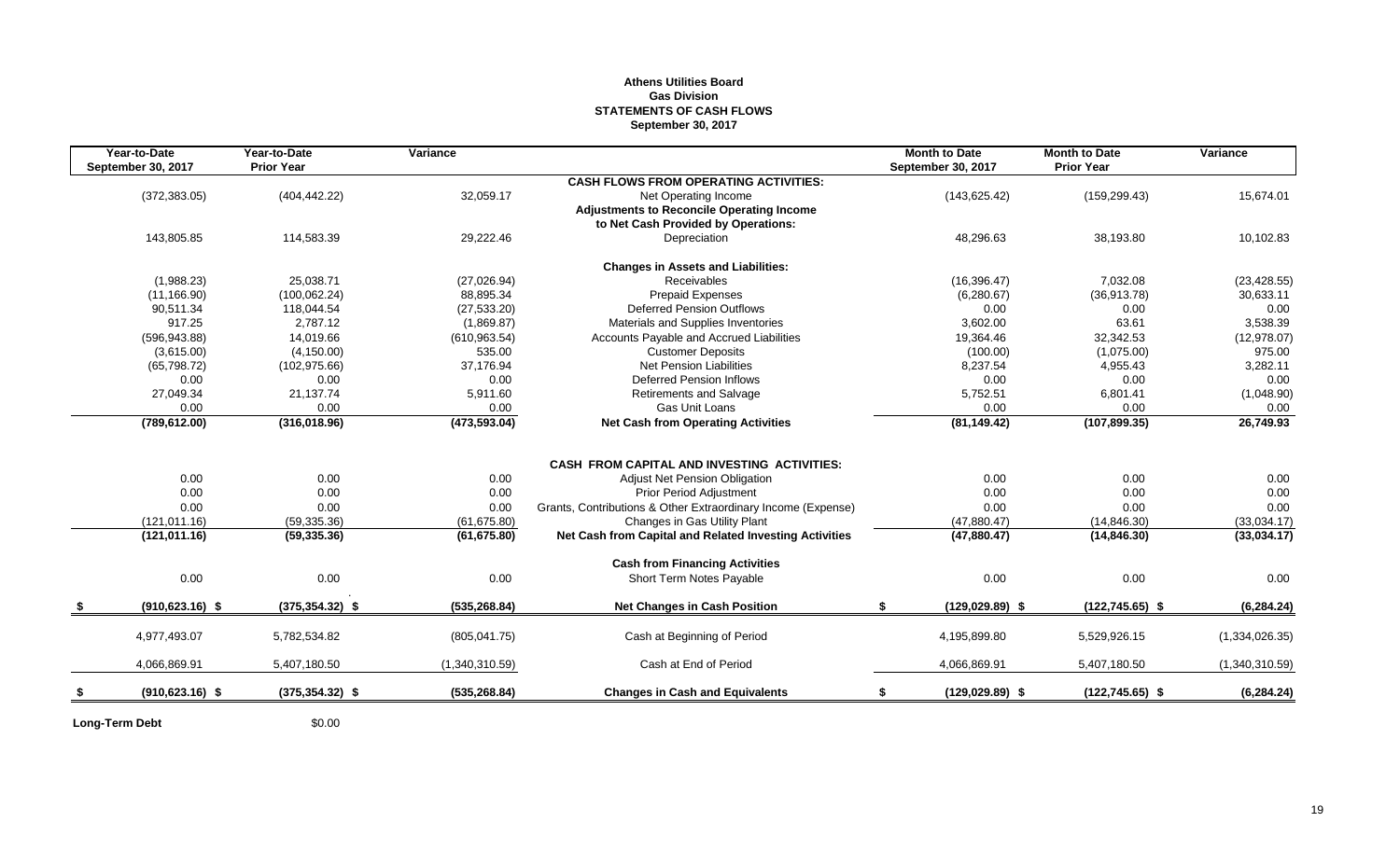#### Athens Utilities Board Statistics Report September 30, 2017

| Gas:                |         |       |           |            |
|---------------------|---------|-------|-----------|------------|
|                     | Current | Prior |           | # Accounts |
| Number of services: | Month   | Year  | Change    | Change     |
| Residential         | 5,235   | 5,238 | $-0.06\%$ | -3         |
| Small Commercial    | 889     | 887   | 0.23%     |            |
| Large Commercial    | 9       |       | $0.00\%$  |            |
| Interruptible       |         |       | 0.00%     |            |
| <b>CNG</b>          |         |       | 0.00%     |            |
| Total Services      | 6,140   | 6,141 | $-0.02\%$ | -1         |

|           | <b>Current Month</b> |           |           | Year-to-Date      |           |  |  |
|-----------|----------------------|-----------|-----------|-------------------|-----------|--|--|
| 9/30/2017 | <b>Prior Year</b>    | Change    | 9/30/2017 | <b>Prior Year</b> | Change    |  |  |
| 25,327    | 23,711               | 6.82%     | 76,118    | 71,586            | 6.33%     |  |  |
| 75,760    | 67,938               | 11.51%    | 214,902   | 190,016           | 13.10%    |  |  |
| 75,512    | 68,195               | 10.73%    | 200,780   | 197,052           | 1.89%     |  |  |
| 162,100   | 148,645              | 9.05%     | 471,038   | 432,952           | 8.80%     |  |  |
| 2,107     | 2,527                | $-16.62%$ | 7,596     | 8,830             | $-13.98%$ |  |  |
| 340,806   | 311.016              | 9.58%     | 970.434   | 900,436           | 7.77%     |  |  |
|           |                      |           |           |                   |           |  |  |

ᆜ

| Employment         |                    |                   |                   |
|--------------------|--------------------|-------------------|-------------------|
|                    | September 30, 2017 | <b>Prior Year</b> | <b>Difference</b> |
| Employee Headcount | 9.00               | 9.00              | 0.00              |
| ∦FTE               | 9.74               | 9.53              | 0.21              |
| Y-T-D FTE          | 9.63               | 9.54              | 0.09              |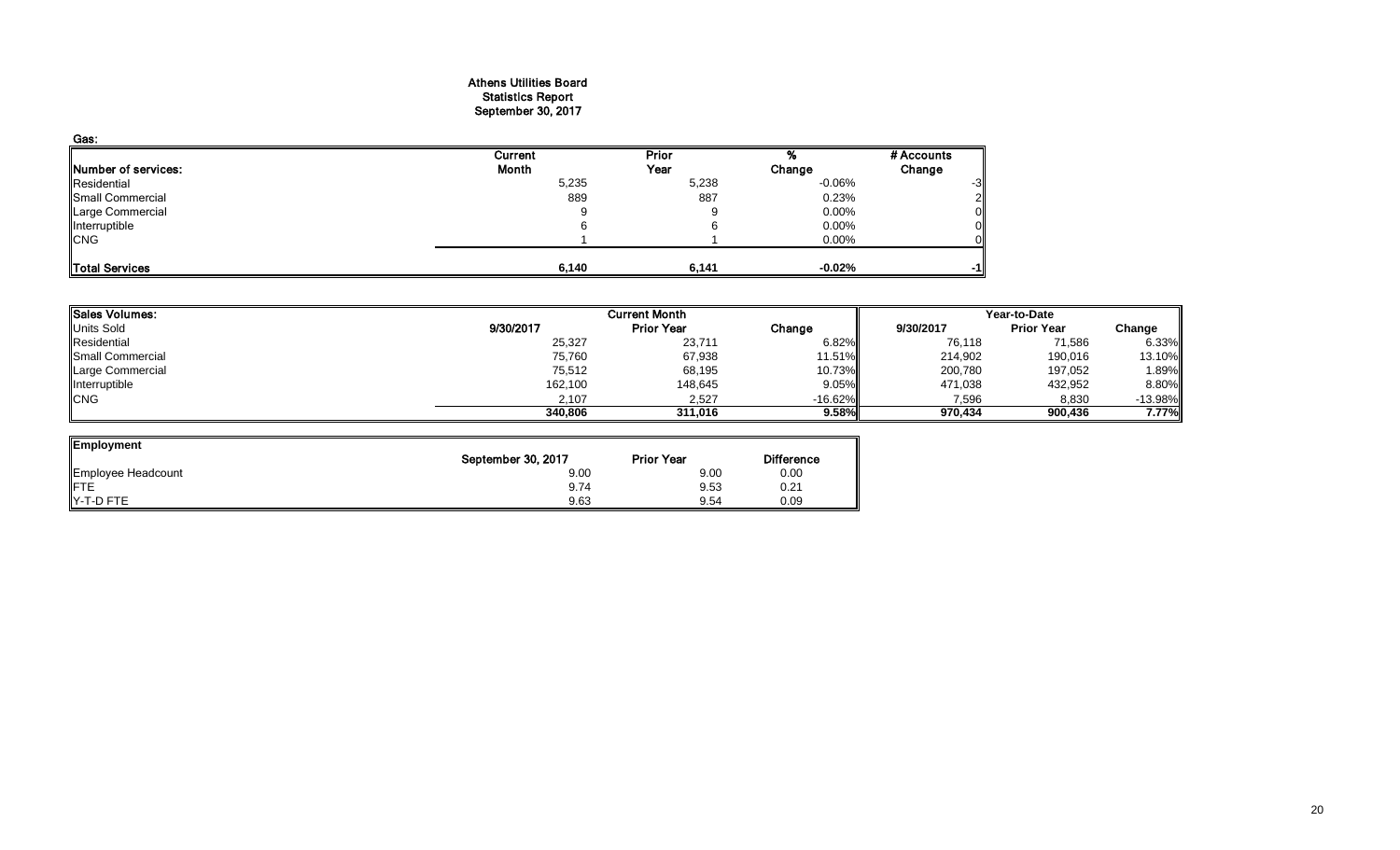|                                                                                    |                                         | <b>Gas Division</b><br><b>Capital Budget</b><br>Month Ending as of September 30, 2017 |                                                |                                                    |                                          |
|------------------------------------------------------------------------------------|-----------------------------------------|---------------------------------------------------------------------------------------|------------------------------------------------|----------------------------------------------------|------------------------------------------|
|                                                                                    | <b>Budget</b>                           | <b>Actual</b>                                                                         | Variance to date<br>Favorable<br>(Unfavorable) | <b>Estimated</b><br>% Project<br><b>Completion</b> | <b>Percent Budget</b><br><b>Expended</b> |
| <b>Planned Capital Improvements:</b>                                               |                                         |                                                                                       |                                                |                                                    |                                          |
| Truck 30 (2010)                                                                    | 40,000                                  |                                                                                       | 40,000                                         |                                                    |                                          |
| Truck 53                                                                           | 50,000                                  |                                                                                       | 50,000                                         |                                                    |                                          |
| Upgrading Cathodic Protection Field -                                              | 15,000                                  |                                                                                       | 15,000                                         |                                                    |                                          |
| <b>Replace Mechanical Correctors</b>                                               | 10,000                                  |                                                                                       | 10,000                                         |                                                    |                                          |
| <b>Replace Leak Machines</b>                                                       | 10,000                                  |                                                                                       | 10,000                                         |                                                    |                                          |
| Replace Locating Equipment - Digital (2)<br>Replace Locating Equipment - Pipe Horn | 12,000<br>1,000                         |                                                                                       | 12,000<br>1,000                                |                                                    |                                          |
| Replace Pressue Charts                                                             | 6,500                                   |                                                                                       | 6,500                                          |                                                    |                                          |
| 25% of 5 Year Leak Survey                                                          | 10,000                                  | 2,717                                                                                 | 7,283                                          | 50%                                                | 27.17%                                   |
| Uprate Cumber Hills 20 psi to 50 psi                                               | 25,000                                  |                                                                                       | 25,000                                         |                                                    |                                          |
| 2" McElroy Butt Fusion Machine                                                     | 4,000                                   |                                                                                       | 4,000                                          |                                                    |                                          |
| Rock Hammer for Komatsu (Trac Hoe)                                                 | 15,000                                  |                                                                                       | 15,000                                         |                                                    |                                          |
| 2" Mole (Puncher)                                                                  | 2,500                                   |                                                                                       | 2,500                                          |                                                    |                                          |
| System Improvement                                                                 | 60,000                                  |                                                                                       | 60,000                                         |                                                    | Continuous                               |
| Main                                                                               | 100,000                                 | 38,252                                                                                | 61,748                                         |                                                    | 38.25% Continuous                        |
| Services                                                                           | 130,000                                 | 53,114                                                                                | 76,886                                         |                                                    | 40.86% Continuous                        |
| <b>Total Planned Capital Improvements:</b>                                         | \$<br>491,000 \$                        | 94,083 \$                                                                             | 396,917                                        |                                                    |                                          |
| <b>Other Assets:</b>                                                               |                                         |                                                                                       |                                                |                                                    |                                          |
| Other                                                                              |                                         | 26,853                                                                                | (26, 853)                                      |                                                    |                                          |
| <b>Total Other Assets:</b>                                                         |                                         | $26,853$ \$<br>\$.                                                                    | (26, 853)                                      |                                                    |                                          |
| Totals:                                                                            | 491,000 \$                              | 120,936 \$                                                                            | 370,064                                        |                                                    |                                          |
|                                                                                    | Percentage of Budget Spent Year-to-date |                                                                                       | 24.63%                                         |                                                    |                                          |

**Athens Utilities Board**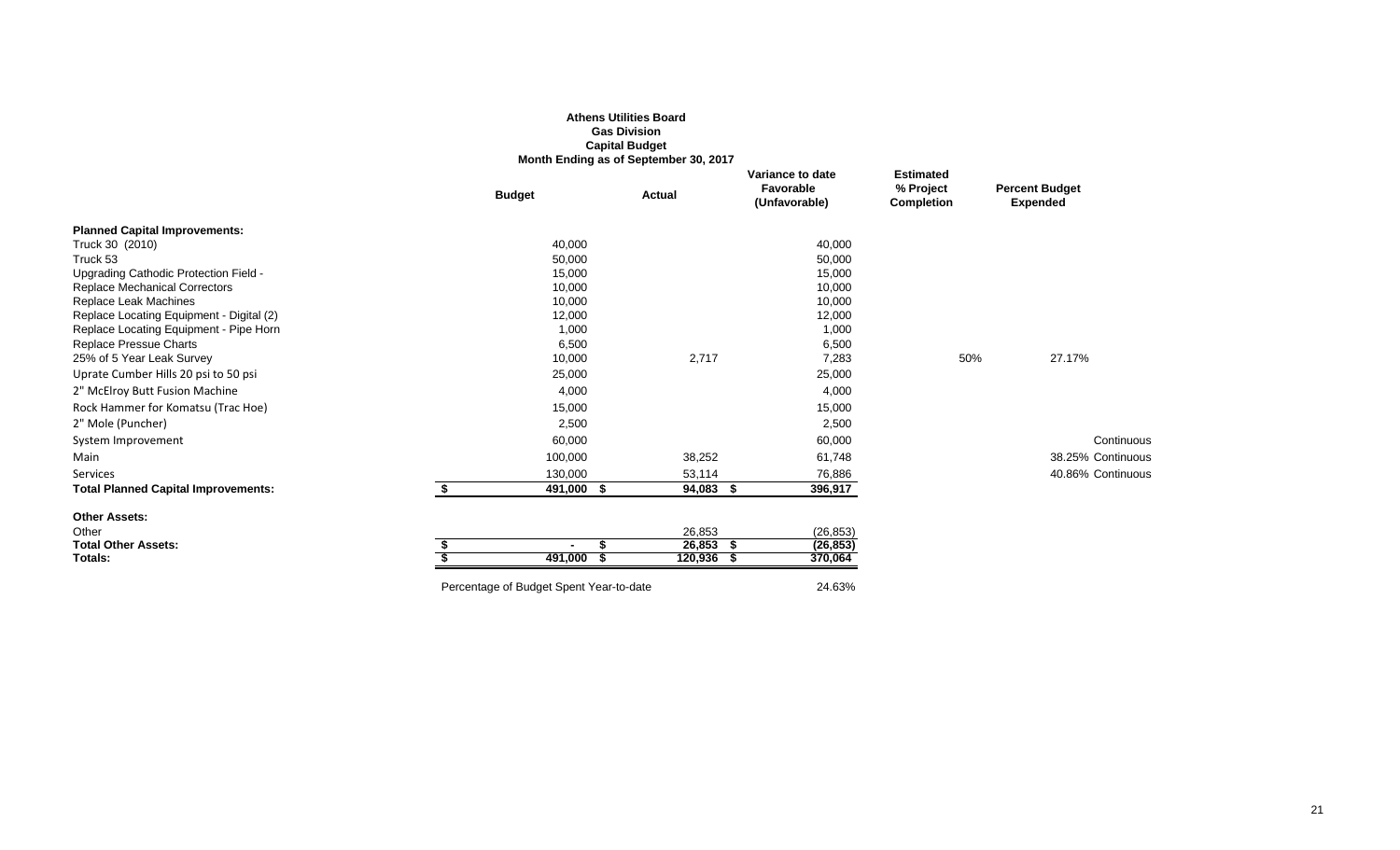#### **ATHENS UTILITIES BOARD WASTEWATER DIVISION BALANCE SHEET September 30, 2017**

|     |                       |                   |                   |                                            |                        |                  | Change        |
|-----|-----------------------|-------------------|-------------------|--------------------------------------------|------------------------|------------------|---------------|
|     | <b>Current Period</b> | <b>Prior Year</b> | Change from       |                                            | <b>Current Period</b>  | Prior            | from prior    |
|     | September 30, 2017    |                   | <b>Prior Year</b> |                                            | September 30, 2017     | <b>Month</b>     | <b>Month</b>  |
|     |                       |                   |                   | Assets:                                    |                        |                  |               |
|     | 3,951,697.94          | 4.337.316.65      | (385, 618.71)     | Cash and Cash Equivalents                  | 3,951,697.94           | 4,091,031.99     | (139, 334.05) |
|     | 402,808.99            | 407,208.38        | (4,399.39)        | Receivables                                | 402,808.99             | 377,671.29       | 25,137.70     |
|     | 0.00                  | 0.00              | 0.00              | Short Term Balances Due from Other Div.    | 0.00                   | 0.00             | 0.00          |
|     | 142,199.51            | 139,509.19        | 2,690.32          | <b>Prepaid Expenses</b>                    | 142,199.51             | 158,211.15       | (16,011.64)   |
|     | 323,479.81            | 340,203.39        | (16, 723.58)      | Materials and Supplies Inventory           | 323,479.81             | 213,273.80       | 110,206.01    |
|     | 4,820,186.25          | 5,224,237.61      | (404, 051.36)     | <b>Total Current Assets</b>                | 4,820,186.25           | 4,840,188.23     | (20,001.98)   |
|     | 0.00                  | 0.00              | 0.00              | Bond and Interest Sinking Fund and Reserve | 0.00                   | 0.00             | 0.00          |
|     | 0.00                  | 0.00              | 0.00              | Reserve and Other                          | 0.00                   | 0.00             | 0.00          |
|     | 0.00                  | 0.00              | 0.00              | <b>Total Restricted Assets</b>             | 0.00                   | 0.00             | 0.00          |
|     |                       |                   |                   |                                            |                        |                  |               |
|     | 0.00                  | 0.00              | 0.00              | Debt Issue Costs, Net of Amortization      | 0.00                   | 0.00             | 0.00          |
|     | 303,126.58            | 242,494.75        | 60,631.83         | <b>Deferred Pension Outflows</b>           | 303,126.58             | 303,126.58       | 0.00          |
|     | 53,830,956.22         | 53,529,661.32     | 301,294.90        | Sewer Utility Plant, at Cost               | 53,830,956.22          | 53,711,399.19    | 119,557.03    |
|     | (18,601,339.34)       | (18, 234, 870.45) | (366, 468.89)     | Less: Accumulated Depreciation             | (18,601,339.34)        | (18,534,496.37)  | (66, 842.97)  |
|     | 35,229,616.88         | 35,294,790.87     | (65, 173.99)      | <b>Net Sewer Utility Plant</b>             | 35,229,616.88          | 35,176,902.82    | 52,714.06     |
|     | 35,532,743.46         | 35,537,285.62     | (4,542.16)        | <b>Total Long Term Assets</b>              | 35,532,743.46          | 35,480,029.40    | 52,714.06     |
|     | 40,352,929.71 \$      | 40,761,523.23 \$  | (408, 593.52)     | <b>Total Assets</b>                        | 40,352,929.71 \$<br>\$ | 40,320,217.63 \$ | 32,712.08     |
|     |                       |                   |                   | <b>Liabilities and Retained Earnings:</b>  |                        |                  |               |
|     | 45,696.75             | 17,602.14         | 28,094.61         | <b>Accounts Payable</b>                    | 45,696.75              | 26,833.29        | 18,863.46     |
|     | 62,970.00             | 58,270.00         | 4,700.00          | <b>Customer Deposits</b>                   | 62,970.00              | 62,415.00        | 555.00        |
|     | 122,461.02            | 130,068.72        | (7,607.70)        | <b>Other Current Liabilities</b>           | 122,461.02             | 123,483.77       | (1,022.75)    |
|     | 231, 127. 77          | 205,940.86        | 25,186.91         | <b>Total Current Liabilities</b>           | 231,127.77             | 212,732.06       | 18,395.71     |
|     | 0.00                  | 0.00              | 0.00              | <b>Bonds Payable</b>                       | 0.00                   | 0.00             | 0.00          |
|     | 2,096,392.63          | 2,223,675.57      | (127, 282.94)     | Notes Payable - State of Tennessee         | 2,096,392.63           | 2,107,116.00     | (10, 723.37)  |
|     | 15,174,443.89         | 15,751,487.89     | (577, 044.00)     | Notes Payable - Other                      | 15,174,443.89          | 15,174,443.89    | 0.00          |
|     | 484,795.78            | 407.744.81        | 77,050.97         | <b>Net Pension Liability</b>               | 484,795.78             | 473.261.27       | 11,534.51     |
|     | 108,972.66            | 149,073.33        | (40, 100.67)      | Deferred Pension Inflows                   | 108,972.66             | 108,972.66       | 0.00          |
|     | 17,864,604.96         | 18,531,981.60     | (667, 376.64)     | <b>Total Long Term Liabilities</b>         | 17,864,604.96          | 17,863,793.82    | 811.14        |
|     |                       |                   |                   |                                            |                        |                  |               |
|     | 22,257,196.98         | 22,023,600.77     | 233,596.21        | <b>Net Position</b>                        | 22,257,196.98          | 22,243,691.75    | 13,505.23     |
| -\$ | 40,352,929.71 \$      | 40,761,523.23 \$  | (408, 593.52)     | <b>Total Liabilities and Net Assets</b>    | 40,352,929.71 \$<br>\$ | 40,320,217.63 \$ | 32,712.08     |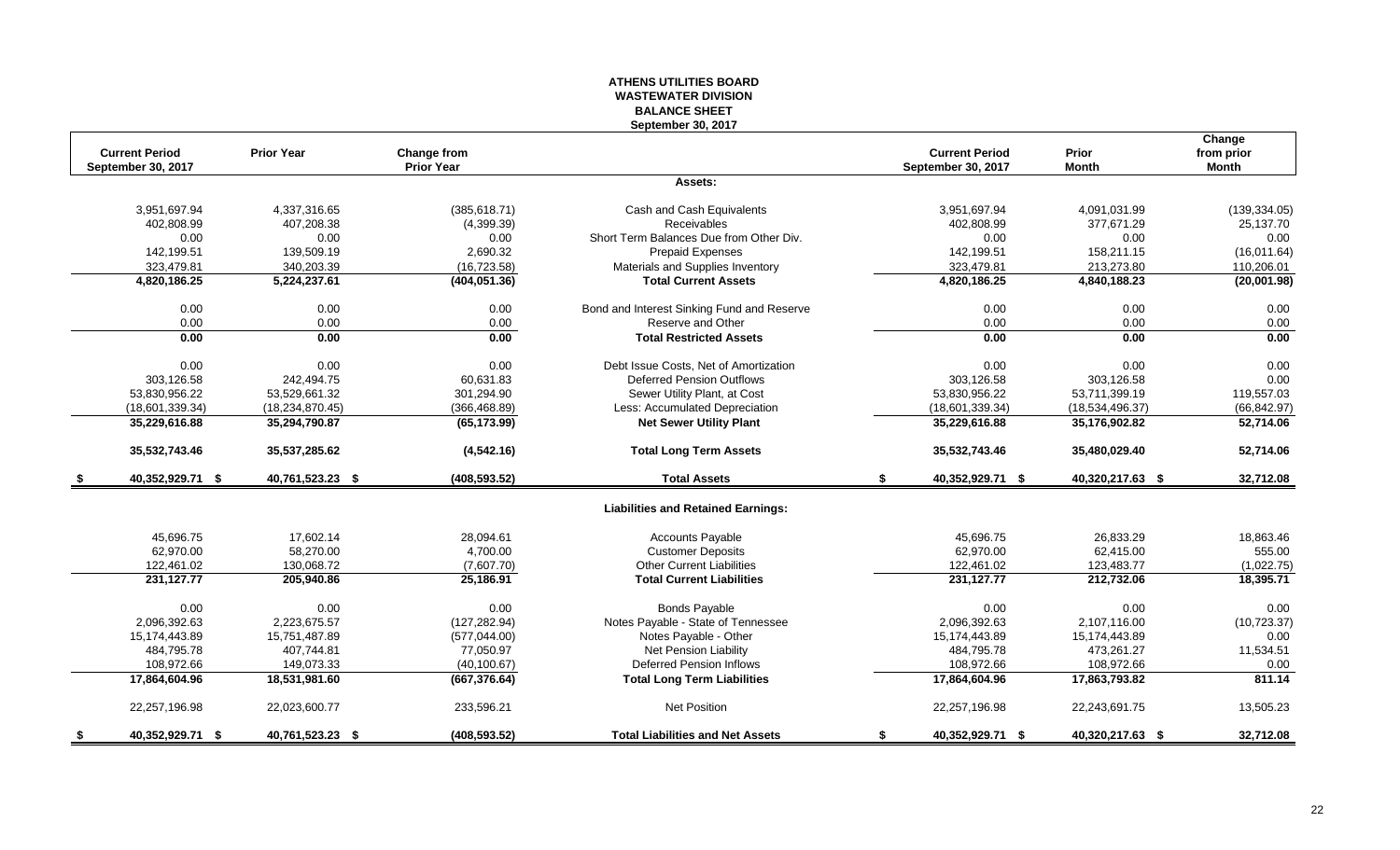#### Athens Utilities Board Profit and Loss Statement - Wastewater September 30, 2017

| Year-to-Date<br>September 30, 2017 | Year-to-Date<br><b>Prior Year</b> | Variance<br>Favorable<br>(Unfavorable) |                                            | Current<br>Month<br>September 30, 2017 | Current<br>Month<br><b>Prior Year</b> | Variance<br>Favorable<br>(Unfavorable) |
|------------------------------------|-----------------------------------|----------------------------------------|--------------------------------------------|----------------------------------------|---------------------------------------|----------------------------------------|
|                                    |                                   |                                        | <b>REVENUE:</b>                            |                                        |                                       |                                        |
| 490,767.30                         | 493,255.83                        | (2,488.53)                             | Residential                                | 168,686.08                             | 164,811.86                            | 3,874.22                               |
| 414,770.92                         | 386,286.18                        | 28,484.74                              | <b>Small Commercial</b>                    | 148,263.30                             | 134,696.12                            | 13,567.18                              |
| 335,917.08                         | 400,818.79                        | (64, 901.71)                           | Large Commercial                           | 105,083.39                             | 132,332.41                            | (27, 249.02)                           |
| 70,813.28                          | 47,285.61                         | 23,527.67                              | Other                                      | 48,621.32                              | 17,925.63                             | 30,695.69                              |
| 1,312,268.58                       | 1,327,646.41                      | (15, 377.83)                           | <b>Total Revenue</b>                       | 470,654.09                             | 449,766.02                            | 20,888.07                              |
|                                    |                                   |                                        | <b>OPERATING AND MAINTENANCE EXPENSES:</b> |                                        |                                       |                                        |
| 317,342.66                         | 316,712.26                        | (630.40)                               | Sewer Treatment Plant Expense              | 123,481.90                             | 116,197.86                            | (7, 284.04)                            |
| 16,837.22                          | 15,592.60                         | (1,244.62)                             | <b>Pumping Station Expense</b>             | 6,453.95                               | 5,713.35                              | (740.60)                               |
| 54,513.39                          | 54,868.50                         | 355.11                                 | <b>General Expense</b>                     | 23,373.92                              | 21,741.06                             | (1,632.86)                             |
| 37,091.37                          | 32,399.44                         | (4,691.93)                             | Cust. Service and Cust. Acct. Expense      | 14,658.73                              | 13,056.92                             | (1,601.81)                             |
| 246,582.61                         | 236,303.03                        | (10, 279.58)                           | Administrative and General Expense         | 90,268.35                              | 83,074.80                             | (7, 193.55)                            |
| 672,367.25                         | 655,875.83                        | (16, 491.42)                           | <b>Total Operating Expenses</b>            | 258,236.85                             | 239,783.99                            | (18, 452.86)                           |
|                                    |                                   |                                        | <b>Maintenance Expense</b>                 |                                        |                                       |                                        |
| 51.834.55                          | 51,810.45                         | (24.10)                                | Sewer Treatment Plant Expense              | 21.096.19                              | 22.174.63                             | 1,078.44                               |
| 21,039.75                          | 17,575.07                         | (3,464.68)                             | <b>Pumping Station Expense</b>             | 7,836.67                               | 7,369.27                              | (467.40)                               |
| 67,444.61                          | 32,500.52                         | (34,944.09)                            | <b>General Expense</b>                     | 33,466.79                              | 15,463.51                             | (18,003.28)                            |
| 801.09                             | 834.81                            | 33.72                                  | Administrative and General Expense         | 443.78                                 | 266.33                                | (177.45)                               |
| 141,120.00                         | 102,720.85                        | (38, 399.15)                           | <b>Total Maintenance Expense</b>           | 62,843.43                              | 45,273.74                             | (17,569.69)                            |
|                                    |                                   |                                        | <b>Other Operating Expenses</b>            |                                        |                                       |                                        |
| 360,453.87                         | 363,541.46                        | 3,087.59                               | Depreciation                               | 120,082.24                             | 120,457.85                            | 375.61                                 |
| 360,453.87                         | 363,541.46                        | 3,087.59                               | <b>Total Other Operating Expenses</b>      | 120,082.24                             | 120,457.85                            | 375.61                                 |
| 1,173,941.12                       | 1,122,138.14                      | (51,802.98)                            | <b>Operating and Maintenance Expenses</b>  | 441,162.52                             | 405,515.58                            | (35, 646.94)                           |
| 138,327.46                         | 205.508.27                        | (67, 180.81)                           | <b>Operating Income</b>                    | 29,491.57                              | 44,250.44                             | (14, 758.87)                           |
| 4,820.50                           | 4,499.31                          | 321.19                                 | Other Income                               | 2,622.49                               | 1,543.64                              | 1,078.85                               |
| 143, 147.96                        | 210,007.58                        | (66, 859.62)                           | <b>Total Income</b>                        | 32,114.06                              | 45,794.08                             | (13,680.02)                            |
| 155.38                             | 4,090.40                          | 3,935.02                               | Other Expense                              | 118.15                                 | 81.60                                 | (36.55)                                |
| 142,992.58                         | 205,917.18                        | (62, 924.60)                           | Net Income Before Debt Expense             | 31,995.91                              | 45,712.48                             | (13,716.57)                            |
|                                    |                                   |                                        | <b>DEBT RELATED EXPENSES:</b>              |                                        |                                       |                                        |
| 0.00                               | 0.00                              | 0.00                                   | Amortization of Debt Discount              | 0.00                                   | 0.00                                  | 0.00                                   |
| 0.00                               | 0.00                              | 0.00                                   | <b>Bond Interest</b>                       | 0.00                                   | 0.00                                  | 0.00                                   |
| 51,800.34                          | 39,936.06                         | (11,864.28)                            | Other Debt Interest                        | 18,490.68                              | 15,651.70                             | (2,838.98)                             |
| 51,800.34                          | 39,936.06                         | (11, 864.28)                           | <b>Total debt related expenses</b>         | 18,490.68                              | 15,651.70                             | (2,838.98)                             |
| 91,192.24                          | 165,981.12                        | (74, 788.88)                           | <b>Net Before Extraordinary</b>            | 13,505.23                              | 30,060.78                             | (16, 555.55)                           |
| 0.00                               | 2.100.00                          | (2,100.00)                             | Grants, Contributions, Extraordinary       | 0.00                                   | 0.00                                  | 0.00                                   |
| 91,192.24 \$                       | 168,081.12 \$                     | (76, 888.88)                           | <b>Change in Net Assets</b>                | 13,505.23 \$<br>£.                     | 30,060.78 \$                          | (16, 555.55)                           |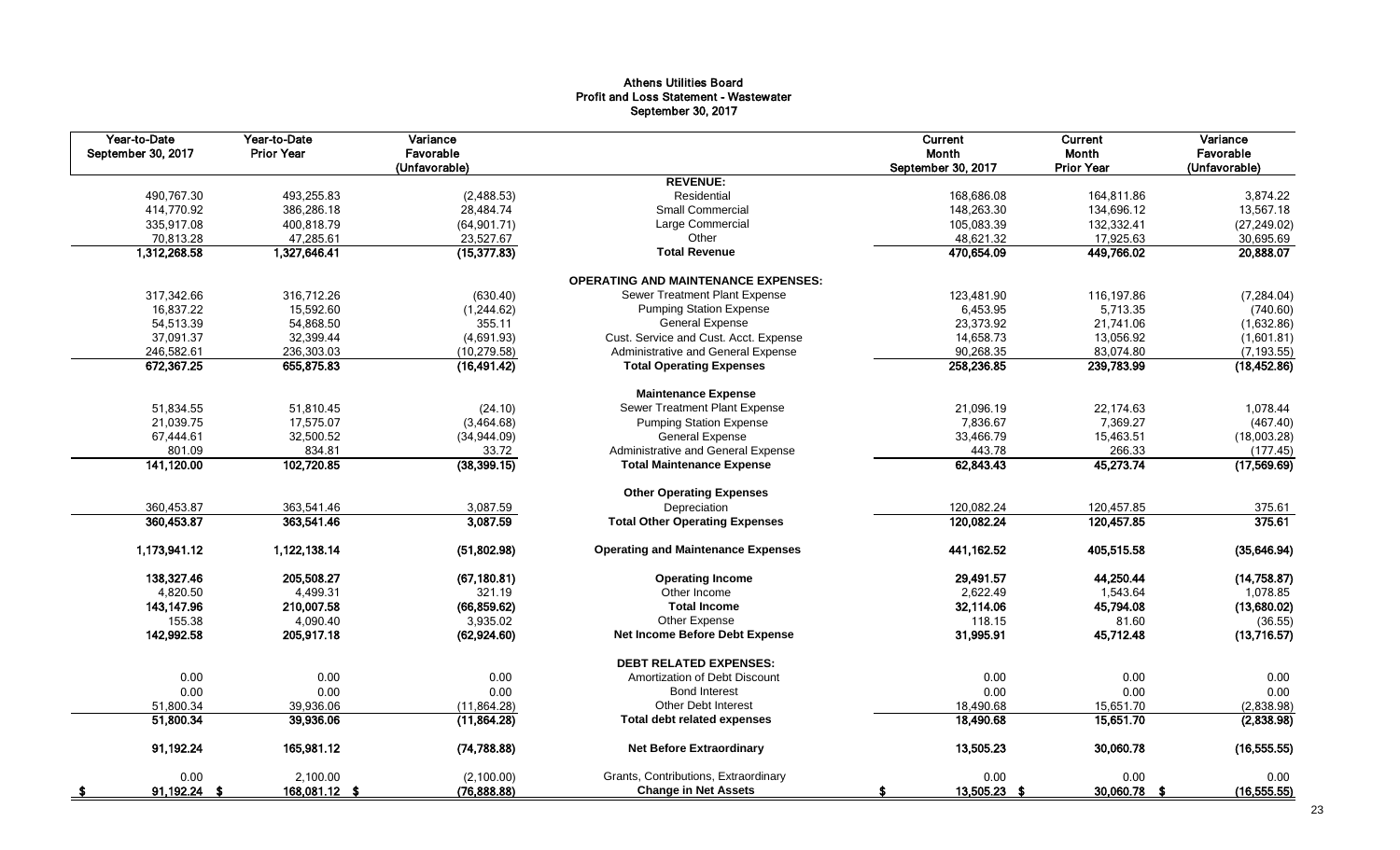#### Athens Utilities Board Budget Comparison - Wastewater September 30, 2017

| Year-to-Date<br>September 30, 2017 | Year-to-Date<br><b>Budget</b> | $Y-T-D$<br>Variance | <b>Description</b>                          | <b>Current Month</b><br>September 30, 2017 | <b>Monthly</b><br><b>Budget</b> | <b>Budget</b><br>Variance |
|------------------------------------|-------------------------------|---------------------|---------------------------------------------|--------------------------------------------|---------------------------------|---------------------------|
|                                    |                               |                     |                                             |                                            |                                 |                           |
|                                    |                               |                     | <b>REVENUE:</b>                             |                                            |                                 |                           |
| 490,767.30                         | 491,262.88                    | (495.58)            | Residential                                 | 168,686.08                                 | 153,866.68                      | 14,819.40                 |
| 414,770.92                         | 384,793.01                    | 29,977.91           | <b>Small Commercial</b>                     | 148,263.30                                 | 134,262.14                      | 14,001.16                 |
| 335,917.08                         | 372,229.75                    | (36, 312.67)        | Large Commercial                            | 105,083.39                                 | 134,029.98                      | (28, 946.59)              |
| 70,813.28                          | 41,705.90                     | 29,107.38           | Other                                       | 48,621.32                                  | 16,653.83                       | 31,967.49                 |
| 1,312,268.58                       | 1,289,991.54                  | 22,277.04           | <b>Total Revenue</b>                        | 470,654.09                                 | 438,812.64                      | 31,841.45                 |
|                                    |                               |                     | <b>OPERATING AND MAINTENANCE EXPENSES:</b>  |                                            |                                 |                           |
| 317,342.66                         | 302,747.51                    | (14, 595.15)        | Sewer Treatment Plant Expense               | 123,481.90                                 | 101,195.39                      | (22, 286.51)              |
| 16,837.22                          | 18,003.77                     | 1,166.55            | <b>Pumping Station Expense</b>              | 6,453.95                                   | 5,987.08                        | (466.87)                  |
| 54,513.39                          | 64,587.71                     | 10,074.32           | <b>General Expense</b>                      | 23,373.92                                  | 21,161.25                       | (2,212.67)                |
| 37,091.37                          | 27,828.50                     | (9,262.87)          | Customer Service and Customer Acct. Expense | 14,658.73                                  | 10,031.19                       | (4,627.54)                |
| 246,582.61                         | 212,702.43                    | (33,880.18)         | Administrative and General Expense          | 90,268.35                                  | 75,262.91                       | (15,005.44)               |
| 672,367.25                         | 625,869.92                    | (46, 497.33)        | <b>Total Operating Expenses</b>             | 258,236.85                                 | 213,637.81                      | (44, 599.04)              |
|                                    |                               |                     | <b>Maintenance Expense</b>                  |                                            |                                 |                           |
| 51,834.55                          | 45,251.35                     | (6,583.20)          | Sewer Treatment Plant Expense               | 21,096.19                                  | 15,516.90                       | (5,579.29)                |
| 21,039.75                          | 18,941.42                     | (2,098.33)          | <b>Pumping Station Expense</b>              | 7,836.67                                   | 7,148.48                        | (688.19)                  |
| 67,444.61                          | 43,652.43                     | (23, 792.18)        | <b>General Expense</b>                      | 33,466.79                                  | 14,618.10                       | (18, 848.69)              |
| 801.09                             | 1,185.15                      | 384.06              | Administrative and General Expense          | 443.78                                     | 424.52                          | (19.26)                   |
| 141,120.00                         | 109,030.35                    | (32,089.65)         | <b>Total Maintenance Expense</b>            | 62,843.43                                  | 37,708.00                       | (25, 135.43)              |
|                                    |                               |                     |                                             |                                            |                                 |                           |
|                                    |                               |                     | <b>Other Operating Expenses</b>             |                                            |                                 |                           |
| 360,453.87                         | 366,917.81                    | 6,463.94            | Depreciation                                | 120,082.24                                 | 122,017.04                      | 1,934.80                  |
| 360,453.87                         | 366,917.81                    | 6,463.94            | <b>Total Other Operating Expenses</b>       | 120,082.24                                 | 122,017.04                      | 1,934.80                  |
| 1,173,941.12                       | 1,101,818.08                  | (72, 123.04)        | <b>Operating and Maintenance Expenses</b>   | 441,162.52                                 | 373,362.85                      | (67, 799.67)              |
| 138,327.46                         | 188,173.46                    | (49, 846.00)        | <b>Operating Income</b>                     | 29,491.57                                  | 65,449.79                       | (35,958.22)               |
| 4,820.50                           | 4,981.85                      | (161.35)            | Other Income                                | 2,622.49                                   | 3,177.45                        | (554.96)                  |
| 143,147.96                         | 193,155.31                    | (50,007.35)         | <b>Total Income</b>                         | 32,114.06                                  | 68,627.25                       | (36,513.19)               |
| 155.38                             | 5,840.73                      | 5,685.35            | Other Expense                               | 118.15                                     | 647.63                          | 529.48                    |
| 142,992.58                         | 187,314.58                    | (44,322.00)         | Net Income Before Debt Expense              | 31,995.91                                  | 67,979.62                       | (35,983.71)               |
|                                    |                               |                     | <b>DEBT RELATED EXPENSES:</b>               |                                            |                                 |                           |
| 0.00                               | 0.00                          | 0.00                | Amortization of Debt Discount               | 0.00                                       | 0.00                            | 0.00                      |
| 0.00                               | 0.00                          | 0.00                | <b>Bond Interest</b>                        | 0.00                                       | 0.00                            | 0.00                      |
| 51,800.34                          | 47,733.25                     | (4,067.09)          | <b>Other Debt Interest</b>                  | 18,490.68                                  | 16,815.92                       | (1,674.76)                |
| 51,800.34                          | 47,733.25                     | (4,067.09)          | <b>Total debt related expenses</b>          | 18,490.68                                  | 16,815.92                       | (1,674.76)                |
| 91,192.24                          | 139,581.33                    | (48, 389.09)        | <b>Net Before Extraordinary</b>             | 13,505.23                                  | 51,163.70                       | (37,658.47)               |
|                                    |                               |                     |                                             |                                            |                                 |                           |
| 0.00                               | 62,500.00                     | (62,500.00)         | Grants, Contributions, Extraordinary        | 0.00                                       | 20,833.33                       | (20, 833.33)              |
| 91.192.24 \$<br>- \$               | 202,081.33 \$                 | (110, 889.09)       | <b>Change in Net Assets</b>                 | 13,505.23 \$<br>- 56                       | 71,997.03 \$                    | (58,491.80)               |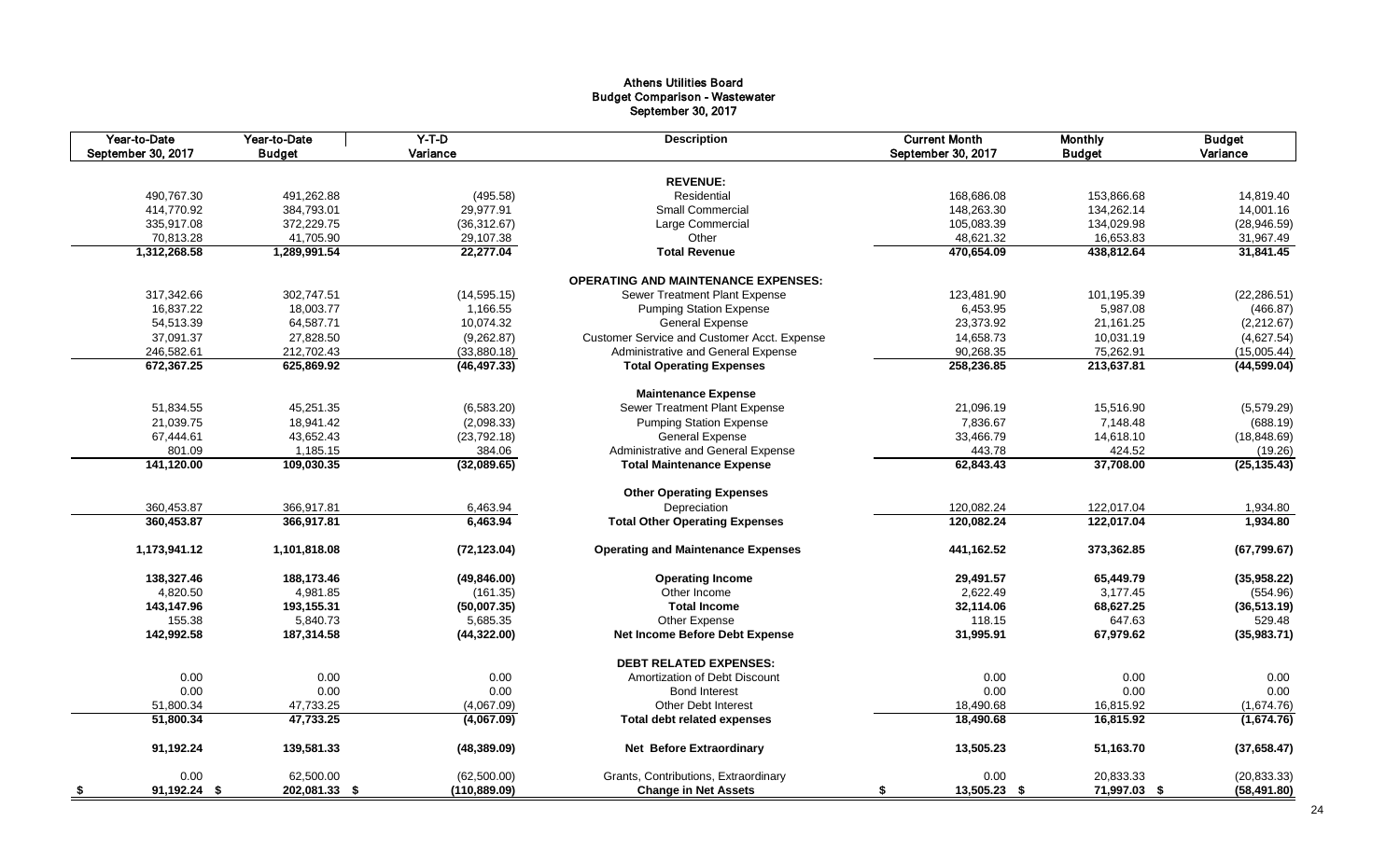#### **Athens Utilities Board Wastewater Division STATEMENTS OF CASH FLOWS September 30, 2017**

| Year-to-Date<br>September 30, 2017 | Year-to-Date<br><b>Prior Year</b> | Variance              | OUPWIING OU, LUTH                                                              | <b>Month to Date</b><br>September 30, 2017 | <b>Month to Date</b><br><b>Prior Year</b> | Variance             |
|------------------------------------|-----------------------------------|-----------------------|--------------------------------------------------------------------------------|--------------------------------------------|-------------------------------------------|----------------------|
|                                    |                                   |                       | <b>CASH FLOWS FROM OPERATING ACTIVITIES:</b>                                   |                                            |                                           |                      |
| 91,192.24                          | 165,981.12                        | (74, 788.88)          | Net Operating Income<br><b>Adjustments to Reconcile Operating Income</b>       | 13,505.23                                  | 30,060.78                                 | (16, 555.55)         |
|                                    |                                   |                       | to Net Cash Provided by Operations:                                            |                                            |                                           |                      |
| 360,453.87                         | 363,541.46                        | (3,087.59)            | Depreciation<br><b>Changes in Assets and Liabilities:</b>                      | 120,082.24                                 | 120,457.85                                | (375.61)             |
| (30, 347.86)                       | (21, 772.17)                      | (8,575.69)            | Receivables                                                                    | (25, 137.70)                               | (32,953.81)                               | 7,816.11             |
| 0.00                               | 0.00                              | 0.00                  | Short Term Notes to Other Divisions                                            | 0.00                                       | 0.00                                      | 0.00                 |
| 45,517.62                          | 47,918.64                         | (2,401.02)            | <b>Prepaid Expenses</b>                                                        | 16,011.64                                  | 15,972.88                                 | 38.76                |
| 148,748.44                         | 193,997.14                        | (45, 248.70)          | <b>Deferred Pension Outflows</b>                                               | 0.00                                       | 0.00                                      | 0.00                 |
| (98, 102.08)                       | (16,701.13)                       | (81,400.95)           | Materials and Supplies Inventory                                               | (110, 206.01)                              | (86, 104.56)                              | (24, 101.45)         |
| 0.00                               | 0.00                              | 0.00                  | <b>Bond Sinking Funds</b>                                                      | 0.00                                       | 0.00                                      | 0.00                 |
| 0.00                               | 0.00                              | 0.00                  | Reserve                                                                        | 0.00                                       | 0.00                                      | 0.00                 |
| 0.00                               | 0.00                              | 0.00                  | <b>Other Assets</b>                                                            | 0.00                                       | 0.00                                      | 0.00                 |
| (196,064.25)                       | 264.77                            | (196, 329.02)         | <b>Accounts Payable</b>                                                        | 18,863.46                                  | 13,375.22                                 | 5,488.24             |
| (11, 278.68)                       | (7,081.90)                        | (4, 196.78)           | <b>Accrued Liabilities</b>                                                     | (1,022.75)                                 | (2,895.33)                                | 1,872.58             |
| 16,520.26                          | 21,446.88                         | (4,926.62)            | <b>Retirements and Salvage</b>                                                 | 5,766.19                                   | 7,148.96                                  | (1,382.77)           |
| 150.00                             | 2,275.00                          | (2, 125.00)           | <b>Customer Deposits</b>                                                       | 555.00                                     | 635.00                                    | (80.00)              |
| (114, 144.91)                      | (169, 726.57)                     | 55,581.66             | Net Pension Liability                                                          | 11,534.51                                  | 7,979.21                                  | 3,555.30             |
| 0.00<br>212,644.65                 | 0.00<br>580,143.24                | 0.00<br>(367, 498.59) | <b>Deferred Pension Inflows</b><br><b>Total Cash from Operating Activities</b> | 0.00<br>49,951.81                          | 0.00<br>73,676.20                         | 0.00<br>(23, 724.39) |
|                                    |                                   |                       |                                                                                |                                            |                                           |                      |
|                                    |                                   |                       | <b>CASH FLOWS FROM NONCAPITAL FINANCING ACTIVITIES:</b>                        |                                            |                                           |                      |
| 0.00                               | 0.00                              | 0.00                  | Bonds payable                                                                  | 0.00                                       | 0.00                                      | 0.00                 |
| (32, 106.20)                       | (31, 327.90)                      | (778.30)              | Notes Payable                                                                  | (10, 723.37)                               | (10, 449.55)                              | (273.82)             |
| (32, 106.20)                       | (31, 327.90)                      | (778.30)              | <b>Total Cash from Noncapital Financing Activities</b>                         | (10, 723.37)                               | (10, 449.55)                              | (273.82)             |
|                                    |                                   |                       | <b>CASH FROM INVESTING ACTIVITIES:</b>                                         |                                            |                                           |                      |
| 0.00                               | 0.00                              | 0.00                  | Prior Period Adjustment                                                        | 0.00                                       | 0.00                                      | 0.00                 |
| 0.00                               | 2,100.00                          | (2,100.00)            | Grants Contributions & Other Extraordinary                                     | 0.00                                       | 0.00                                      | 0.00                 |
| 0.00                               | 0.00                              | 0.00                  | <b>Adjust Net Pension Obligation</b>                                           | 0.00                                       | 0.00                                      | 0.00                 |
| (422,666.63)                       | (299,382.59)                      | (123, 284.04)         | Sewer Utility Plant                                                            | (178, 562.49)                              | (79, 624.15)                              | (98, 938.34)         |
| (422, 666.63)                      | (297, 282.59)                     | (125, 384.04)         | <b>Total Cash from Capital and Related Investing Activities</b>                | (178, 562.49)                              | (79, 624.15)                              | (98, 938.34)         |
| $(242, 128.18)$ \$                 | 251,532.75 \$                     | (493, 660.93)         | <b>Net Changes in Cash Position</b>                                            | \$<br>$(139, 334.05)$ \$                   | $(16,397.50)$ \$                          | (122, 936.55)        |
|                                    |                                   |                       |                                                                                |                                            |                                           |                      |
| 4,193,826.12                       | 4,085,783.90                      | 108,042.22            | Cash at Beginning of Period                                                    | 4,091,031.99                               | 4,353,714.15                              | (262, 682.16)        |
| 3,951,697.94                       | 4,337,316.65                      | (385, 618.71)         | Cash at End of Period                                                          | 3,951,697.94                               | 4,337,316.65                              | (385, 618.71)        |
|                                    |                                   |                       |                                                                                |                                            |                                           |                      |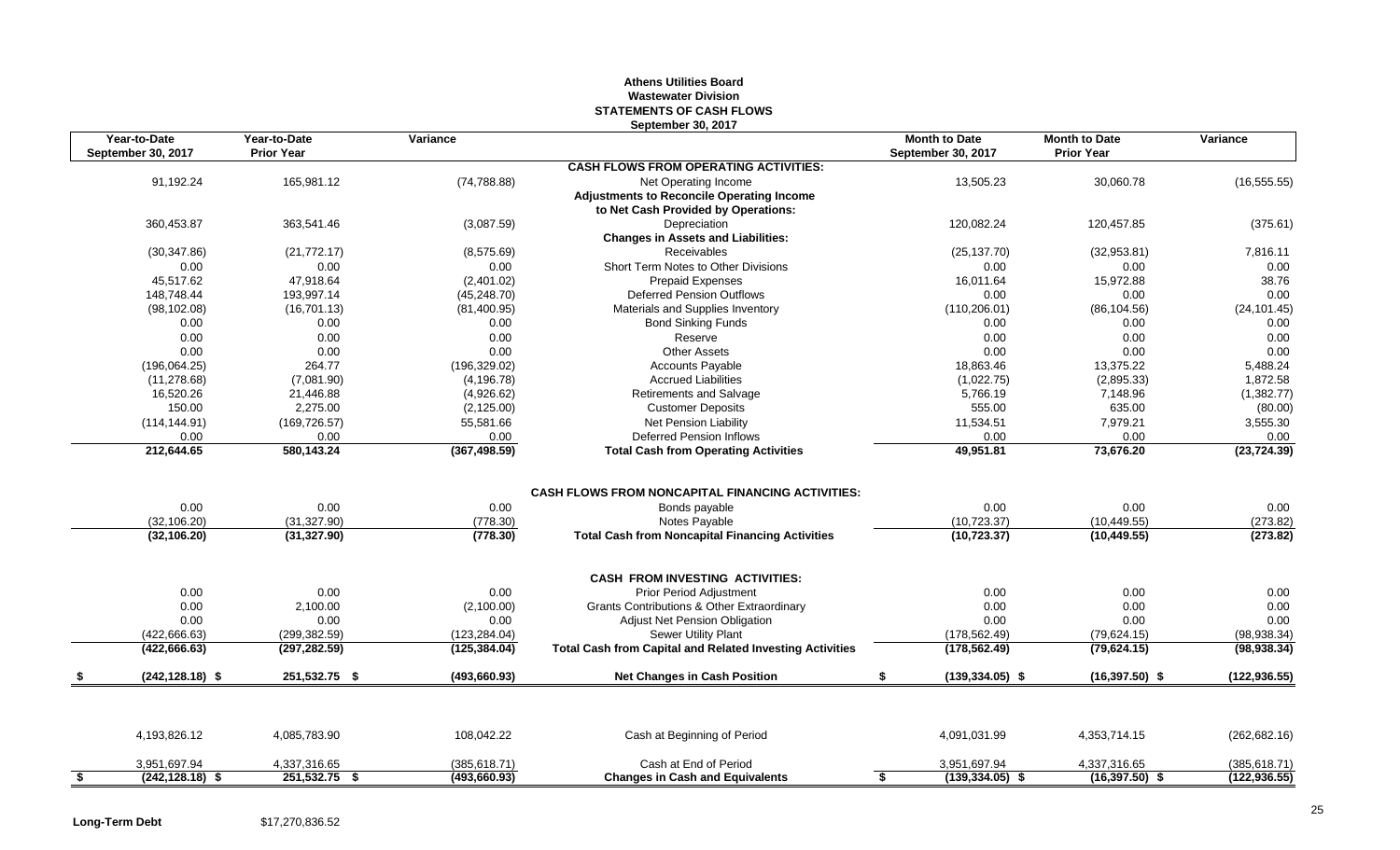#### Athens Utilities Board Statistics Report September 30, 2017

| Wastewater:                |         |       |          |            |
|----------------------------|---------|-------|----------|------------|
|                            | Current | Prior |          | # Accounts |
| Number of services:        | Month   | Year  | Change   | Change     |
| Residential - Inside City  | 4,293   | 4,309 | $-0.37%$ | $-16$      |
| Residential - Outside City | 49      | 44    | 11.36%   |            |
| Commercial - Inside City   | 921     | 919   | 0.22%    |            |
| Commercial - Outside City  |         |       | 0.00%    |            |
| <b>ITotal Services</b>     | 5,267   | 5.276 | $-0.17%$ | -91        |

| <b>Sales Volumes:</b>      | Current Month |                   |           | Year-to-Date |                   |          |
|----------------------------|---------------|-------------------|-----------|--------------|-------------------|----------|
| Gallonsx100                | 9/30/2017     | <b>Prior Year</b> | Change    | 9/30/2017    | <b>Prior Year</b> | Change   |
| Residential - Inside City  | 164,597       | 165,120           | $-0.32\%$ | 473,807      | 492,777           | $-3.85%$ |
| Residential - Outside City | 2,240         | 2,126             | 5.36%     | 6,740        | 5,974             | 12.82%   |
| Commercial - Inside City   | 224.725       | 209,200           | 7.42%     | 630,541      | 612,103           | 3.01%    |
| Commercial - Outside City  | 10.498        | 10,745            | $-2.30\%$ | 29,033       | 29,224            | $-0.65%$ |
|                            | 402.060       | 387.191           | 3.84%     | 1.140.121    | 1.140.078         | 0.00%    |

| Employment         |                    |                   |                   |
|--------------------|--------------------|-------------------|-------------------|
|                    | September 30, 2017 | <b>Prior Year</b> | <b>Difference</b> |
| Employee Headcount | 19.00              | 19.00             | 0.00              |
| <b>IFTE</b>        | 19.87              | 19.88             | $-0.01$           |
| Y-T-D FTE          | 19.75              | 19.91             | $-0.16$           |

| Total Company Employment |                    |                   |                   |
|--------------------------|--------------------|-------------------|-------------------|
|                          | September 30, 2017 | <b>Prior Year</b> | <b>Difference</b> |
| Company Total Headcount: | 99.00              | 95.00             | 4.00              |
| Company Total FTE        | 109.70             | 99.93             | 9.77              |
| Company Y-T-D FTE        | 106.11             | 100.61            | 5.5               |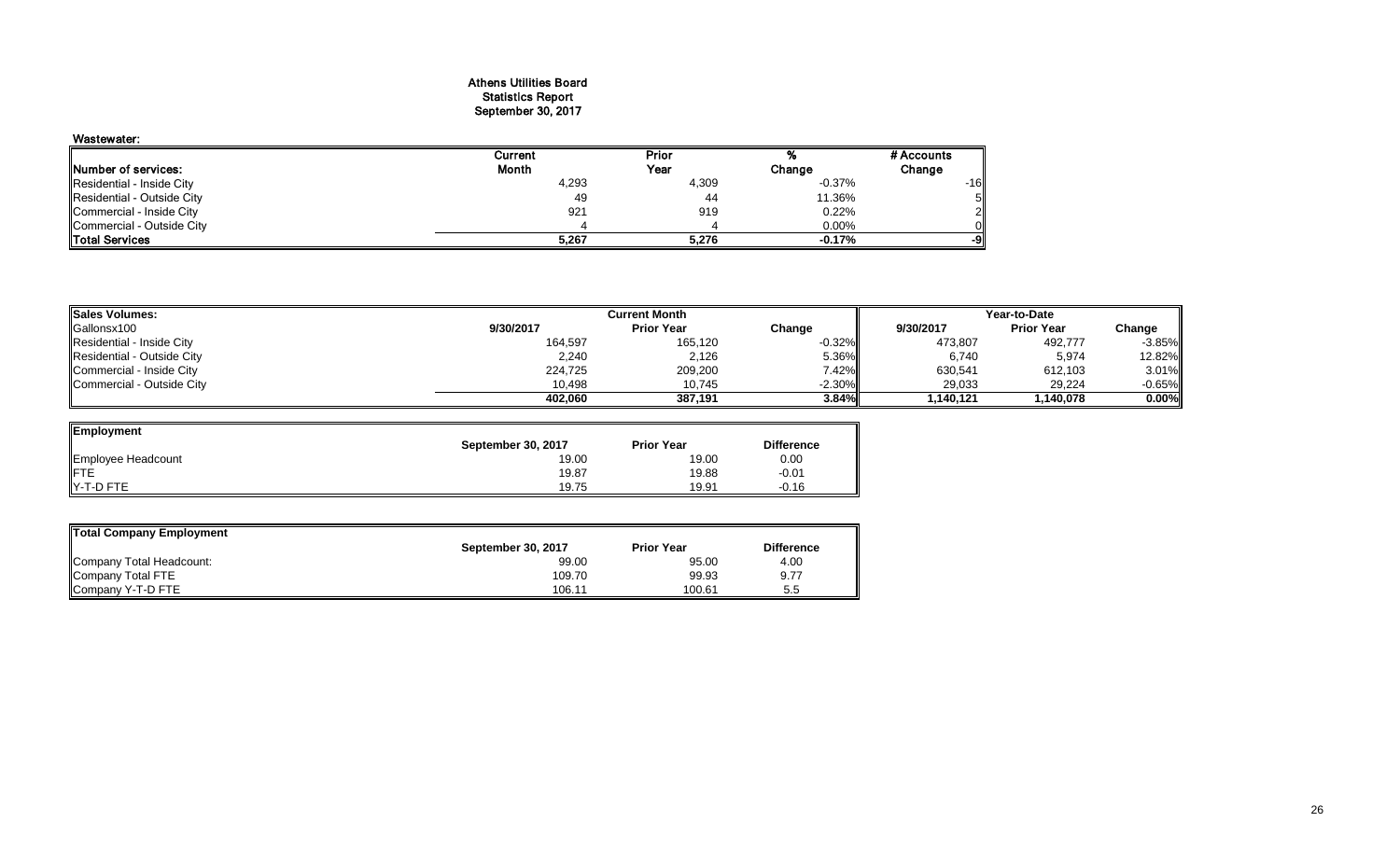#### **Athens Utilities Board Wastewater Division Capital Budget Month Ending as of September 30, 2017**

|                                                                                    |                         | <b>Budget</b>                           | <b>Actual</b>       | <b>Variance to Date</b><br>Favorable<br>(Unfavorable) | <b>Estimated</b><br>% Project<br><b>Completion</b> | <b>Percent Budget</b><br><b>Expended</b> |
|------------------------------------------------------------------------------------|-------------------------|-----------------------------------------|---------------------|-------------------------------------------------------|----------------------------------------------------|------------------------------------------|
| <b>Planned Capital Improvements:</b>                                               |                         |                                         |                     |                                                       |                                                    |                                          |
| Replace Truck 43                                                                   |                         | 80,000                                  |                     | 80,000                                                |                                                    |                                          |
| NMC WWTP T-Valve for Return Sludge                                                 |                         | 12,000                                  |                     | 12,000                                                |                                                    |                                          |
| NMC WWTP Valves Influent Fine Screens                                              |                         | 10,000                                  |                     | 10,000                                                |                                                    |                                          |
| Oost WWTP UV Bulbs                                                                 |                         | 45,000                                  |                     | 45,000                                                |                                                    |                                          |
| NMC WWTP UV Bulbs                                                                  |                         | 15,000                                  | 3,753               | 11,247                                                |                                                    | 25.02%                                   |
| Oost WWTP Material and Equip. Storage Finish                                       |                         | 280,000                                 | 246,960             | 33,040                                                | 90%                                                | 88.20%                                   |
| Highway 30 TDOT Project                                                            |                         | 30,000                                  | 2,303               | 27,698                                                | 10%                                                | 7.68%                                    |
| <b>NMC Clairfier Brushes</b>                                                       |                         | 25,000                                  | 1,222               | 23,778                                                | 5%                                                 | 4.89%                                    |
| <b>Boring Machine</b>                                                              |                         | 15,000                                  |                     | 15,000                                                |                                                    |                                          |
| Oost WWTP Digester Liquid Motive Pumps (4)<br>Tellico Hills CDBG (\$500,000 grant) |                         | 80,000<br>335,000                       |                     | 80,000<br>335,000                                     |                                                    |                                          |
| <b>Building Improvements</b>                                                       |                         | 15,000                                  | 997                 | 14,003                                                | 7%                                                 | 6.65%                                    |
| Oostanaula WWTP Refurbishment                                                      |                         | 100,000                                 | 3,528               | 96,472                                                |                                                    | 3.53% Continuous                         |
| NMC WWTP Refurbishment                                                             |                         | 100,000                                 | 22,134              | 77,866                                                |                                                    | 22.13% Continuous                        |
| Admin and Operators Buildings Maint. - Oost.                                       |                         | 10,000                                  |                     | 10,000                                                |                                                    | Continuous                               |
| Laboratory Equipment                                                               |                         | 45,000                                  | 1,100               | 43,900                                                |                                                    | 2.44% Continuous                         |
| <b>Lift Station Rehabilitation</b>                                                 |                         | 15,000                                  |                     | 15,000                                                |                                                    | Continuous                               |
| Field and Safety Equipment - PE Welding Equip                                      |                         | 50,000                                  |                     | 50,000                                                |                                                    | Continuous                               |
| <b>Collection System Rehab</b>                                                     |                         | 500,000                                 | 28,286              | 471,714                                               |                                                    | 5.66% Continuous                         |
| <b>Material Donations</b>                                                          |                         | 5,000                                   |                     | 5,000                                                 |                                                    | Continuous                               |
| Technology (SCADA, Computers)                                                      |                         | 30,000                                  | 613                 | 29,387                                                |                                                    | 2.04% Continuous                         |
| Services                                                                           |                         | 100,000                                 | 29,299              | 70,701                                                |                                                    | 29.30% Continuous                        |
| Extensions                                                                         |                         | 50,000                                  |                     | 50,000                                                |                                                    | Continuous                               |
| <b>Grinder Pump Core Replacements</b>                                              |                         | 25,000                                  | 1,630               | 23,370                                                |                                                    | 6.52% Continuous                         |
| <b>Rehabilitation of Services</b>                                                  |                         | 75,000                                  | 6,960               | 68,040                                                |                                                    | 9.28% Continuous                         |
| <b>Total Planned Capital Improvements:</b>                                         | \$                      | 2,047,000                               | 348,784<br>- \$     | 1,698,216<br>- \$                                     |                                                    |                                          |
| <b>Other Assets:</b>                                                               |                         |                                         |                     |                                                       |                                                    |                                          |
| Railroad Ave Pump Station Rebuild                                                  |                         |                                         | 56,858              | (56, 858)                                             |                                                    |                                          |
| Other                                                                              |                         |                                         | 7,079               | (7,079)                                               |                                                    |                                          |
| <b>Total Other Assets</b>                                                          | \$                      |                                         | $63,937$ \$<br>$-5$ | (63, 937)                                             |                                                    |                                          |
| Totals:                                                                            | $\overline{\mathbf{s}}$ | $2,047,000$ \$                          | $412,721$ \$        | 1,634,280                                             |                                                    |                                          |
|                                                                                    |                         | Percentage of Budget Spent Year-to-date |                     | 20.16%                                                |                                                    |                                          |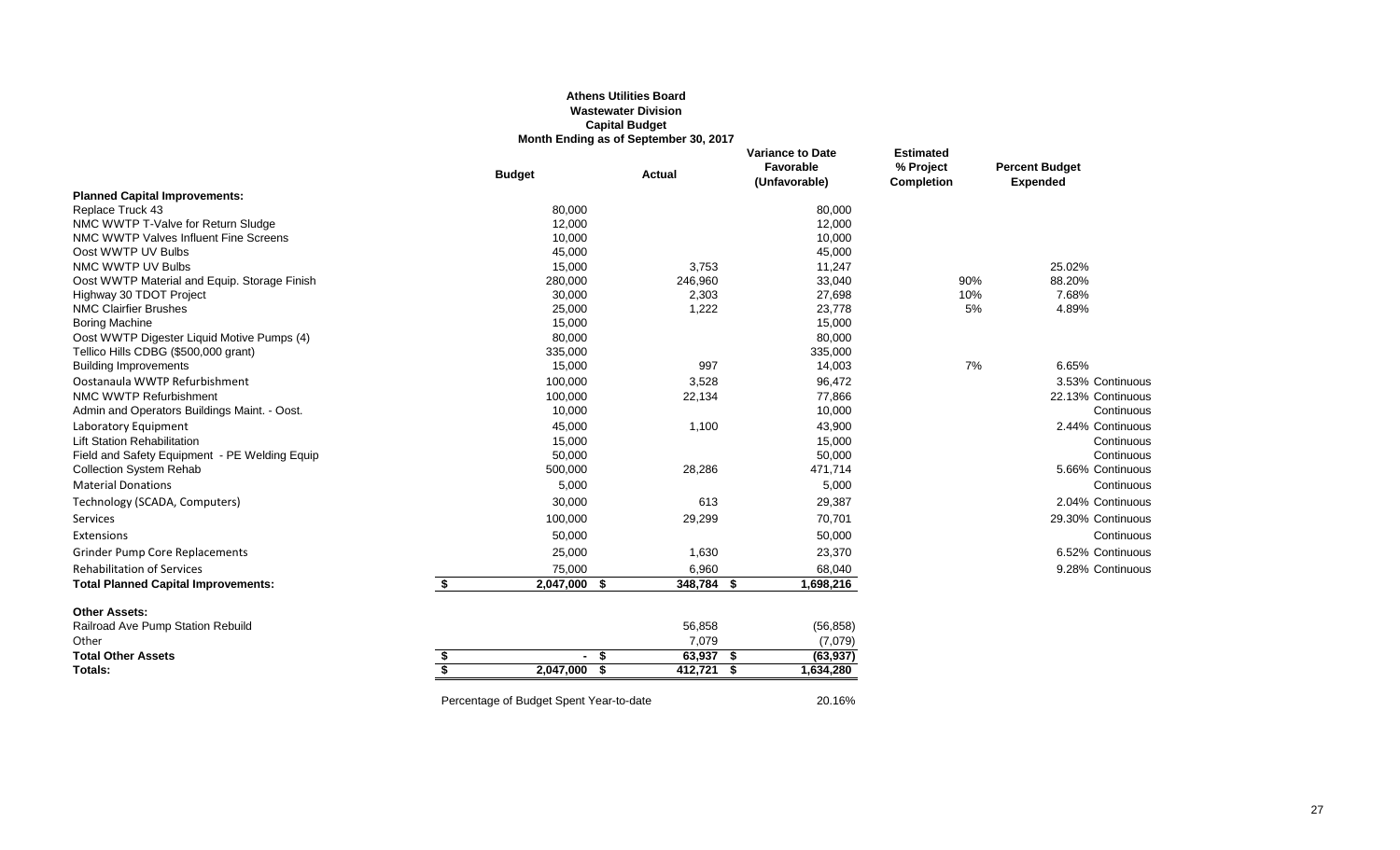|                                             |                                   |                                  | <b>FIBER</b><br><b>BALANCE SHEET</b><br>September 30, 2017 |                                                  |                          |                               |
|---------------------------------------------|-----------------------------------|----------------------------------|------------------------------------------------------------|--------------------------------------------------|--------------------------|-------------------------------|
| <b>Current Period</b><br>September 30, 2017 | Year-to-Date<br><b>Prior Year</b> | Change from<br><b>Prior Year</b> |                                                            | <b>Current Period</b><br><b>January 31, 2016</b> | Prior<br><b>Month</b>    | Change<br>from prior<br>Month |
|                                             |                                   |                                  | <b>Assets</b>                                              |                                                  |                          |                               |
| 84,150.53                                   | 77,054.97                         | 7,095.56                         | Services                                                   | 84,150.53                                        | 82,814.63                | 1,335.90                      |
| 19,233.67                                   | 13,114.63                         | 6,119.04                         | <b>Accumulated Depreciation</b>                            | 19,233.67                                        | 18,723.75                | 509.92                        |
| 64,916.86                                   | 63,940.34                         | 976.52                           | <b>Total Fixed Assets</b>                                  | 64,916.86                                        | 64,090.88                | 825.98                        |
|                                             |                                   |                                  | <b>Current Assets</b>                                      |                                                  |                          |                               |
| 48,525.07                                   | 18,633.69                         | 29,891.38                        | Cash                                                       | 48,525.07                                        | 46,545.65                | 1,979.42                      |
| 3,243.19                                    | 250.00                            | 2,993.19                         | <b>Accounts Receivable</b>                                 | 3,243.19                                         | 3,014.00                 | 229.19                        |
| 51,768.26                                   | 18,883.69                         | 32,884.57                        | <b>Total Current Assets</b>                                | 51,768.26                                        | 49,559.65                | 2,208.61                      |
| 116,685.12 \$                               | 82,824.03 \$                      | 33,861.09                        | <b>Total Assets</b>                                        | 116,685.12 \$                                    | 113,650.53 \$            | 3,034.59                      |
|                                             |                                   |                                  | <b>Liabilities</b>                                         |                                                  |                          |                               |
|                                             |                                   |                                  |                                                            |                                                  |                          |                               |
| $\sim$                                      | $\blacksquare$                    | $\blacksquare$                   | Payable to Other Divisions                                 | $\overline{\phantom{a}}$                         | $\overline{\phantom{a}}$ | $\blacksquare$                |
| 116,685.12                                  | 82,824.03                         | 33,861.09                        | <b>Retained Earnings</b>                                   | 116,685.12                                       | 113,650.53               | 3,034.59                      |
| \$<br>116,685.12 \$                         | 82,824.03 \$                      | 33,861.09                        | <b>Total Liabilities and Retained Earnings</b>             | 116,685.12 \$                                    | 113,650.53 \$            | 3,034.59                      |

**ATHENS UTILITIES BOARD**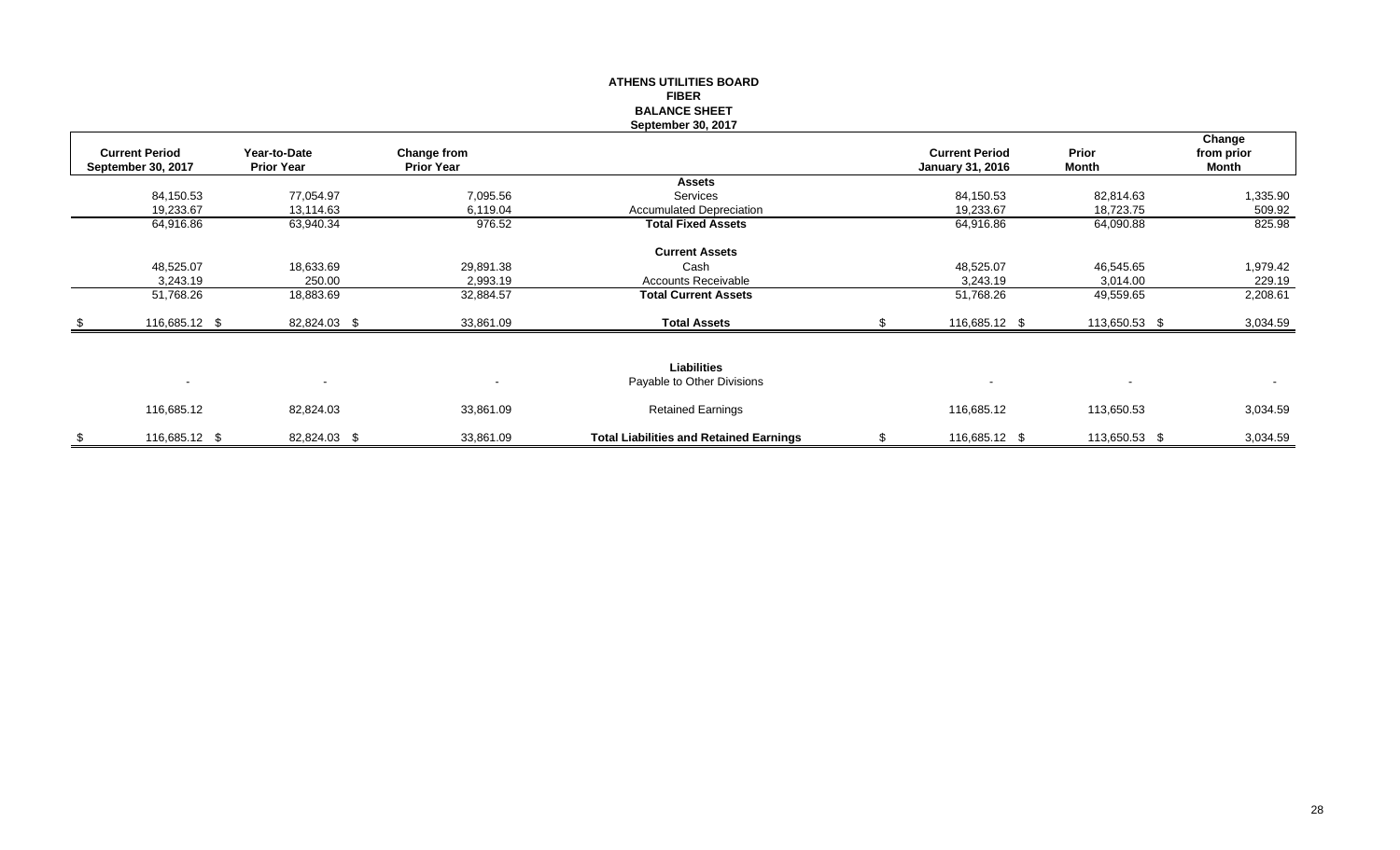|                    | September 30, 2017 |                          |               |                                                 |              |                          |                   |                          |  |  |  |  |  |
|--------------------|--------------------|--------------------------|---------------|-------------------------------------------------|--------------|--------------------------|-------------------|--------------------------|--|--|--|--|--|
|                    | Year-to-Date       | Year-to-Date             | Variance      |                                                 |              | Current                  | Current           |                          |  |  |  |  |  |
| September 30, 2017 |                    | <b>Prior Year</b>        | Favorable     |                                                 | <b>Month</b> |                          | Month             |                          |  |  |  |  |  |
|                    |                    |                          | (Unfavorable) |                                                 |              | September 30, 2017       | <b>Prior Year</b> |                          |  |  |  |  |  |
|                    | 21,492.00          | 12,792.00                | 8,700.00      | Revenue                                         |              | 7,164.00                 | 4,264.00          | 2,900.00                 |  |  |  |  |  |
|                    |                    |                          |               | <b>Operating and Maintenance Expenses</b>       |              |                          |                   |                          |  |  |  |  |  |
|                    | $\sim$             | $\overline{\phantom{a}}$ | $\sim$        | Overhead Line Expense                           |              | $\overline{\phantom{a}}$ | $\sim$            | $\sim$                   |  |  |  |  |  |
|                    | 993.21             | 993.21                   | $\sim$        | Administrative and General Expense              |              | 331.07                   | 331.07            | $\sim$                   |  |  |  |  |  |
|                    | 10,285.64          | 5,050.59                 | (5,235.05)    | <b>Telecom Expense</b>                          |              | 3,302.64                 | 1,604.56          | (1,698.08)               |  |  |  |  |  |
|                    | 11,278.85 \$       | 6,043.80 \$              | (5,235.05)    | <b>Total Operating and Maintenance Expenses</b> |              | $3,633.71$ \$            | 1,935.63 \$       | (1,698.08)               |  |  |  |  |  |
|                    | 41.85              | 13.85                    | 28.00         | Interest Income                                 |              | 14.22                    | 5.28              | 8.94                     |  |  |  |  |  |
|                    |                    |                          |               | <b>Other Operating Expense</b>                  |              |                          |                   |                          |  |  |  |  |  |
|                    | 1,529.76           | 1,529.76                 | $\sim$        | <b>Depreciation Expense</b>                     |              | 509.92                   | 509.92            | $\overline{\phantom{0}}$ |  |  |  |  |  |
| \$                 | 8,725.24 \$        | 5,232.29 \$              | 3,492.95      | Net Income                                      |              | 3,034.59 \$              | 1,823.73 \$       | 1,210.86                 |  |  |  |  |  |

## Athens Utilities Board Profit and Loss Statement - Fiber